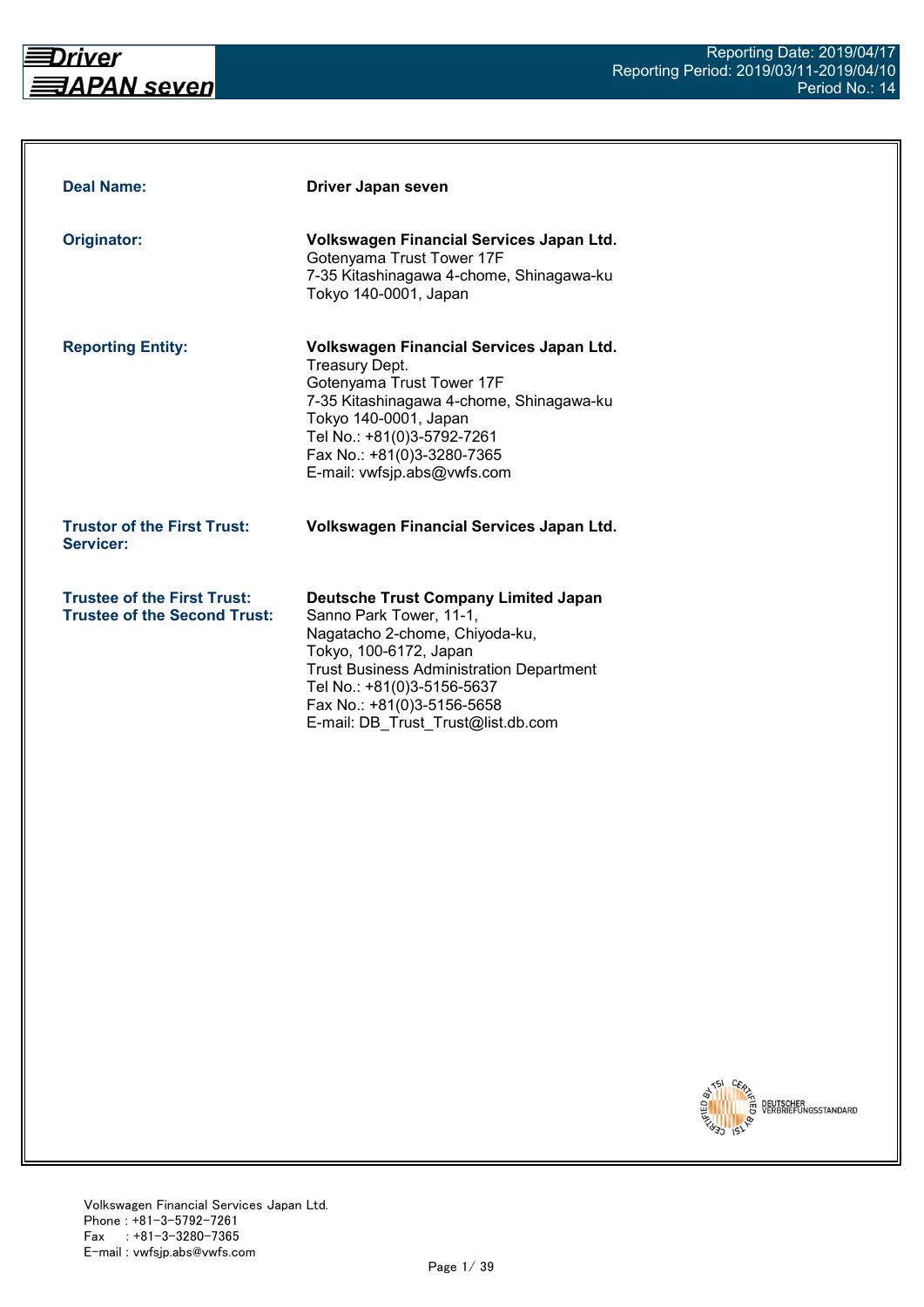## **Contents**

| <b>Page</b> Tables of Contents                               |
|--------------------------------------------------------------|
| 1 Front Page                                                 |
| 2 Contents                                                   |
| <b>3 Deal Overview</b>                                       |
| 4 Deal Overview: Counterparties I                            |
| <b>5</b> Deal Overview: Counterparties II                    |
| 6 Information regarding the TBI and ABL to the Second Trust  |
| <b>7</b> Pool Information                                    |
| <b>8 Available Distribution</b>                              |
| 9 Waterfall                                                  |
| <b>10 Credit Enhancement</b>                                 |
| 11 Cumulative Gross Loss Ratio & Performance Trigger         |
| 12 Cumulative Gross Loss Ratio & Performance Trigger (Chart) |
| 13 Default & Delinquencies                                   |
| 14 Run Out Schedule (Previous)                               |
| 15 Run Out Schedule                                          |
| 16 Expected Amortization to the Second Trust                 |
| 17 Sub-Servicer                                              |
| 18 Brand                                                     |
| 19 New and Used                                              |
| 20 Product Type                                              |
| <b>21 RV</b>                                                 |
| 22 Brand New and Used                                        |
| 23 Customer Type                                             |
| 24 Outstanding Discounted Principal Balance                  |
| <b>25 Original Principal Amount</b>                          |
| 26 Interest Rate paid by the Obligor                         |
| 27 Original Term                                             |
| 28 Remaining Term                                            |
| 29 Seasoning                                                 |
| 30 Type of Car                                               |
| 31 Brand and Model                                           |
| 32 Geographic Dist. by Prefecture                            |
| <b>33 Obligor Concentration</b>                              |
| <b>34 Contract Start Month</b>                               |
| 35 Contract End Month                                        |
| <b>36 Monthly payment</b>                                    |
| 37 Bonus payment                                             |
| 38 Mortor Type                                               |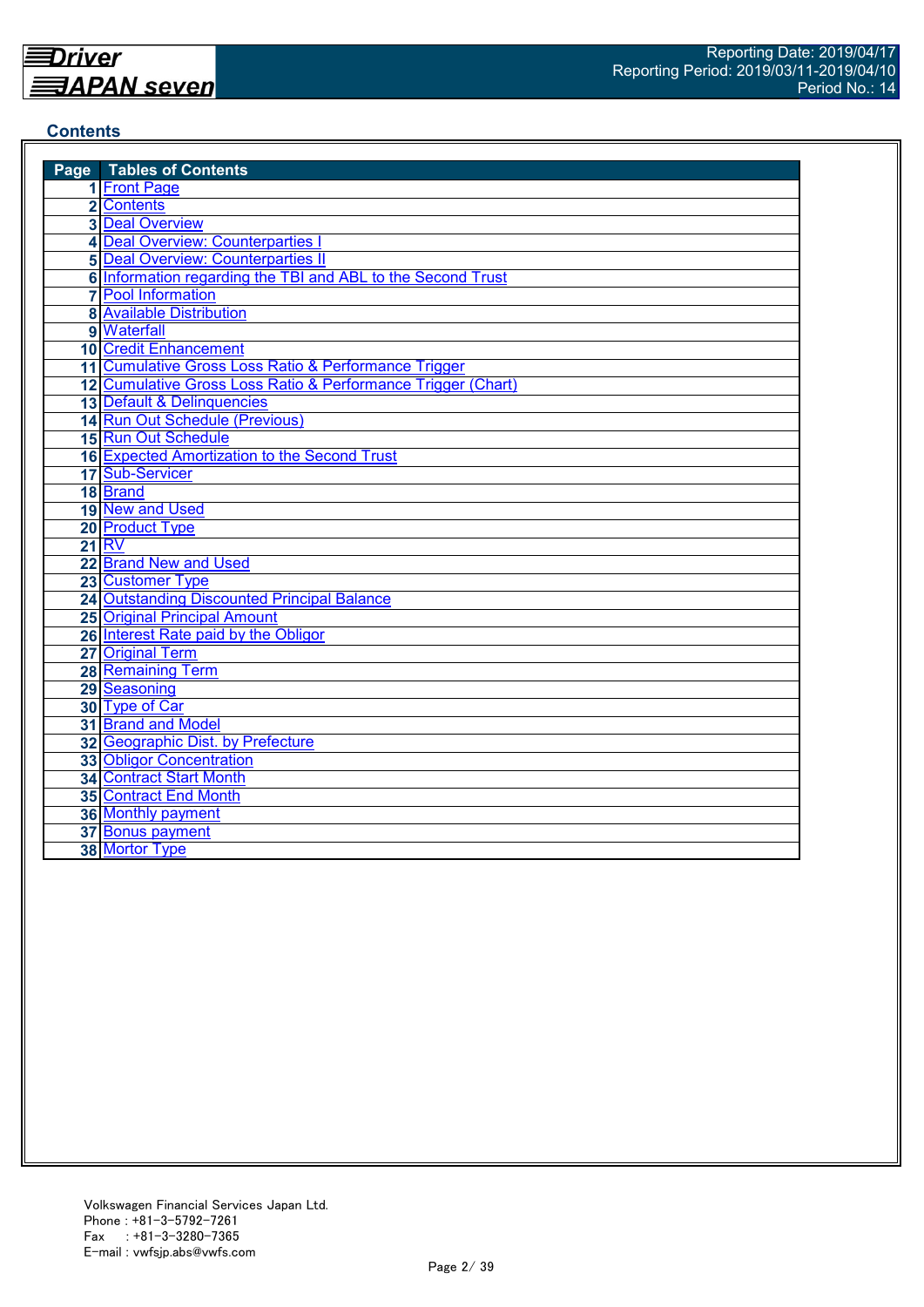#### **Deal Overview**

| <b>Cut Off Date:</b>                | 2018/02/10 |    |                                           |            |
|-------------------------------------|------------|----|-------------------------------------------|------------|
| <b>Trust Commencement Date:</b>     | 2018/02/23 |    | <b>Legal Maturity of the First Trust:</b> | 2026/06/26 |
| <b>Monthly Period:</b>              | 2019/03/11 | to | 2019/04/10                                |            |
| <b>Reporting Date:</b>              | 2019/04/17 |    |                                           |            |
| <b>Reporting Frequency:</b>         | monthly    |    |                                           |            |
| <b>Period No.:</b>                  | 14         |    |                                           |            |
| <b>Remittance Date:</b>             | 2019/04/22 |    |                                           |            |
| <b>Advance Payment Date:</b>        | 2019/04/22 |    |                                           |            |
| <b>Cash Adjustment Date:</b>        | 2019/04/22 |    |                                           |            |
| <b>Additional Entrustment Date:</b> | 2019/04/24 |    |                                           |            |
| <b>Trust Calculation Date:</b>      | 2019/04/24 |    |                                           |            |
| <b>Trust Calculation Period:</b>    | 2019/03/27 | to | 2019/04/24                                |            |
| <b>First Trust Payment Date:</b>    | 2019/04/25 |    |                                           |            |
| <b>Second Trust Payment Date:</b>   | 2019/04/26 |    |                                           |            |
| <b>Interest Calculation Period:</b> | 2019/03/29 | to | 2019/04/26                                |            |
| <b>Next Reporting Date:</b>         | 2019/05/17 |    |                                           |            |

#### **Pool information at the Initial Cut off Date**

|                         | <b>Contracts</b> | Number of Outstanding Discounted<br><b>Principal Balance</b> | <b>Outstanding Nominal</b><br><b>Balance</b> |
|-------------------------|------------------|--------------------------------------------------------------|----------------------------------------------|
| <b>Outstanding Pool</b> | 25,466           | 58,823,742,157 JPY                                           | 61,652,388,600 JPY                           |

| <b>Credit Type</b>            | of Loans    | <b>Percentage Outstanding Discounted</b><br><b>Principal Balance</b> | <b>Percentage of Balance</b> |
|-------------------------------|-------------|----------------------------------------------------------------------|------------------------------|
| <b>Balloon</b>                | 79.91 %     | 52,580,850,830 JPY                                                   | 89.39 %                      |
| <b>IEqual Instalment Loan</b> | 20.09 %     | 6,242,891,327 JPY                                                    | 10.61%                       |
| <b>Total</b>                  | $100.00 \%$ | 58,823,742,157 JPY                                                   | 100.00 $%$                   |

| <b>Type of Car</b> | of Loans    | Percentage Outstanding Discounted<br><b>Principal Balance</b> | <b>Percentage of Balance</b> |
|--------------------|-------------|---------------------------------------------------------------|------------------------------|
| <b>New</b>         | 65.02 %     | 44,831,636,726 JPY                                            | 76.21 %                      |
| Used               | 34.98 %     | 13,992,105,431 JPY                                            | 23.79 %                      |
| <b>Total</b>       | $100.00 \%$ | 58,823,742,157 JPY                                            | 100.00 %                     |
|                    |             |                                                               |                              |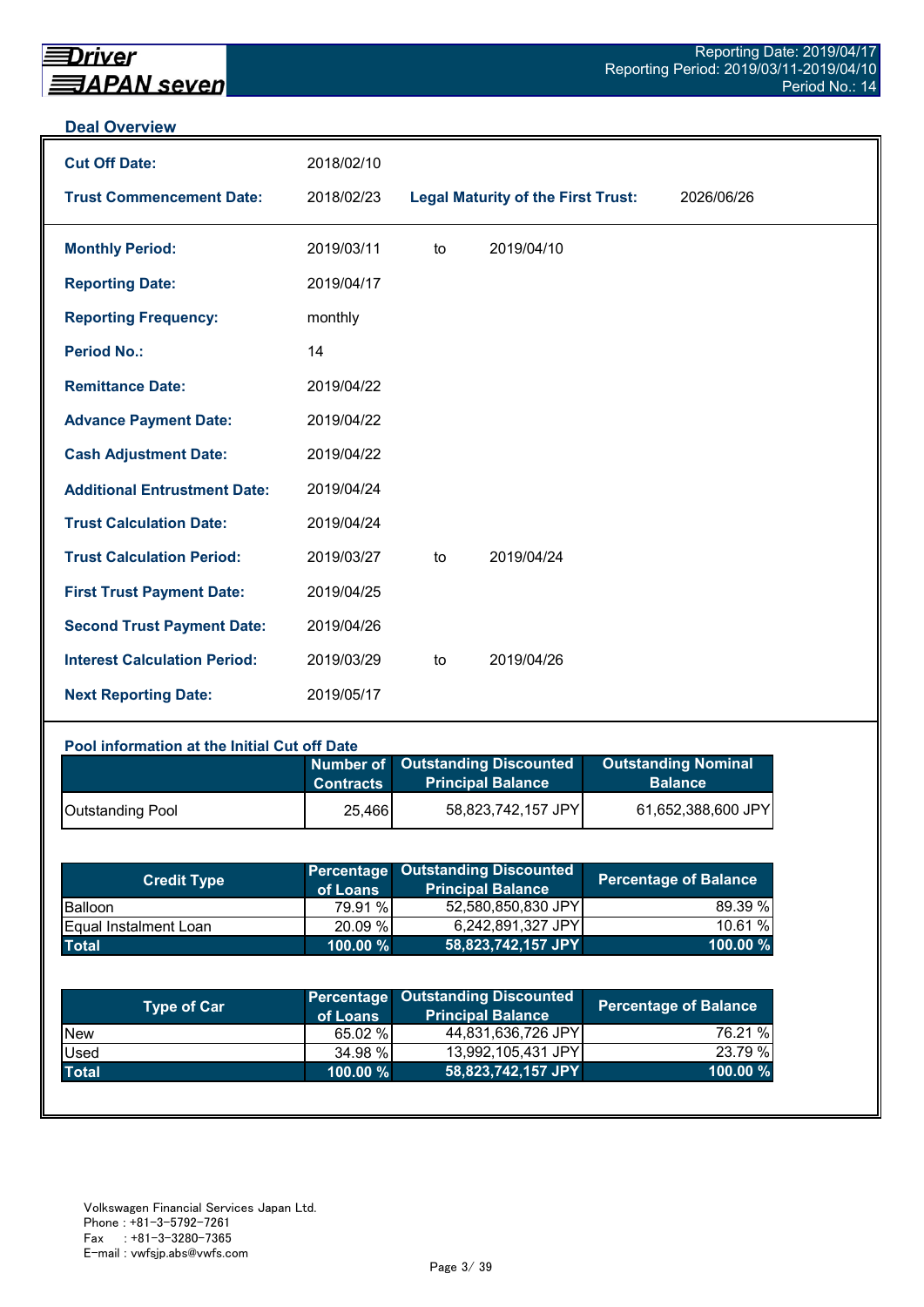## **Deal Overview: Counterparties I**

|                                                                                                                                             | Rating         |                |         |              |                |               |              |               |               |
|---------------------------------------------------------------------------------------------------------------------------------------------|----------------|----------------|---------|--------------|----------------|---------------|--------------|---------------|---------------|
|                                                                                                                                             |                | <b>Moody's</b> |         | <b>Fitch</b> |                |               | R&I          |               |               |
| <b>Joint Lead Managers:</b>                                                                                                                 | Long  <br>Term | Short<br>Term  | Outlook | Long<br>Term | Short<br>Term  | Outlook       | Long<br>Term | Short<br>Term | Outlook       |
| Mizuho Securities Co., Ltd.<br>Otemachi Tower, 5-5,<br>Otemachi 1-chome,<br>Chiyoda-ku,<br>Tokyo 100-8176, Japan                            | A <sub>1</sub> | $P-1$          | Stable  | n.a.         | n.a.           | n.a.          | AA-          | $a - 1 +$     | <b>Stable</b> |
| <b>BNP Paribas Securities (Japan) Limited</b><br>GranTokyo North Tower, 9-1,<br>Marunouchi 1-chome,<br>Chiyoda-ku,<br>Tokyo 100-6740, Japan | n.a.           | n.a.           | n.a.    | n.a.         | n.a.           | n.a.          | n.a.         | n.a.          | n.a.          |
| <b>Trust Management Account Bank:</b><br><b>MUFG Bank, Ltd.</b><br>4-2 Toranomon 1-chome,<br>Minato-ku<br>Tokyo 105-0001, Japan             | A <sub>1</sub> | $P-1$          | Stable  | A            | F <sub>1</sub> | <b>Stable</b> | AA-          | $a - 1 +$     | Stable        |

#### **Originator: Trustor of the First Trust: Servicer: Volkswagen Financial Services Japan Ltd.** Gotenyama Trust Tower 17F 7-35 Kitashinagawa 4-chome, Shinagawa-ku Tokyo 140-0001, Japan

#### **Trustee of the First Trust:**

**Trustee of the Second Trust: Deutsche Trust Company Limited Japan** Attn.: Driver Japan Seven Trust Business Administration Department

#### **ABL Lender to the First Trust:**

**Trustor of the Second Trust:** Mizuho Securities Co., Ltd.

#### **Seller of the Trust Beneficial**

**Interest of the Second Trust** Mizuho Securities Co., Ltd. BNP Paribas Securities (Japan) Limited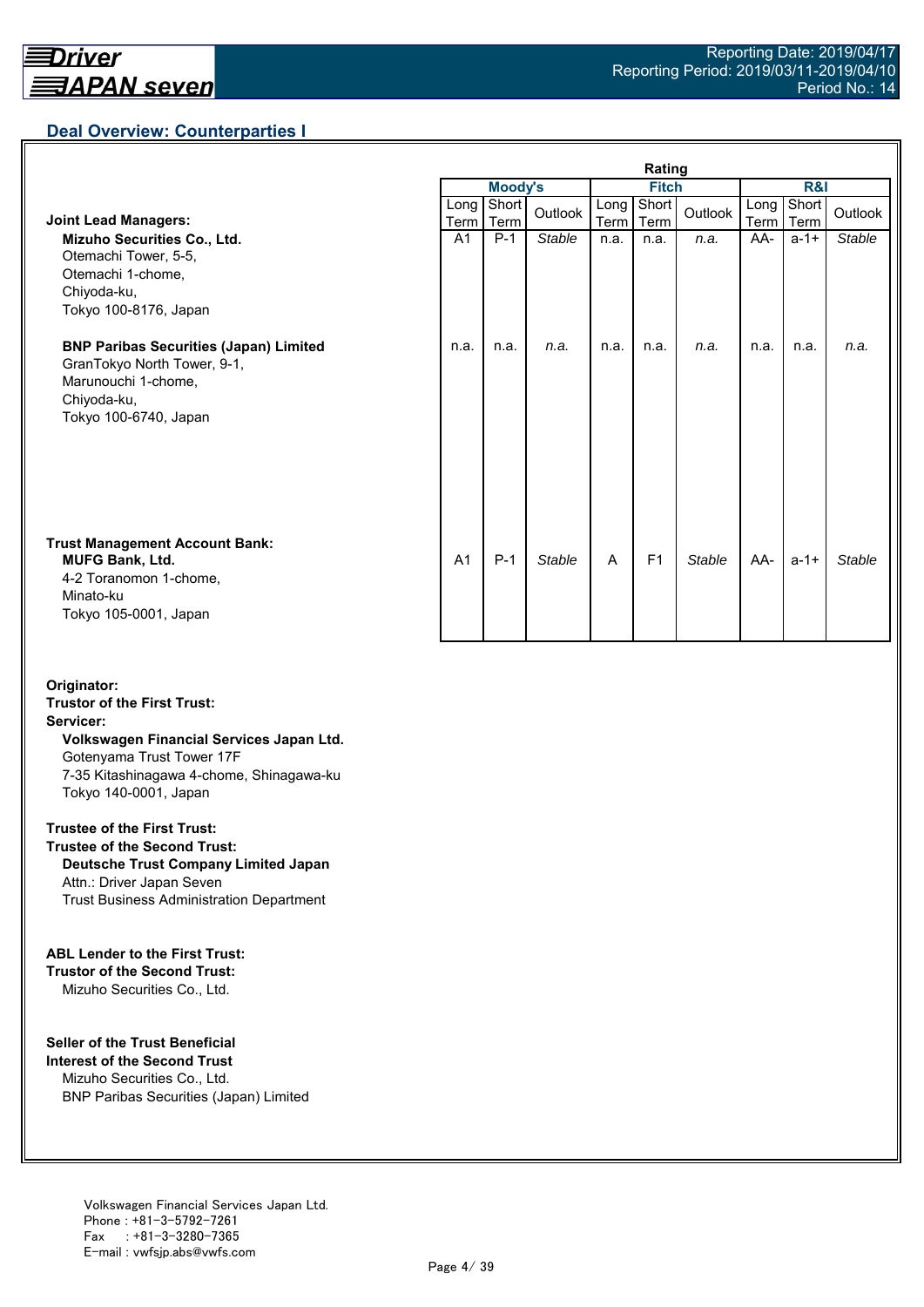## **Deal Overview: Counterparties II**

## **Rating Agencies:**

**Moody's SF Japan K.K.** Attn.: Driver Japan seven Structure Finance Group Monitoring Division 5-1 Atago 2-chome, Minato-ku Tokyo 105-6220, Japan E-mail: monitor.msfj@moodys.com

#### **Fitch Ratings Japan Limited**

Attn.: Driver Japan seven Structured Finance Kojimachi Crystal City East Wing 3rd Floor, 4-8 Kōjimachi, Chiyoda-ku, Tokyo 102-0083, Japan E-mail: tokyo.surveillance@fitchratings.com

#### **Rating and Investment Information, Inc.**

Attn.: Monitoring Group Department: Structured Finance Department TERRACE SQUARE, 3-22, Kanda Nishikicho, Chiyoda-ku, Tokyo 101-0054, Japan E-mail: sfmonitor@r-i.co.jp

|                                         | nauny   |          |               |              |      |               |              |      |         |  |
|-----------------------------------------|---------|----------|---------------|--------------|------|---------------|--------------|------|---------|--|
| <b>Rating of VW</b>                     | Moody's |          |               | <b>Fitch</b> |      |               | R&I          |      |         |  |
|                                         | Short   | l   Long | Outlook       | Short        | Long | Outlook       | Short   Long |      | Outlook |  |
|                                         | Term    | l Term   |               | Term         | Term |               | ⊺erm I       | Term |         |  |
|                                         |         |          |               |              |      |               |              |      |         |  |
| <b>Volkswagen Financial Services AG</b> | $P-2$   | A3       | <b>Stable</b> | n.a.         | n.a. | n.a.          | n.a.         | n.a. | n.a.    |  |
|                                         |         |          |               |              |      |               |              |      |         |  |
| Volkswagen AG                           | $P-2$   | A3       | <b>Stable</b> | F2           | BBB+ | <b>Stable</b> | n.a.         | n.a. | n.a.    |  |
|                                         |         |          |               |              |      |               |              |      |         |  |

**Rating**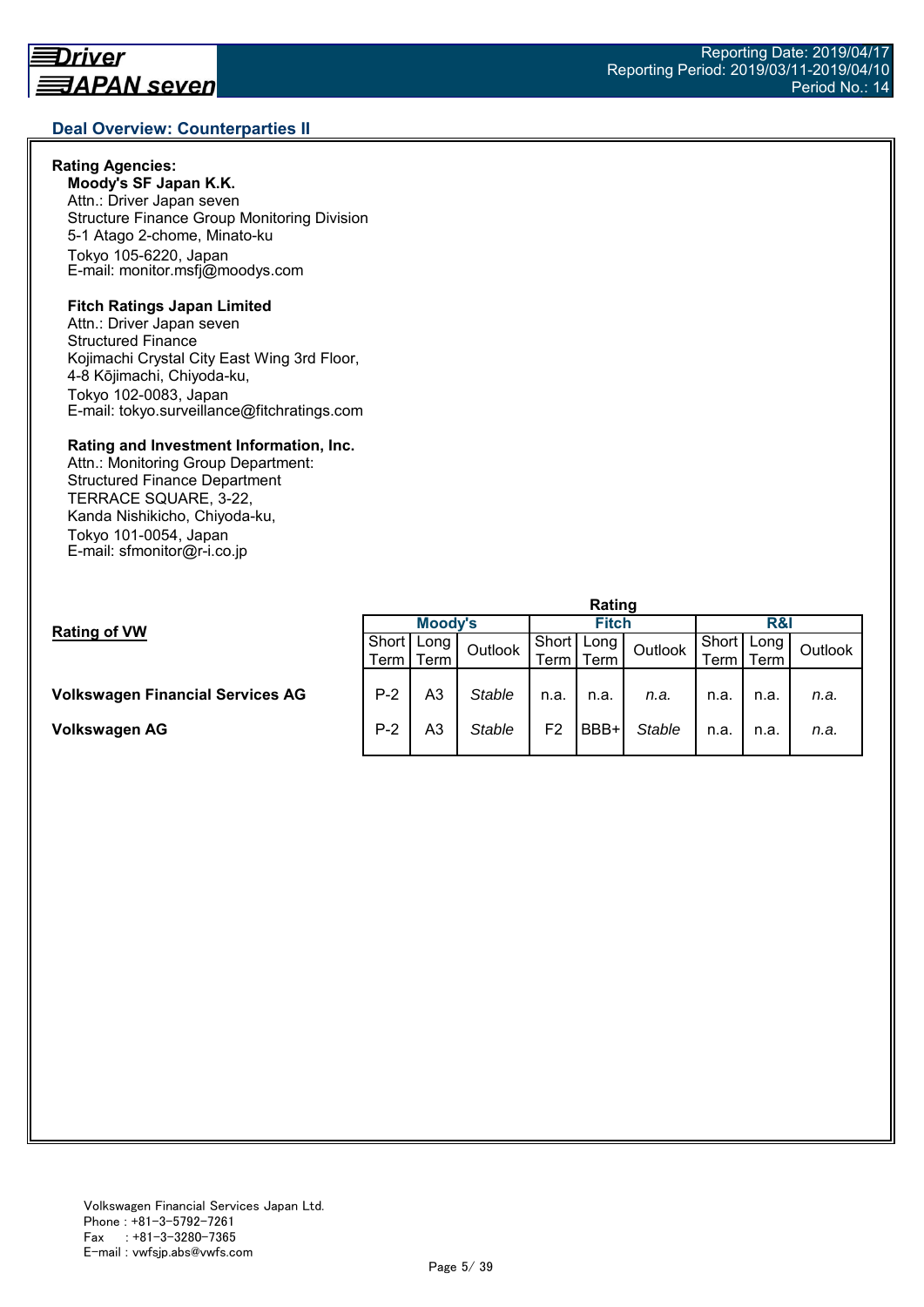# <u> ヨAPAN seven</u> **Information regarding Trust Beneficial Interest of the Second Trust & Asset Backed Loan to the Second Trust**

| <b>Rating Details</b>                                                                                                                                       | TBI                                                                   | <b>ABL</b>                                                                                             |
|-------------------------------------------------------------------------------------------------------------------------------------------------------------|-----------------------------------------------------------------------|--------------------------------------------------------------------------------------------------------|
| <b>Rating at Issue Date</b><br>Moody's<br>Fitch<br>R&I                                                                                                      | Aaa(sf)<br>AAAsf<br>AAA                                               | Aaa(sf)<br>AAAsf<br>AAA                                                                                |
| <b>Current Rating</b><br>Moody's<br>Fitch<br>R&I                                                                                                            | Aaa(sf)<br>AAAsf<br>AAA                                               | Aaa(sf)<br>AAAsf<br>AAA                                                                                |
| <b>Information on TBI &amp; ABL</b>                                                                                                                         | TBI                                                                   | <b>ABL</b>                                                                                             |
| Initial Balance<br><b>Expected Maturity Date</b><br>Legal Maturity of the Second Trust<br><b>Payment Dates</b><br><b>Business Day Convention</b><br>Listing | 2022/06/28<br>2026/06/29<br>28th<br><b>Modified Following</b><br>None | 41,500,000,000 JPY 13,500,000,000 JPY<br>2022/06/28<br>2026/06/29<br>28th<br><b>Modified Following</b> |
| <b>Information on Interest</b>                                                                                                                              | TBI                                                                   | <b>ABL</b>                                                                                             |
| Fixed/Floating<br><b>Current Coupon</b><br>Day Count Convention                                                                                             | Fixed<br>0.17%<br>30/360                                              | Fixed<br>0.17%<br>30/360                                                                               |

## **Selling Restriction**

The holders of the Beneficial Interest and the ABL Lenders\* are prohibited from dividing, assigning, pledging or creating any other security interest over any of the Beneficial Interest and the Asset Backed Loans without the prior written approval of the Trustee of the Second Trust.

(\*)The holders of the Beneficial Interest and the ABL Lenders are limited to specified investors (*tokutei toushika* ) as defined under Paragraph 31 of Article 2 of the Financial Instruments and Exchange Act (Law no.25 of 1948 as amended).

## **Clean-Up Call**

VWFS Japan as the Trustor of the First Trust has a right at its option to exercise a clean-up call to repurchase of all, but not part, of the outstanding Auto Loan Receivables from the Trustee of the First Trust on any Trust Calculation Date, the Discounted Principal Balance of all outstanding Auto Loan Receivables is expected to be less than ten percent (10%) of the Discounted Principal Balance of the Initial Auto Loan Receivables as of the Initial Cut-off Date after the distribution pursuant to Article 18.1 of the First Trust Agreement on the immediately following First Trust Payment Date.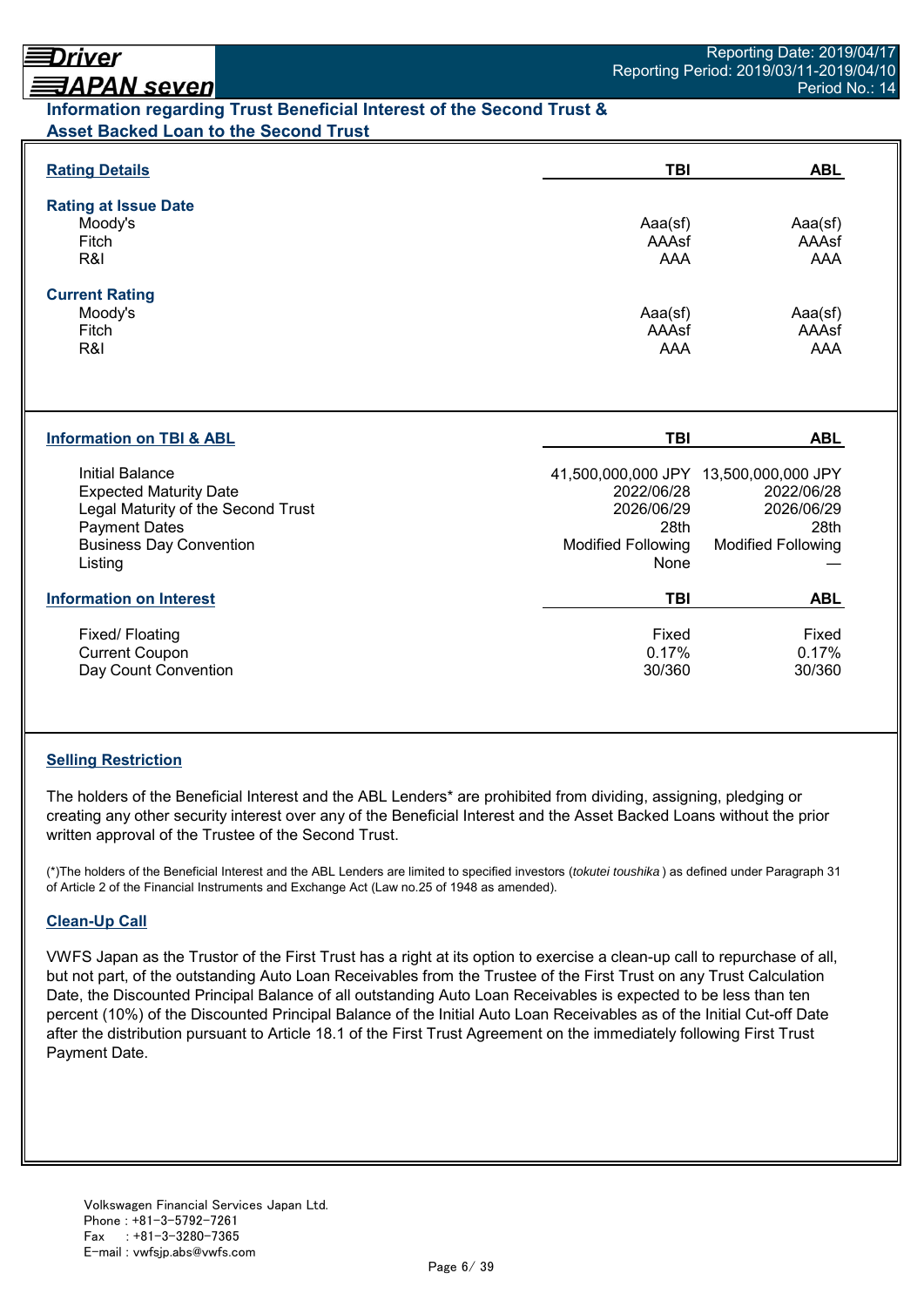## **Pool Information**

#### **Pool Balance on Initial Cut-Off Date**

| <b>Status</b>                | <b>Number of</b><br><b>Contracts</b> | <b>Outstanding</b><br><b>Discounted</b><br><b>Principal Balance</b> |
|------------------------------|--------------------------------------|---------------------------------------------------------------------|
| Normal                       | 25,466                               | 58,823,742,157 JPY                                                  |
| Cancellation                 |                                      | 0 JPY                                                               |
| Early Termination            | 0                                    | 0 JPY                                                               |
| <b>Defaulted Receivables</b> | 0                                    | 0 JPY                                                               |
| Matured                      | 0                                    | 0 JPY                                                               |
| <b>Refinance Option</b>      | Ω                                    | 0 JPY                                                               |
| Repurchase                   |                                      | 0 JPY                                                               |
| <b>Total</b>                 | 25.466                               | 58,823,742,157 JPY                                                  |

#### **Pool Balance before entrustment of Additional Auto Loan Receivables**

| <b>Status</b>            | <b>Number of</b><br><b>Contracts</b><br>on previous EoP | <b>Outstanding</b><br><b>Discounted</b><br><b>Principal Balance</b><br>on previous EoP | <b>Number of</b><br><b>Contracts</b><br>"as Collections"<br>during the<br>Period* | Outstanding<br><b>Discounted</b><br><b>Principal Balance</b><br>"as Collections"<br>relevant Monthly during the relevant<br><b>Monthly Period*</b> | <b>Number of</b><br><b>Contracts</b><br><b>EoP</b> before<br>entrustment of<br><b>Additional Auto</b><br>Loan<br><b>Receivables</b> | <b>Outstanding</b><br><b>Discounted</b><br><b>Principal Balance</b><br><b>EoP</b> before<br>entrustment of<br><b>Additional Auto</b><br><b>Loan Receivables</b> |
|--------------------------|---------------------------------------------------------|----------------------------------------------------------------------------------------|-----------------------------------------------------------------------------------|----------------------------------------------------------------------------------------------------------------------------------------------------|-------------------------------------------------------------------------------------------------------------------------------------|-----------------------------------------------------------------------------------------------------------------------------------------------------------------|
| Normal                   | 29.517                                                  | 58.508.601.507 JPY                                                                     | 28.846                                                                            | 985,030,411 JPY                                                                                                                                    | 28.846                                                                                                                              | 56.669.231.545 JPY                                                                                                                                              |
| Cancellation             |                                                         | 0 JPY                                                                                  |                                                                                   | 0 JPY                                                                                                                                              |                                                                                                                                     | 0 JPY                                                                                                                                                           |
| <b>Early Termination</b> |                                                         | 0 JPY                                                                                  | 303                                                                               | 600.042.042 JPY                                                                                                                                    |                                                                                                                                     | 0 JPY                                                                                                                                                           |
| Defaulted Receivables    |                                                         | 0 JPY                                                                                  | 5.                                                                                | 9.961.868 JPY                                                                                                                                      |                                                                                                                                     | 0 JPY                                                                                                                                                           |
| Matured                  |                                                         | 0 JPY                                                                                  | 320                                                                               | 174.304.945 JPY                                                                                                                                    |                                                                                                                                     | 0 JPY                                                                                                                                                           |
| <b>Refinance Option</b>  |                                                         | 0 JPY                                                                                  | 43                                                                                | 70.030.696 JPY                                                                                                                                     | U                                                                                                                                   | 0 JPY                                                                                                                                                           |
| Repurchase               |                                                         | 0 JPY                                                                                  |                                                                                   | 0 JPY                                                                                                                                              | U                                                                                                                                   | 0 JPY                                                                                                                                                           |
| <b>Total</b>             | 29.517                                                  | 58.508.601.507 JPY                                                                     | 29,517                                                                            | 1.839.369.962 JPY                                                                                                                                  |                                                                                                                                     | 28,846 56,669,231,545 JPY                                                                                                                                       |

#### **Pool Balance after entrustment of Additional Auto Loan Receivables**

| <b>Status</b>            | <b>Number of</b><br><b>Contracts</b><br><b>EoP</b> before<br>entrustment of<br><b>Additional Auto</b><br>Loan<br><b>Receivables</b> | <b>Outstanding</b><br><b>Discounted</b><br><b>Principal Balance</b><br><b>EoP</b> before<br>entrustment of<br><b>Additional Auto</b><br><b>Loan Receivables</b> | Number of<br><b>Contracts</b><br>of Additional<br><b>Auto Loan</b><br><b>Receivables</b> | <b>Outstanding</b><br><b>Discounted</b><br><b>Principal Balance</b><br>of Additional Auto<br><b>Loan Receivables</b> | <b>Number of</b><br><b>Contracts EoP</b><br>after<br>entrustment of<br><b>Additional Auto</b><br>Loan<br><b>Receivables</b> | <b>Outstanding</b><br><b>Discounted</b><br><b>Principal Balance</b><br><b>EoP</b> after<br>entrustment of<br><b>Additional Auto</b><br><b>Loan Receivables</b> |
|--------------------------|-------------------------------------------------------------------------------------------------------------------------------------|-----------------------------------------------------------------------------------------------------------------------------------------------------------------|------------------------------------------------------------------------------------------|----------------------------------------------------------------------------------------------------------------------|-----------------------------------------------------------------------------------------------------------------------------|----------------------------------------------------------------------------------------------------------------------------------------------------------------|
| Normal                   | 28.846                                                                                                                              | 56.669.231.545 JPY                                                                                                                                              |                                                                                          | 0 JPY                                                                                                                | 28.846                                                                                                                      | 56,669,231,545 JPY                                                                                                                                             |
| Cancellation             |                                                                                                                                     | 0 JPY                                                                                                                                                           |                                                                                          | 0 JPY                                                                                                                |                                                                                                                             | 0 JPY                                                                                                                                                          |
| <b>Early Termination</b> |                                                                                                                                     | 0 JPY                                                                                                                                                           |                                                                                          | 0 JPY                                                                                                                |                                                                                                                             | 0 JPY                                                                                                                                                          |
| Defaulted Receivables    |                                                                                                                                     | 0 JPY                                                                                                                                                           |                                                                                          | 0 JPY                                                                                                                |                                                                                                                             | 0 JPY                                                                                                                                                          |
| Matured                  |                                                                                                                                     | 0 JPY                                                                                                                                                           |                                                                                          | 0 JPY                                                                                                                | 0                                                                                                                           | 0 JPY                                                                                                                                                          |
| Refinance Option         |                                                                                                                                     | 0 JPY                                                                                                                                                           |                                                                                          | 0 JPY                                                                                                                | 0                                                                                                                           | 0 JPY                                                                                                                                                          |
| Repurchase               |                                                                                                                                     | 0 JPY                                                                                                                                                           |                                                                                          | 0 JPY                                                                                                                |                                                                                                                             | 0 JPY                                                                                                                                                          |
| <b>Total</b>             |                                                                                                                                     | 28,846 56,669,231,545 JPY                                                                                                                                       | $\bf{0}$                                                                                 | 0 JPY                                                                                                                |                                                                                                                             | 28,846 56,669,231,545 JPY                                                                                                                                      |

#### **Limits on Eligibility Criteria**

| <b>Status Limits on Eligibility</b><br>Criteria (v) (including<br><b>Additional Entrustment)</b> | <b>Current</b><br><b>Exposure in %</b> | Limits in % of the<br>aggregate<br><b>Discounted</b><br><b>Principal Balance</b><br>of the Auto Loan<br><b>Receivables</b><br>outstanding | <b>Status</b> |
|--------------------------------------------------------------------------------------------------|----------------------------------------|-------------------------------------------------------------------------------------------------------------------------------------------|---------------|
| on Used Purchased Vehicle                                                                        | 22.18 %                                | 35%                                                                                                                                       | $^\star$      |
| (ii) on Non-VW Vehicles                                                                          | 0.03%                                  | 5 %                                                                                                                                       | $\star$       |
| on Balloon Payment                                                                               | 45.49 %                                | 50 %                                                                                                                                      | $\star$       |

(\*) not applicable since the Revolving Period ended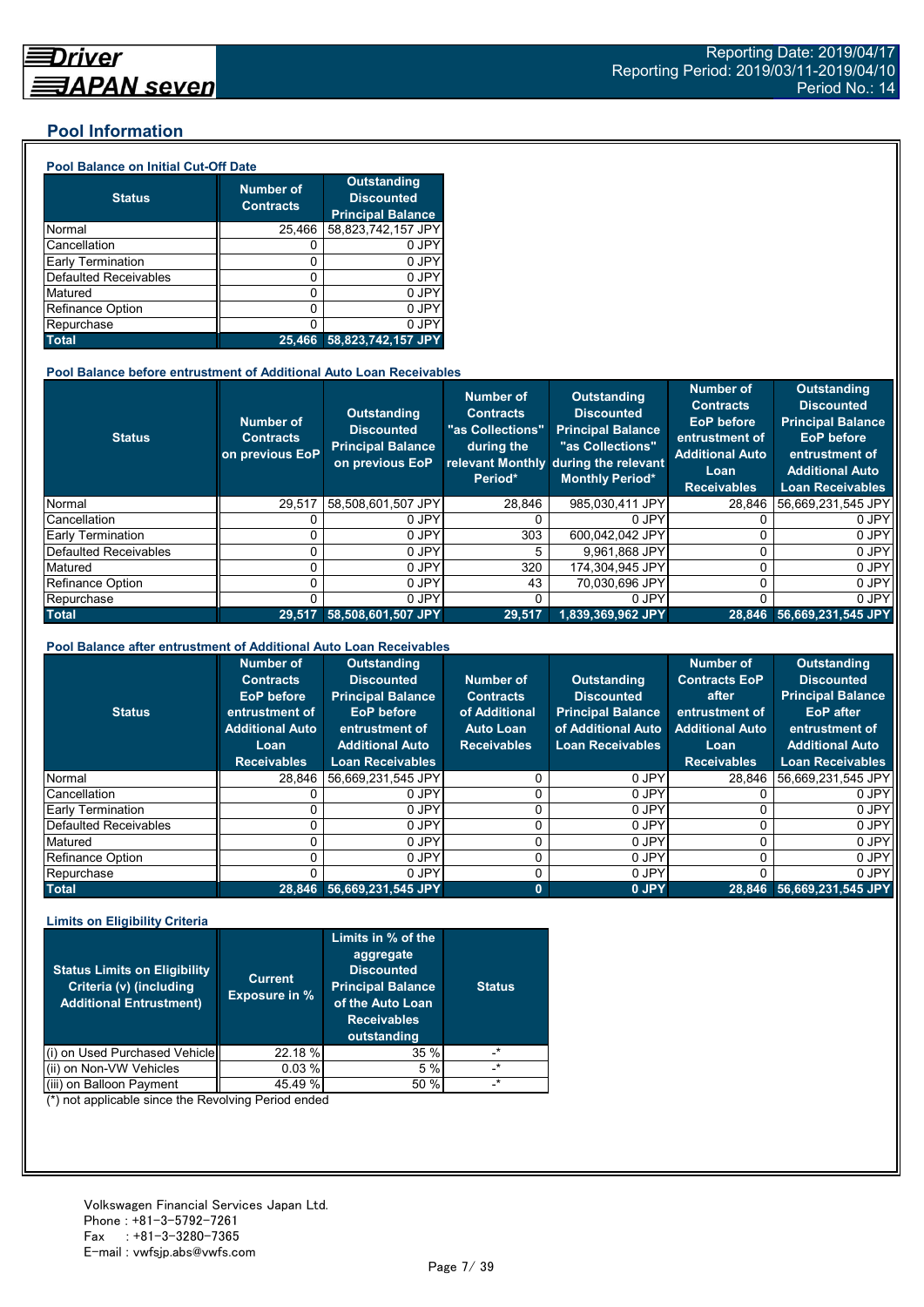

# Driver

## **Outstanding Balances**

| <b>Monthly Period:</b>         | from       | 2019/03/11 to | 2019/04/10 |
|--------------------------------|------------|---------------|------------|
| <b>Reporting Date:</b>         | 2019/04/17 |               |            |
| <b>Trust Calculation Date:</b> | 2019/04/24 |               |            |

# **Outstanding Balances**

|                                                                              | <b>Number of</b><br><b>Contracts</b> | <b>Aggregate Amount</b><br>of the Discounted<br><b>Principal Balance</b> | <b>Aggregate Amount</b><br>of the Nominal<br><b>Balance</b> |
|------------------------------------------------------------------------------|--------------------------------------|--------------------------------------------------------------------------|-------------------------------------------------------------|
| Balance on the previous EoP                                                  |                                      | 29,517 58,508,601,507 JPY 60,838,063,200 JPY                             |                                                             |
| Balance after counting on the Collections during the relevant Monthly Period |                                      | 28,846 56,669,231,545 JPY 58,873,112,600 JPY                             |                                                             |
| Balance of Additional Auto Loan Receivables                                  |                                      | 0 JPY                                                                    | 0 JPY                                                       |
| Aggregate Amount of Auto Loan Receivables                                    |                                      | 28,846 56,669,231,545 JPY 58,873,112,600 JPY                             |                                                             |

#### **Collections**

|                                                | Number of<br><b>Contracts</b> | Aggregate Amount<br>of the Discounted<br><b>Principal Balance</b> | <b>Aggregate Amount</b><br>of the Nominal<br><b>Balance</b> |
|------------------------------------------------|-------------------------------|-------------------------------------------------------------------|-------------------------------------------------------------|
| Collections: Amortization of current contracts | 28,846                        | 985,030,411 JPY                                                   | 1,090,754,900 JPY                                           |
| Collections: Cancellation                      |                               | $0$ JPY                                                           | $0$ JPY                                                     |
| Collections: Early Termination                 | 303                           | 600,042,042 JPY                                                   | 600,543,459 JPY                                             |
| Collections: Defaulted Receivables             | 5                             | 9,961,868 JPY                                                     | 9,987,509 JPY                                               |
| Collections: Matured                           | 320                           | 174,304,945 JPY                                                   | 174,593,300 JPY                                             |
| Collections: Refinance Option                  | 431                           | 70,030,696 JPY                                                    | 70,150,000 JPY                                              |
| Collections: Repurchase                        |                               | 0 JPY                                                             | 0 JPY                                                       |
| Sum                                            | 29.517                        | 1,839,369,962 JPY                                                 | 1,946,029,168 JPY                                           |

#### **Available Distribution Amount**

|     |                                                               | <b>Number of</b><br><b>Contracts</b> | <b>Aggregate Amount</b><br>of the Nominal<br><b>Balance</b> |
|-----|---------------------------------------------------------------|--------------------------------------|-------------------------------------------------------------|
| (a) | the Collections for the Monthly Period with respect to such   |                                      |                                                             |
|     | <b>Trust Calculation Date</b>                                 | 29,517                               | 1,946,029,168 JPY                                           |
| (b) | drawings from the Cash Collateral Ledger in accordance with   |                                      |                                                             |
|     | Article 18.3 of the First Trust Agreement                     |                                      | 0 JPY                                                       |
| (c) | net investment earnings from Eligible Investments             | 0                                    | 0 JPY                                                       |
| (d) | net proceeds from the sale or disposal of the Trust Assets of |                                      |                                                             |
|     | the First Trust                                               |                                      | 0 JPY                                                       |
| (e) | any amount which is carried over from the immediately         |                                      |                                                             |
|     | preceding Trust Calculation Date                              |                                      | 0 JPY                                                       |
|     | Sum                                                           | 29.51                                | 1,946,029,168 JPY                                           |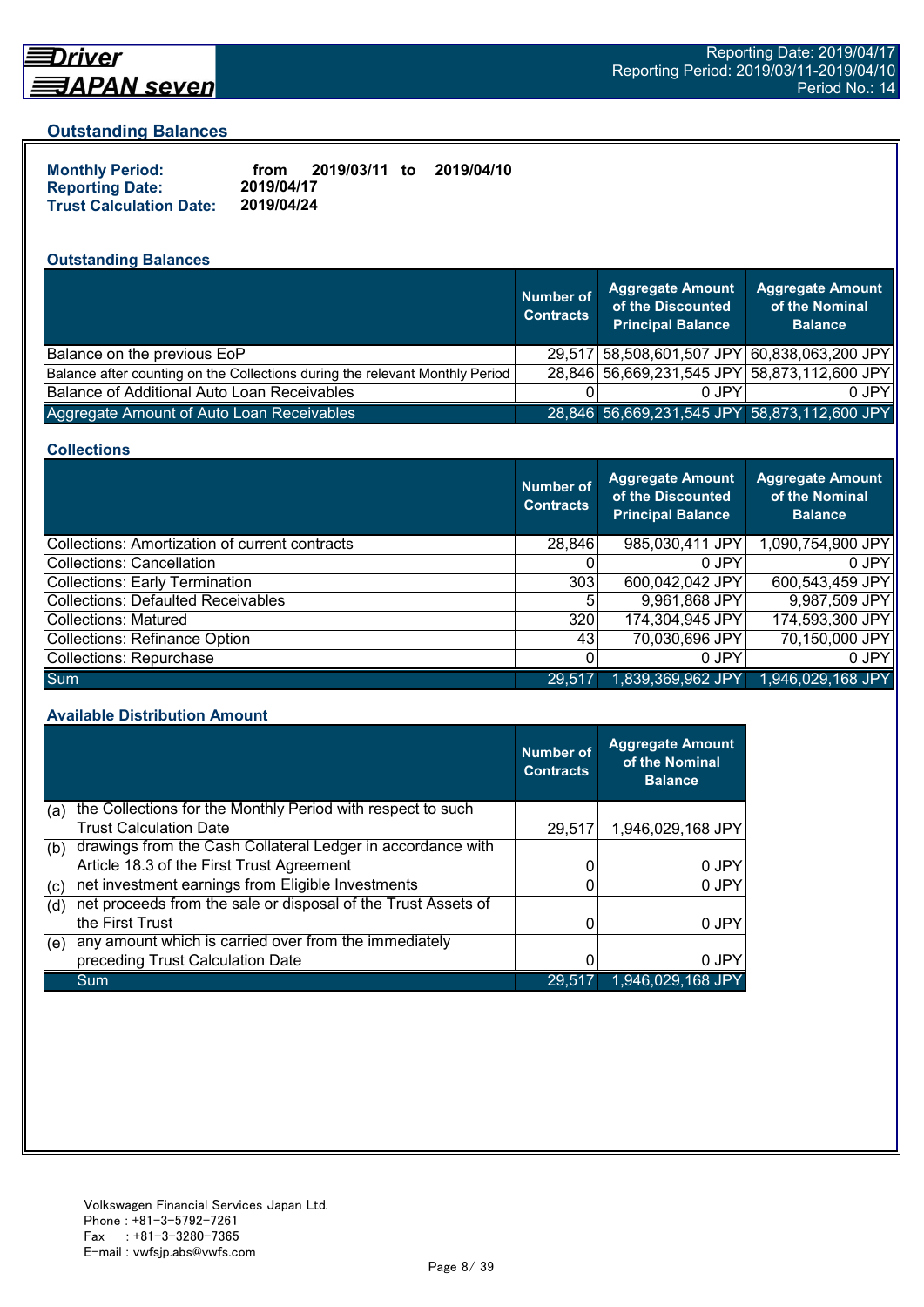## **Waterfall**

|           | There is no distinction between principal and interest, and all collections go through a single priority of payments                                                                                                                                                                                                                                                                                                                                                                                                                                                    |      |                   |                         |
|-----------|-------------------------------------------------------------------------------------------------------------------------------------------------------------------------------------------------------------------------------------------------------------------------------------------------------------------------------------------------------------------------------------------------------------------------------------------------------------------------------------------------------------------------------------------------------------------------|------|-------------------|-------------------------|
|           |                                                                                                                                                                                                                                                                                                                                                                                                                                                                                                                                                                         |      | <b>Payment</b>    | <b>Remaining Amount</b> |
|           | <b>Available Distribution Amount</b>                                                                                                                                                                                                                                                                                                                                                                                                                                                                                                                                    | plus | 1,946,029,168 JPY | 1,946,029,168 JPY       |
| (a)       | an amount necessary for the payment of all taxes and public charges to be paid to the<br>relevant public authority by the immediately following First Trust Payment Date.                                                                                                                                                                                                                                                                                                                                                                                               | less | 0 JPY             | 1,946,029,168 JPY       |
| (b)       | an amount necessary for the payment of all Fees for the Trustee of the First Trust to be<br>paid to the Trustee of the First Trust by the immediately following First Trust Payment<br>Date.                                                                                                                                                                                                                                                                                                                                                                            | less | 526,576 JPY       | 1,945,502,592 JPY       |
| (c)       | an amount necessary for the payment of the Servicing Fee to be paid to the Servicer<br>by the immediately following First Trust Payment Date.                                                                                                                                                                                                                                                                                                                                                                                                                           | less | 52,657,740 JPY    | 1,892,844,852 JPY       |
|           | an amount necessary for the payment of the Trust Expenses of the First Trust as<br>provided in Article 23.1 (including the Rating Fees, Costs of the Second Trust and<br>(d) those fees not otherwise covered by (b) or (c) above) to be paid to the relevant party by<br>the immediately following First Trust Payment Date (including any amounts advanced<br>by the Trustee of the First Trust pursuant to Article23.3)                                                                                                                                              | less | 541,588 JPY       | 1,892,303,264 JPY       |
|           | (e) an amount necessary for the payment of overdue and unpaid interest on the Asset<br>Backed Loans to the First Trust (if any) to be paid to the Trustee of the Second Trust<br>by the immediately following First Trust Payment Date.                                                                                                                                                                                                                                                                                                                                 | less | 0 JPY             | 1,892,303,264 JPY       |
| (f)       | an amount necessary for the payment to the Trustee of the Second Trust of interest on<br>the Asset Backed Loan to the First Trust accruing during the relevant Interest<br><b>Calculation Period</b>                                                                                                                                                                                                                                                                                                                                                                    | less | 7,558,184 JPY     | 1,884,745,080 JPY       |
| (g)       | an amount necessary to top up the balance thereof until it is equal to the Cash<br><b>Collateral Ledger Target Balance</b>                                                                                                                                                                                                                                                                                                                                                                                                                                              | less | 0 JPY             | 1,884,745,080 JPY       |
| $(h)$ (i) | prior to the expiration of the Revolving Period: an amount necessary for the<br>redemption of any Additional Senior Beneficial Interest;                                                                                                                                                                                                                                                                                                                                                                                                                                |      |                   |                         |
|           | following the expiration of the Revolving Period and prior to the occurrence of an<br>(ii)<br>Early Amortization Event, an amount necessary for the payment to the Trustee of<br>the Second Trust of the Asset Backed Loan Principal Payment Amount for the<br>relevant First Trust Payment Date.                                                                                                                                                                                                                                                                       | less | 1,884,745,080 JPY | 0 JPY                   |
|           | (iii) following the occurrence of the Early Amortization Event, an amount necessary for<br>the payment to the Trustee of the Second Trust of the remaining principal balance<br>of the Asset Backed Loan to the First Trust.                                                                                                                                                                                                                                                                                                                                            |      |                   |                         |
| (i)       | an amount necessary for the payment to the Trustee of the First Trust of any<br>Indemnified Amounts which are not compensated by the Trustor of the First Trust                                                                                                                                                                                                                                                                                                                                                                                                         | less | 0 JPY             | 0 JPY                   |
| (j)       | an amount necessary for the payment to the Subordinated Beneficiary of the<br>Subordinated Beneficial Principal Payment Amount for the relevant First Trust Payment<br>Date.                                                                                                                                                                                                                                                                                                                                                                                            | less | 0 JPY             | 0 JPY                   |
| (k)       | (i)<br>prior to the expiration of the Revolving Period, then (x) if a transfer is made under<br>(j) above, such remaining amount will be transferred to the Expenses Distribution<br>Ledger for payment to the Subordinated Beneficiary as a payment of earnings on<br>the Subordinated Beneficial Interest, and such payment shall be made on the First<br>Trust Payment Date immediately following such Trust Calculation Date or (y) if no<br>transfer is made under (j) above, such remaining amount will be carried forward to<br>the next Trust Calculation Date. |      |                   |                         |
|           | (ii)<br>following the expiration of the Revolving Period and prior to the occurrence of an<br>Early Amortization Event, then such remaining amount will be transferred to the<br>Expenses Distribution Ledger for payment to the Subordinated Beneficiary as a<br>payment of earnings on the Subordinated Beneficial Interest, and such payment<br>shall be made on the First Trust Payment Date immediately following such Trust<br>Calculation Date.                                                                                                                  | less | 0 JPY             | 0 JPY                   |
|           | (iii) following the occurrence of an Early Amortization Event, the remaining amount in<br>the Trust Collection Ledger will be carried forward to the next Trust Calculation<br>Date.                                                                                                                                                                                                                                                                                                                                                                                    |      |                   |                         |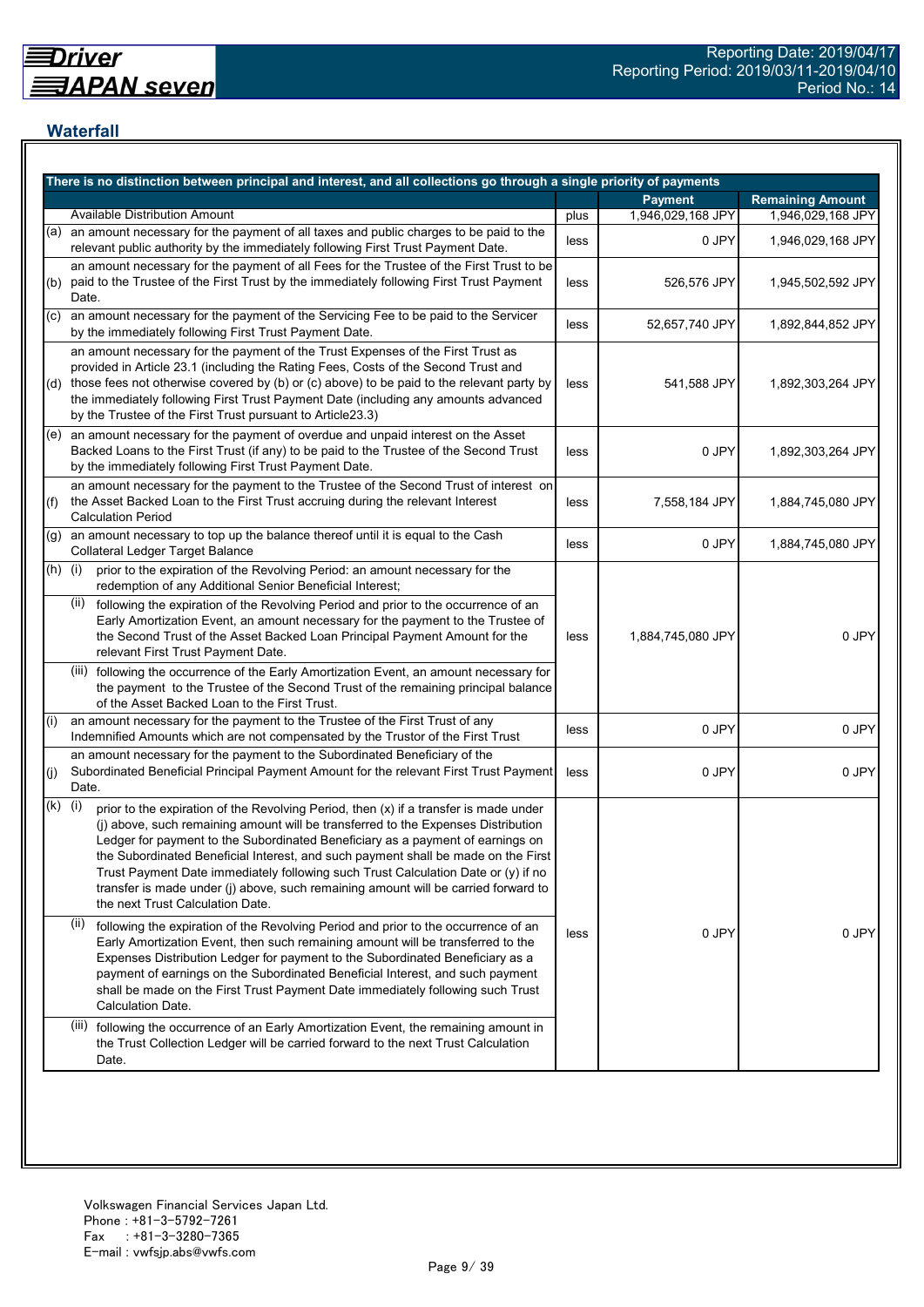## **Credit Enhancement**

| Subordinated Principal Balance as of the relevant First Trust Payment Date                                               |                                                                                    |                          |       |                |                          |
|--------------------------------------------------------------------------------------------------------------------------|------------------------------------------------------------------------------------|--------------------------|-------|----------------|--------------------------|
|                                                                                                                          | Percentage of<br><b>Aggregate</b><br><b>Discounted</b><br><b>Principal Balance</b> | <b>Value</b>             |       |                |                          |
| the aggregate amount of the<br>(i)<br><b>Discounted Principal Balance</b><br>of all Auto Loan Receivables<br>outstanding |                                                                                    | 56,669,231,545 JPY       |       |                |                          |
| (ii) Asset Backed Loan Principal<br>Balance on the relevant First<br><b>Trust Payment Date</b>                           |                                                                                    | 51,467,145,956 JPY       |       |                |                          |
| Overcollateralization $( = (i) - (ii))$                                                                                  | 9.18%                                                                              | 5,202,085,589 JPY        |       |                |                          |
| Trust Collection Ledger which is<br>carried over from the immediately<br>preceding Trust Calculation Date                | 0.00%                                                                              | 0 JPY                    |       |                |                          |
| The amount in the Cash Collateral<br>Ledger                                                                              | 0.54%                                                                              | 307,000,000 JPY          |       |                |                          |
| <b>Subordinated Principal Balance</b>                                                                                    | 9.72 %                                                                             | 5,509,085,589 JPY        |       |                |                          |
| <b>Trust Management Account (TMA)</b>                                                                                    |                                                                                    | in JPY                   | $+/-$ |                | in JPY (previous)        |
| Initial Balance on Cash Entrustment Date                                                                                 |                                                                                    | 307,000,000 JPY          |       |                |                          |
| <b>Outstanding Balance on First Trust Payment Date</b><br>(a) Expenses Distribution Ledger                               |                                                                                    | 307,000,000 JPY<br>0 JPY |       | 0 JPY<br>0 JPY | 307,000,000 JPY<br>0 JPY |

(b) Trust Collection Ledger 0 JPY 0 JPY 0 JPY 0 JPY 0 JPY (c) Cash Collateral Ledger 307,000,000 JPY 0 JPY 307,000,000 JPY

## **Cash Collateral Ledger Target Balance 307,000,000 JPY**

## **Calculation of Credit Enhancement**

Driver Japan seven's Credit Enhancement consists of the items listed above in the Subordinated Principal Balance as of the relevant date of determination (immediately following the First Trust Payment Date). The result provides an absolute value, which will be applied to the (amortized) Aggregate Discounted Principal Balance as of the end of the relevant date.

The transaction has a Revolving Period of 12 months until February 2019.

Asset Backed Loan Overcollateralization Percentage is (i) prior to the expiration of the Revolving Period, 8.5%, and (ii) following the expiration of the Revolving Period, 11.5%; provided, in each case no Credit Enhancement Increase Condition shall be in effect. After a Level 1 Credit Enhancement Increase Condition in effect, 17% and after a Level 2 Credit Enhancement Increase Condition is in effect, 100%.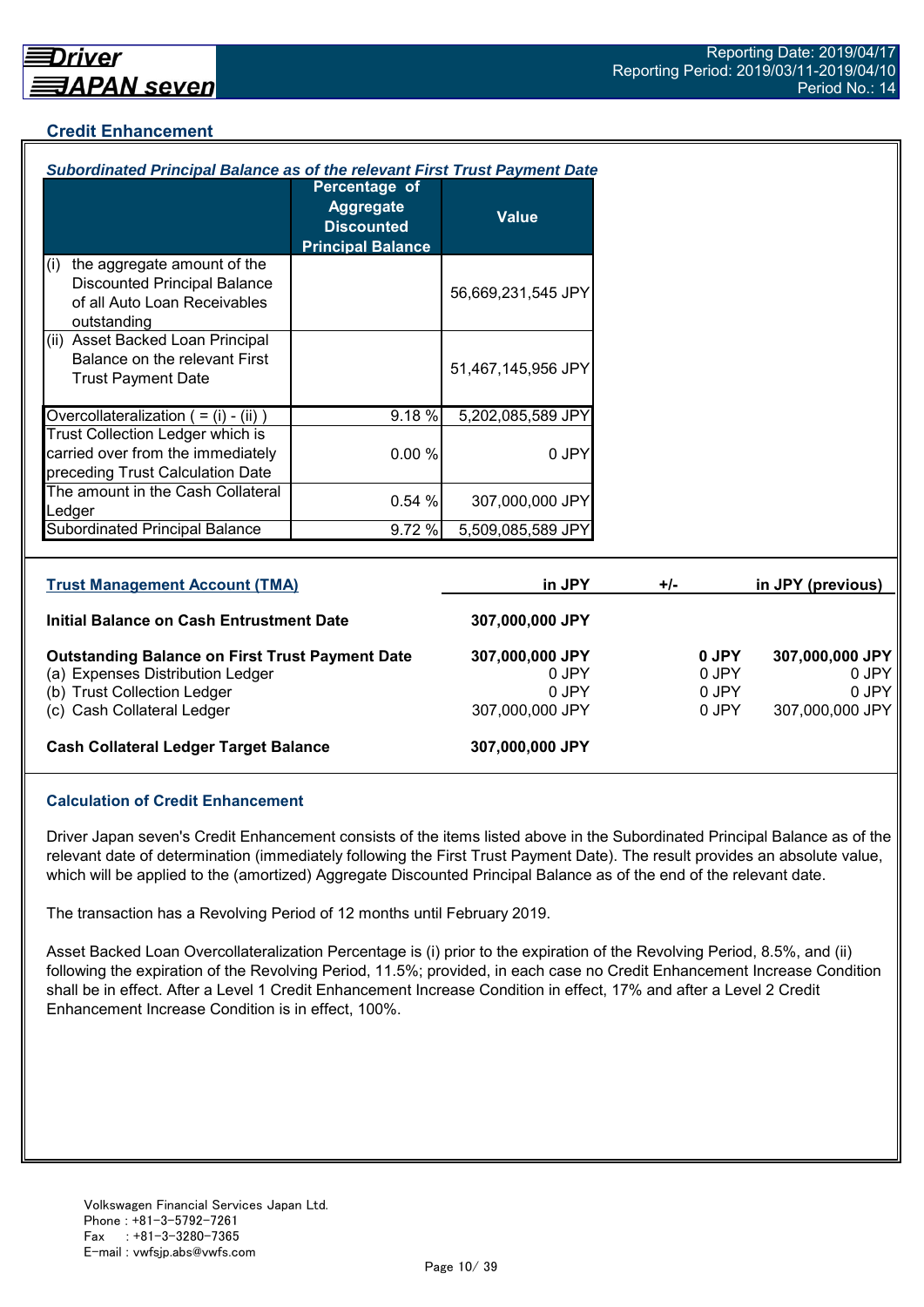## **Cumulative Gross Loss & Cumulative Repurchased Receivables**

| <b>Number of</b><br><b>Contracts</b>                                                                                                                                                                                                                                                                                                                                                                          | <b>Write Offs</b>  |
|---------------------------------------------------------------------------------------------------------------------------------------------------------------------------------------------------------------------------------------------------------------------------------------------------------------------------------------------------------------------------------------------------------------|--------------------|
|                                                                                                                                                                                                                                                                                                                                                                                                               |                    |
| <b>Beginning of Period</b><br>391                                                                                                                                                                                                                                                                                                                                                                             | 108,452,308 JPY    |
| Defaulted Receivables<br>5                                                                                                                                                                                                                                                                                                                                                                                    | 9,961,868 JPY      |
| <b>End of Period</b><br>44                                                                                                                                                                                                                                                                                                                                                                                    | 118,414,176 JPY    |
| <b>Cumulative Gross Loss Ratio</b><br>The sum of the Discounted Principal Balance of all Auto Loan<br>Receivables that have become Defaulted Receivables from the Initial<br>Cut-off Date through to the end of Monthly Period immediately<br>preceding the relevant Trust Calculation Date                                                                                                                   | 118,414,176 JPY    |
| The sum of (i) the aggregate Discounted Principal Balance of the Initial<br>Auto Loan Receivables as of the Initial Cut-off Date and (ii) the<br>aggregate Discounted Principal Balance as of the relevant Trust<br>Calculation Date of all Additional Auto Loan Receivables (if any)<br>entrusted on the Additional Entrustment Dates which fall six months<br>prior to the relevant Trust Calculation Date. | 72,399,495,386 JPY |

#### **Performance Triggers**

Asset Backed Loan Overcollateralization Percentage was implemented to assure on a monthly basis that no cash is paid to lower steps in the waterfall unless there is sufficient Overcollateralization to support the transaction.

The performance trigger in form of a Credit Enhancement Increase Condition will be activated when the Cumulative Gross Loss Ratio exceeds the defined limits. In this case the Overcollateralization will be increased accordingly.

| <b>Levels</b> | <b>Credit Enhancement increase condition</b>                  | <b>Credit Enhancement</b><br>increase condition in<br>place? |  |
|---------------|---------------------------------------------------------------|--------------------------------------------------------------|--|
| Level $1(i)$  | Cumulative Gross Loss Ratio exceeds 0.5% for any First Trust  |                                                              |  |
|               | Payment Date on or prior to August 2018                       | no                                                           |  |
|               | Cumulative Gross Loss Ratio exceeds 0.8% for any First Trust  |                                                              |  |
| Level 1 (ii)  | Payment Date from September 2018 to May 2019                  | no                                                           |  |
|               | Cumulative Gross Loss Ratio exceeds 1.15% for any First Trust |                                                              |  |
| Level 1 (iii) | Payment Date from June 2019 to February 2020                  | no                                                           |  |
| Level 2       | Cumulative Gross Loss Ratio exceeds 1.6% for any First Trust  |                                                              |  |
|               | <b>Payment Date</b>                                           | no                                                           |  |

|                                                                    | <b>Asset Backed Loan</b><br><b>Overcollateralization</b><br>Percentage |  |
|--------------------------------------------------------------------|------------------------------------------------------------------------|--|
| Prior to the expiration of the Revolving Period                    |                                                                        |  |
| (No Credit Enhancement Increase Condition is in effect)            | 8.50%                                                                  |  |
| Following the expiration of Revolving Period                       | 11.50 %                                                                |  |
| (No Credit Enhancement Increase Condition is in effect)            |                                                                        |  |
| After a Level 1 Credit Enhancement Increase Condition is in effect | 17.00 %                                                                |  |
| After a Level 2 Credit Enhancement Increase Condition is in effect | 100.00 %                                                               |  |
| <b>Current Asset Backed Loan Overcollateralization Percentage</b>  | 9.18%                                                                  |  |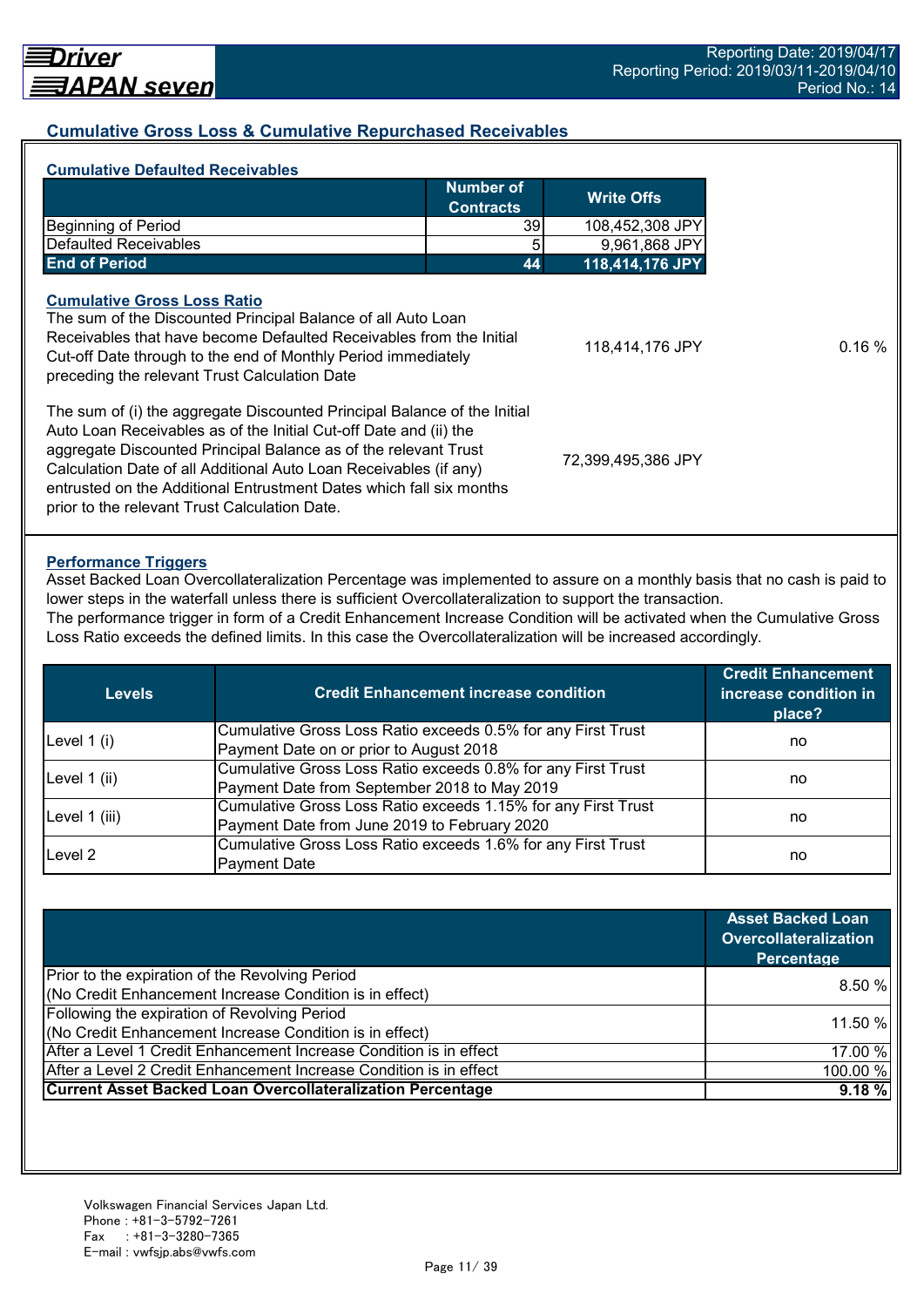#### **Cumulative Gross Loss & Cumulative Repurchased Receivables**





#### **Cumulative Repurchased Receivables**

|                                | Number of<br><b>Contracts</b> | <b>Repurchase Price</b> |
|--------------------------------|-------------------------------|-------------------------|
| Beginning of Period            |                               | 0 JPY                   |
| <b>Repurchased Receivables</b> |                               | 0.IPY                   |
| <b>End of Period</b>           |                               | 0.IPY                   |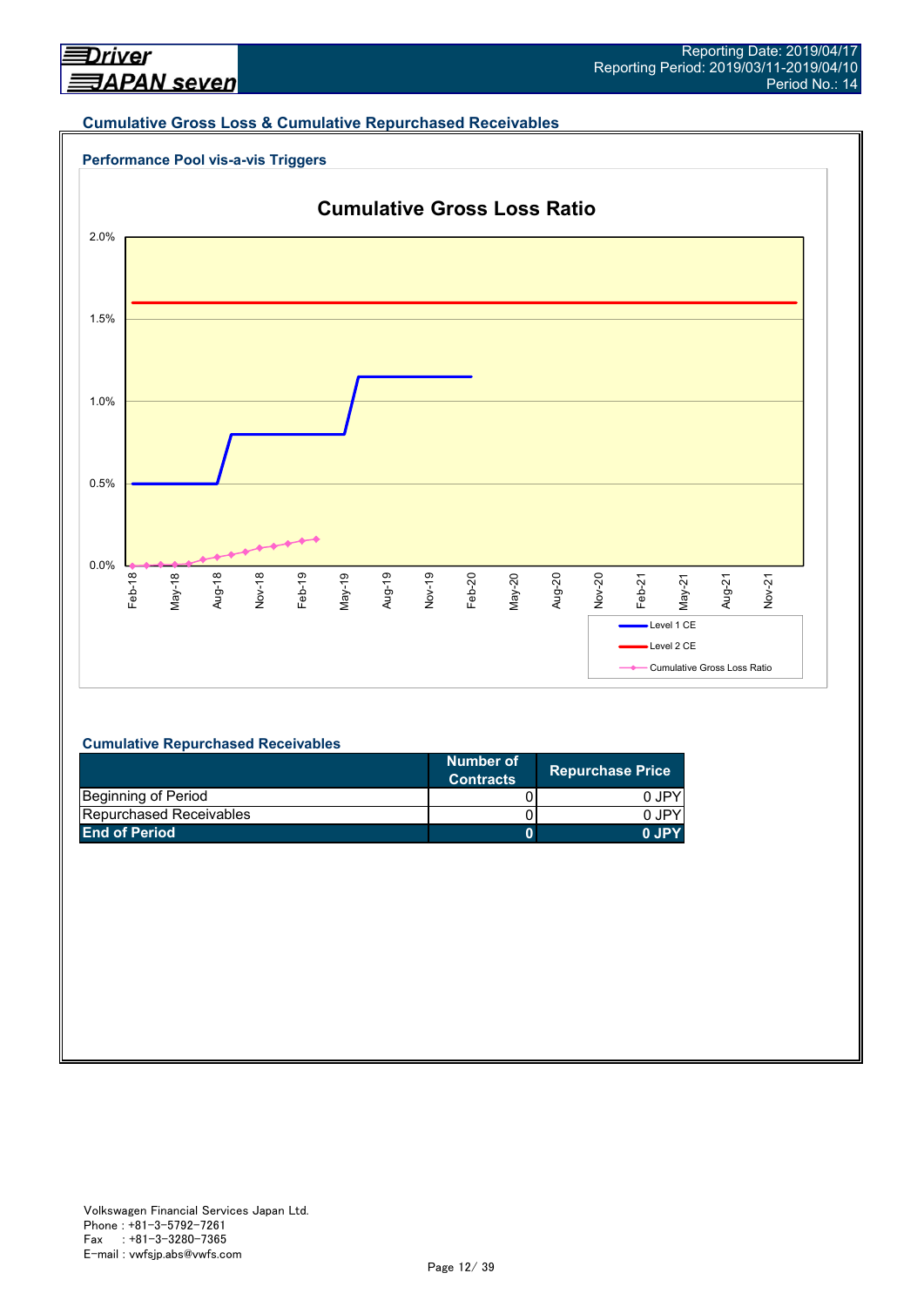## **Defaulted and Delinquent Contracts**

| <b>Information of Delinguencies and Defaults</b> |            |                                                    |                                                              |                                                  |                                                                          |                                         |  |
|--------------------------------------------------|------------|----------------------------------------------------|--------------------------------------------------------------|--------------------------------------------------|--------------------------------------------------------------------------|-----------------------------------------|--|
| <b>Current</b><br>Reporting<br><b>Period</b>     |            | Number of Percentage of<br>Contracts Contracts (*) | Outstanding<br><b>Discounted Principal</b><br><b>Balance</b> | Percentage<br>of Principal<br><b>Balance (*)</b> | <b>Outstanding Nominal</b><br><b>Balance</b>                             | Percentage<br>of Nominal<br>Balance (*) |  |
| Delinguent                                       | <b>266</b> | 0.90%                                              | 542,414,298 JPY                                              | 0.93%                                            | 567,950,600 JPY                                                          | 0.93 %                                  |  |
| Default                                          |            | $0.02 \%$                                          | 9,961,868 JPY                                                | 0.02%                                            | 9,987,509 JPY<br>$(\star)$ Description the magnetic $\Gamma$ on $\Gamma$ | 0.02%                                   |  |

(\*) Based on the previous EoP

|                           | <b>Delinquency Profile (Information Purpose Only)</b> |                                             |                                                                     |                                              |                                              |                                            |  |
|---------------------------|-------------------------------------------------------|---------------------------------------------|---------------------------------------------------------------------|----------------------------------------------|----------------------------------------------|--------------------------------------------|--|
| Days in<br><b>Arrears</b> | <b>Contracts</b>                                      | Number of Percentage of<br><b>Contracts</b> | <b>Outstanding</b><br><b>Discounted Principal</b><br><b>Balance</b> | Percentage<br>of Principal<br><b>Balance</b> | <b>Outstanding Nominal</b><br><b>Balance</b> | Percentage<br>of Nominal<br><b>Balance</b> |  |
|                           | 251                                                   | 0.87%                                       | 510,000,426 JPY                                                     | 0.90%                                        | 534,031,300 JPY                              | 0.91%                                      |  |
|                           | 10 <sup>1</sup>                                       | 0.03 %                                      | 17,514,015 JPY                                                      | 0.03%                                        | 18,520,100 JPY                               | 0.03%                                      |  |
|                           |                                                       | 0.02%                                       | 14,899,857 JPY                                                      | 0.03%                                        | 15,399,200 JPY                               | 0.03%                                      |  |
| <b>Total</b>              | 266                                                   | 0.92%                                       | 542,414,298 JPY                                                     | 0.96%                                        | 567,950,600 JPY                              | 0.96%                                      |  |



#### Volkswagen Financial Services Japan Ltd. Phone : +81-3-5792-7261 Fax : +81-3-3280-7365 E-mail : vwfsjp.abs@vwfs.com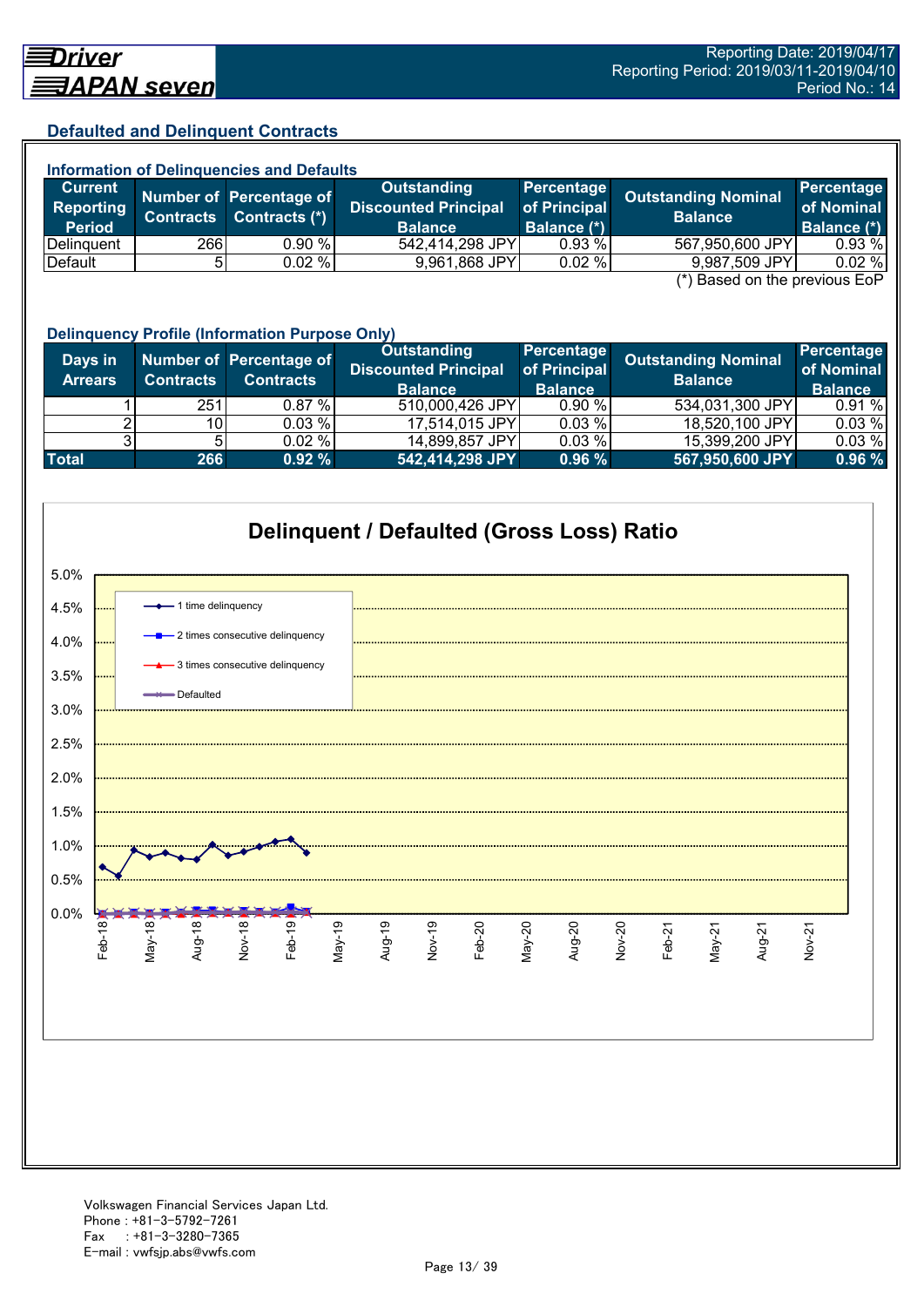## **Run Out Schedule**

| <b>Next Payment</b><br><b>Month</b> | Number of<br><b>Contracts</b> | <b>ABS Outstanding</b><br><b>Principal</b> | <b>ABS Outstanding</b><br>Interest     | <b>Outstanding Installment</b>           | <b>ABS Remaining Principal</b>         | <b>ABS Remaining Interest</b>      | <b>ABS Remaining</b>                   |
|-------------------------------------|-------------------------------|--------------------------------------------|----------------------------------------|------------------------------------------|----------------------------------------|------------------------------------|----------------------------------------|
| 02.2019                             | 29,517                        | 58,508,601,507 JPY                         | 2,329,461,693 JPY                      | 60,838,063,200 JPY                       | 0 JPY                                  | 0 JPY                              | Installment<br>0 JPY                   |
| 03.2019                             | 29,517                        | 57,266,027,566 JPY                         | 2,222,260,234 JPY                      | 59,488,287,800 JPY                       | 1,242,573,941 JPY                      | 107,201,459 JPY                    | 1,349,775,400 JPY                      |
| 04.2019<br>05.2019                  | 29,154<br>28,969              | 56,083,453,469 JPY<br>54,897,232,988 JPY   | 2,117,346,531 JPY<br>2,014,584,912 JPY | 58,200,800,000 JPY<br>56,911,817,900 JPY | 1,182,574,097 JPY<br>1,186,220,481 JPY | 104,913,703 JPY<br>102,761,619 JPY | 1,287,487,800 JPY<br>1,288,982,100 JPY |
| 06.2019                             | 28,720                        | 53,159,668,440 JPY                         | 1,913,977,360 JPY                      | 55,073,645,800 JPY                       | 1,737,564,548 JPY                      | 100,607,552 JPY                    | 1,838,172,100 JPY                      |
| 07.2019                             | 28,373                        | 51,422,123,404 JPY                         | 1,816,519,196 JPY                      | 53,238,642,600 JPY                       | 1,737,545,036 JPY                      | 97,458,164 JPY                     | 1,835,003,200 JPY                      |
| 08.2019                             | 28,104                        | 50,193,556,796 JPY                         | 1,722,272,304 JPY                      | 51,915,829,100 JPY                       | 1,228,566,608 JPY                      | 94,246,892 JPY                     | 1,322,813,500 JPY                      |
| 09.2019<br>10.2019                  | 27,874<br>27,476              | 48,922,112,822 JPY<br>47,794,595,819 JPY   | 1,630,269,478 JPY<br>1,540,482,381 JPY | 50,552,382,300 JPY<br>49,335,078,200 JPY | 1,271,443,974 JPY<br>1,127,517,003 JPY | 92,002,826 JPY<br>89,787,097 JPY   | 1,363,446,800 JPY<br>1,217,304,100 JPY |
| 11.2019                             | 27,205                        | 46,593,298,185 JPY                         | 1,452,713,315 JPY                      | 48,046,011,500 JPY                       | 1,201,297,634 JPY                      | 87,769,066 JPY                     | 1,289,066,700 JPY                      |
| 12.2019                             | 26,863                        | 44,189,294,012 JPY                         | 1,367,064,888 JPY                      | 45,556,358,900 JPY                       | 2,404,004,173 JPY                      | 85,648,427 JPY                     | 2,489,652,600 JPY                      |
| 01.2020<br>02.2020                  | 26,321<br>25,791              | 42,475,029,517 JPY<br>40,721,686,929 JPY   | 1,285,584,583 JPY<br>1,207,044,971 JPY | 43,760,614,100 JPY<br>41,928,731,900 JPY | 1,714,264,495 JPY<br>1,753,342,588 JPY | 81,480,305 JPY<br>78,539,612 JPY   | 1,795,744,800 JPY<br>1,831,882,200 JPY |
| 03.2020                             | 25,054                        | 38,405,961,090 JPY                         | 1,131,386,810 JPY                      | 39,537,347,900 JPY                       | 2,315,725,839 JPY                      | 75,658,161 JPY                     | 2,391,384,000 JPY                      |
| 04.2020                             | 23,826                        | 37,120,350,696 JPY                         | 1,059,290,004 JPY                      | 38,179,640,700 JPY                       | 1,285,610,394 JPY                      | 72,096,806 JPY                     | 1,357,707,200 JPY                      |
| 05.2020<br>06.2020                  | 23,405<br>22,721              | 35,543,486,730 JPY                         | 989,413,670 JPY                        | 36,532,900,400 JPY<br>34,317,752,300 JPY | 1,576,863,966 JPY                      | 69,876,334 JPY<br>67,317,032 JPY   | 1,646,740,300 JPY<br>2,215,148,100 JPY |
| 07.2020                             | 21,858                        | 33,395,655,662 JPY<br>31,439,909,057 JPY   | 922,096,638 JPY<br>858,449,143 JPY     | 32,298,358,200 JPY                       | 2,147,831,068 JPY<br>1,955,746,605 JPY | 63,647,495 JPY                     | 2,019,394,100 JPY                      |
| 08.2020                             | 21,214                        | 29,682,748,441 JPY                         | 798,290,359 JPY                        | 30,481,038,800 JPY                       | 1,757,160,616 JPY                      | 60,158,784 JPY                     | 1,817,319,400 JPY                      |
| 09.2020                             | 20,442                        | 27,540,048,371 JPY                         | 741,117,829 JPY                        | 28,281,166,200 JPY                       | 2,142,700,070 JPY                      | 57,172,530 JPY                     | 2,199,872,600 JPY                      |
| 10.2020<br>11.2020                  | 19,306<br>18,575              | 25,940,442,785 JPY<br>23,949,897,700 JPY   | 687,416,615 JPY<br>636,602,900 JPY     | 26,627,859,400 JPY<br>24,586,500,600 JPY | 1,599,605,586 JPY<br>1,990,545,085 JPY | 53,701,214 JPY<br>50,813,715 JPY   | 1,653,306,800 JPY<br>2,041,358,800 JPY |
| 12.2020                             | 17,544                        | 22,296,316,150 JPY                         | 589,181,750 JPY                        | 22,885,497,900 JPY                       | 1,653,581,550 JPY                      | 47,421,150 JPY                     | 1,701,002,700 JPY                      |
| 01.2021                             | 17,063                        | 21,171,439,097 JPY                         | 544,874,203 JPY                        | 21,716,313,300 JPY                       | 1,124,877,053 JPY                      | 44,307,547 JPY                     | 1,169,184,600 JPY                      |
| 02.202'                             | 16,676                        | 20,143,962,778 JPY<br>18,779,084,891 JPY   | 502,731,522 JPY                        | 20,646,694,300 JPY                       | 1,027,476,319 JPY                      | 42,142,681 JPY                     | 1,069,619,000 JPY                      |
| 03.202<br>04.202                    | 16,144<br>15,320              | 18,034,613,749 JPY                         | 462,550,809 JPY<br>424,839,951 JPY     | 19,241,635,700 JPY<br>18,459,453,700 JPY | 1,364,877,887 JPY<br>744,471,142 JPY   | 40,180,713 JPY<br>37,710,858 JPY   | 1,405,058,600 JPY<br>782,182,000 JPY   |
| 05.2021                             | 15,019                        | 17,192,089,905 JPY                         | 388,583,695 JPY                        | 17,580,673,600 JPY                       | 842,523,844 JPY                        | 36,256,256 JPY                     | 878,780,100 JPY                        |
| 06.202                              | 14,575                        | 16,124,982,775 JPY                         | 353,944,925 JPY                        | 16,478,927,700 JPY                       | 1,067,107,130 JPY                      | 34,638,770 JPY                     | 1,101,745,900 JPY                      |
| 07.2021<br>08.202                   | 14,110<br>13,748              | 15,103,716,541 JPY<br>14,299,230,433 JPY   | 321,356,359 JPY<br>290,765,067 JPY     | 15,425,072,900 JPY<br>14,589,995,500 JPY | 1,021,266,234 JPY<br>804,486,108 JPY   | 32,588,566 JPY<br>30,591,292 JPY   | 1,053,854,800 JPY<br>835,077,400 JPY   |
| 09.202                              | 13,325                        | 13,459,952,772 JPY                         | 261,721,928 JPY                        | 13,721,674,700 JPY                       | 839,277,661 JPY                        | 29,043,139 JPY                     | 868,320,800 JPY                        |
| 10.2021                             | 12,753                        | 12,846,275,552 JPY                         | 234,268,148 JPY                        | 13,080,543,700 JPY                       | 613,677,220 JPY                        | 27,453,780 JPY                     | 641,131,000 JPY                        |
| 11.202'                             | 12,417                        | 12,193,860,608 JPY                         | 208,008,692 JPY                        | 12,401,869,300 JPY                       | 652,414,944 JPY                        | 26,259,456 JPY                     | 678,674,400 JPY                        |
| 12.202<br>01.2022                   | 12,006<br>11,440              | 11,062,573,035 JPY<br>10,258,020,011 JPY   | 183,024,665 JPY<br>160,304,389 JPY     | 11,245,597,700 JPY<br>10,418,324,400 JPY | 1,131,287,573 JPY<br>804,553,024 JPY   | 24,984,027 JPY<br>22,720,276 JPY   | 1,156,271,600 JPY<br>827,273,300 JPY   |
| 02.2022                             | 10,947                        | 9,429,549,654 JPY                          | 139,186,046 JPY                        | 9,568,735,700 JPY                        | 828,470,357 JPY                        | 21,118,343 JPY                     | 849,588,700 JPY                        |
| 03.2022                             | 10,222                        | 8,237,435,311 JPY                          | 119,680,189 JPY                        | 8,357,115,500 JPY                        | 1,192,114,343 JPY                      | 19,505,857 JPY                     | 1,211,620,200 JPY                      |
| 04.202<br>05.202                    | 8,932<br>8,362                | 7,601,416,743 JPY<br>6,884,151,472 JPY     | 102,398,657 JPY<br>86,388,528 JPY      | 7,703,815,400 JPY<br>6,970,540,000 JPY   | 636,018,568 JPY<br>717,265,271 JPY     | 17,281,532 JPY<br>16,010,129 JPY   | 653,300,100 JPY<br>733,275,400 JPY     |
| 06.2022                             | 7,626                         | 5,930,349,817 JPY                          | 71,768,883 JPY                         | 6,002,118,700 JPY                        | 953,801,655 JPY                        | 14,619,645 JPY                     | 968,421,300 JPY                        |
| 07.202                              | 6,677                         | 5,183,087,346 JPY                          | 58,996,754 JPY                         | 5,242,084,100 JPY                        | 747,262,471 JPY                        | 12,772,129 JPY                     | 760,034,600 JPY                        |
| 08.2022<br>09.202                   | 6,060<br>5,333                | 4,454,027,572 JPY<br>3,478,453,647 JPY     | 47,789,828 JPY<br>38,115,353 JPY       | 4,501,817,400 JPY<br>3,516,569,000 JPY   | 729,059,774 JPY<br>975,573,925 JPY     | 11,206,926 JPY<br>9,674,475 JPY    | 740,266,700 JPY<br>985,248,400 JPY     |
| 10.202                              | 4,171                         | 2,867,253,784 JPY                          | 30,432,816 JPY                         | 2,897,686,600 JPY                        | 611,199,863 JPY                        | 7,682,537 JPY                      | 618,882,400 JPY                        |
| 11.2022                             | 3,463                         | 2,139,064,075 JPY                          | 24,083,125 JPY                         | 2,163,147,200 JPY                        | 728,189,709 JPY                        | 6,349,691 JPY                      | 734,539,400 JPY                        |
| 12.202                              | 2,587                         | 1,766,956,370 JPY                          | 19,308,930 JPY                         | 1,786,265,300 JPY                        | 372,107,705 JPY                        | 4,774,195 JPY                      | 376,881,900 JPY                        |
| 01.2023<br>02.202                   | 2,272<br>2,038                | 1,532,483,501 JPY<br>1,290,323,007 JPY     | 15,336,499 JPY<br>11,901,593 JPY       | 1,547,820,000 JPY<br>1,302,224,600 JPY   | 234,472,869 JPY<br>242,160,494 JPY     | 3,972,431 JPY<br>3,434,906 JPY     | 238,445,300 JPY<br>245,595,400 JPY     |
| 03.2023                             | 1,758                         | 980,390,894 JPY                            | 9,026,006 JPY                          | 989,416,900 JPY                          | 309,932,113 JPY                        | 2,875,587 JPY                      | 312,807,700 JPY                        |
| 04.2023                             | 1,369                         | 812,682,458 JPY                            | 6,854,542 JPY                          | 819,537,000 JPY                          | 167,708,436 JPY                        | 2,171,464 JPY                      | 169,879,900 JPY                        |
| 05.2023<br>06.202                   | 1,158<br>932                  | 640,865,611 JPY<br>448,581,392 JPY         | 5,058,289 JPY<br>3,646,408 JPY         | 645,923,900 JPY<br>452,227,800 JPY       | 171,816,847 JPY<br>192,284,219 JPY     | 1,796,253 JPY<br>1,411,881 JPY     | 173,613,100 JPY<br>193,696,100 JPY     |
| 07.2023                             | 700                           | 323,565,106 JPY                            | 2,650,694 JPY                          | 326,215,800 JPY                          | 125,016,286 JPY                        | 995,714 JPY                        | 126,012,000 JPY                        |
| 08.2023                             | 566                           | 239,449,290 JPY                            | 1,932,110 JPY                          | 241,381,400 JPY                          | 84,115,816 JPY                         | 718,584 JPY                        | 84,834,400 JPY                         |
| 09.2023<br>10.2023                  | 436<br>292                    | 138,991,612 JPY<br>75,424,877 JPY          | 1,397,588 JPY<br>1,063,623 JPY         | 140,389,200 JPY<br>76,488,500 JPY        | 100,457,678 JPY<br>63,566,735 JPY      | 534,522 JPY<br>333,965 JPY         | 100,992,200 JPY<br>63,900,700 JPY      |
| 11.2023                             | 195                           | 51,081,692 JPY                             | 857,508 JPY                            | 51,939,200 JPY                           | 24,343,185 JPY                         | 206,115 JPY                        | 24,549,300 JPY                         |
| 12.2023                             | 141                           | 41,312,268 JPY                             | 703,332 JPY                            | 42,015,600 JPY                           | 9,769,424 JPY                          | 154,176 JPY                        | 9,923,600 JPY                          |
| 01.2024                             | 132                           | 33,882,481 JPY                             | 577,819 JPY                            | 34,460,300 JPY                           | 7,429,787 JPY                          | 125,513 JPY                        | 7,555,300 JPY                          |
| 02.2024<br>03.2024                  | 113<br>105                    | 29,551,297 JPY<br>25,526,504 JPY           | 474,203 JPY<br>383,496 JPY             | 30,025,500 JPY<br>25,910,000 JPY         | 4,331,184 JPY<br>4,024,793 JPY         | 103,616 JPY<br>90,707 JPY          | 4,434,800 JPY<br>4,115,500 JPY         |
| 04.2024                             | 89                            | 21,966,572 JPY                             | 304,828 JPY                            | 22,271,400 JPY                           | 3,559,932 JPY                          | 78,668 JPY                         | 3,638,600 JPY                          |
| 05.2024                             | 83                            | 18,659,860 JPY                             | 236,840 JPY                            | 18,896,700 JPY                           | 3,306,712 JPY                          | 67,988 JPY                         | 3,374,700 JPY                          |
| 06.2024<br>07.2024                  | 76<br>60                      | 14,936,878 JPY<br>9,986,997 JPY            | 178,822 JPY<br>132,103 JPY             | 15.115.700 JPY<br>10,119,100 JPY         | 3,722,982 JPY<br>4,949,881 JPY         | 58,018 JPY<br>46,719 JPY           | 3,781,000 JPY<br>4,996,600 JPY         |
| 08.2024                             | 51                            | 7,612,059 JPY                              | 100,641 JPY                            | 7,712,700 JPY                            | 2,374,938 JPY                          | 31,462 JPY                         | 2,406,400 JPY                          |
| 09.2024                             | 43                            | 5,745,772 JPY                              | 76,528 JPY                             | 5,822,300 JPY                            | 1,866,287 JPY                          | 24,113 JPY                         | 1,890,400 JPY                          |
| 10.2024                             | 29                            | 4,516,073 JPY                              | 58,227 JPY                             | 4,574,300 JPY                            | 1,229,699 JPY                          | 18,301 JPY                         | 1,248,000 JPY                          |
| 11.2024<br>12.2024                  | 22<br>14                      | 3,632,260 JPY<br>2,497,128 JPY             | 43,840 JPY<br>32,272 JPY               | 3,676,100 JPY<br>2,529,400 JPY           | 883,813 JPY<br>1,135,132 JPY           | 14,387 JPY<br>11,568 JPY           | 898,200 JPY<br>1,146,700 JPY           |
| 01.2025                             | 12                            | 1,989,683 JPY                              | 24,317 JPY                             | 2,014,000 JPY                            | 507,445 JPY                            | 7,955 JPY                          | 515,400 JPY                            |
| 02.2025                             | 10                            | 1,641,220 JPY                              | 17,980 JPY                             | 1,659,200 JPY                            | 348,463 JPY                            | 6,337 JPY                          | 354,800 JPY                            |
| 03.2025<br>04.2025                  | 8<br>8                        | 1,350,748 JPY<br>1,059,349 JPY             | 12,752 JPY<br>8.451 JPY                | 1,363,500 JPY<br>1,067,800 JPY           | 290,472 JPY<br>291,399 JPY             | 5,228 JPY<br>4,301 JPY             | 295,700 JPY<br>295,700 JPY             |
| 05.2025                             | 8                             | 767,022 JPY                                | 5,078 JPY                              | 772,100 JPY                              | 292,327 JPY                            | 3,373 JPY                          | 295,700 JPY                            |
| 06.2025                             | 6                             | 543,365 JPY                                | 2,635 JPY                              | 546,000 JPY                              | 223,657 JPY                            | 2,443 JPY                          | 226,100 JPY                            |
| 07.2025                             | 3                             | 154,596 JPY                                | 904 JPY                                | 155,500 JPY                              | 388,769 JPY                            | 1,731 JPY                          | 390,500 JPY                            |
| 08.2025<br>09.2025                  | -1                            | 86,188 JPY<br>43,163 JPY                   | 412 JPY<br>137 JPY                     | 86,600 JPY<br>43,300 JPY                 | 68,408 JPY<br>43,025 JPY               | 492 JPY<br>275 JPY                 | 68,900 JPY<br>43,300 JPY               |
| 10.2025                             |                               | 0 JPY                                      | 0 JPY                                  | 0 JPY                                    | 43,163 JPY                             | 137 JPY                            | 43,300 JPY                             |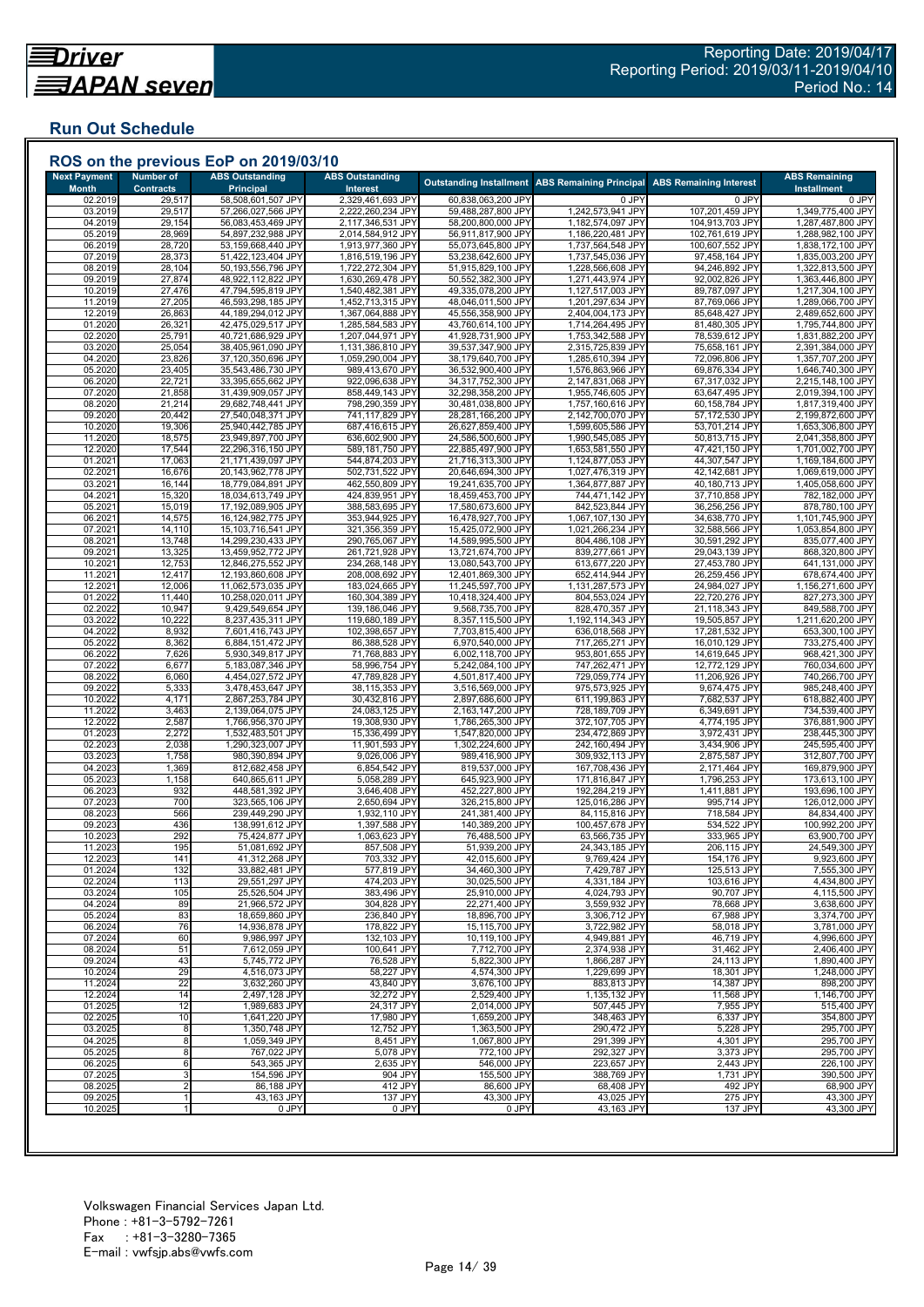## **Run Out Schedule**

| <b>Next Payment</b><br><b>Month</b> | <b>Number of</b><br><b>Contracts</b> | <b>ABS Outstanding</b><br><b>Principal</b> | <b>ABS Outstanding</b><br>Interest     |                                          | <b>Outstanding Installment ABS Remaining Principal</b> | <b>ABS Remaining Interest</b>     | <b>ABS Remaining</b><br><b>Installment</b> |
|-------------------------------------|--------------------------------------|--------------------------------------------|----------------------------------------|------------------------------------------|--------------------------------------------------------|-----------------------------------|--------------------------------------------|
| 03.2019                             | 28,846                               | 56,669,231,545 JPY                         | 2,203,881,055 JPY                      | 58,873,112,600 JPY                       | 0 JPY                                                  | 0 JPY                             | 0 JPY                                      |
| 04.2019<br>05.2019                  | 28,846                               | 55,521,113,546 JPY                         | 2,100,011,454 JPY                      | 57,621,125,000 JPY                       | 1,148,117,999 JPY                                      | 103,869,601 JPY                   | 1,251,987,600 JPY                          |
| 06.2019                             | 28,672<br>28,429                     | 54,354,523,632 JPY<br>52,642,011,074 JPY   | 1,998,234,868 JPY<br>1,898,578,526 JPY | 56,352,758,500 JPY<br>54,540,589,600 JPY | 1,166,589,914 JPY<br>1,712,512,558 JPY                 | 101,776,586 JPY<br>99,656,342 JPY | 1,268,366,500 JPY<br>1,812,168,900 JPY     |
| 07.2019                             | 28,095                               | 50,932,741,431 JPY                         | 1,802,027,369 JPY                      | 52,734,768,800 JPY                       | 1,709,269,643 JPY                                      | 96,551,157 JPY                    | 1,805,820,800 JPY                          |
| 08.2019                             | 27,836                               | 49,726,467,363 JPY                         | 1,708,640,637 JPY                      | 51,435,108,000 JPY                       | 1,206,274,068 JPY                                      | 93,386,732 JPY                    | 1,299,660,800 JPY                          |
| 09.2019<br>10.2019                  | 27,612<br>27,226                     | 48,478,521,522 JPY<br>47,362,209,059 JPY   | 1,617,462,178 JPY<br>1,528,464,041 JPY | 50,095,983,700 JPY<br>48,890,673,100 JPY | 1,247,945,841 JPY<br>1,116,312,463 JPY                 | 91,178,459 JPY<br>88,998,137 JPY  | 1,339,124,300 JPY<br>1,205,310,600 JPY     |
| 11.2019                             | 26,958                               | 46,172,069,028 JPY                         | 1,441,463,672 JPY                      | 47,613,532,700 JPY                       | 1,190,140,031 JPY                                      | 87,000,369 JPY                    | 1,277,140,400 JPY                          |
| 12.2019                             | 26,620                               | 43,806,263,304 JPY                         | 1,356,563,796 JPY                      | 45,162,827,100 JPY                       | 2,365,805,724 JPY                                      | 84,899,876 JPY                    | 2,450,705,600 JPY                          |
| 01.2020<br>02.2020                  | 26,089                               | 42,114,334,684 JPY                         | 1,275,779,616 JPY                      | 43,390,114,300 JPY                       | 1,691,928,620 JPY                                      | 80,784,180 JPY                    | 1,772,712,800 JPY                          |
| 03.2020                             | 25,568<br>24,851                     | 40,395,204,882 JPY<br>38,113,561,168 JPY   | 1,197,903,418 JPY<br>1,122,861,632 JPY | 41,593,108,300 JPY<br>39,236,422,800 JPY | 1,719,129,802 JPY<br>2,281,643,714 JPY                 | 77,876,198 JPY<br>75,041,786 JPY  | 1,797,006,000 JPY<br>2,356,685,500 JPY     |
| 04.2020                             | 23,641                               | 36,836,646,003 JPY                         | 1,051,325,897 JPY                      | 37,887,971,900 JPY                       | 1,276,915,165 JPY                                      | 71,535,735 JPY                    | 1,348,450,900 JPY                          |
| 05.2020                             | 23,222                               | 35,273,446,313 JPY                         | 981,993,887 JPY                        | 36,255,440,200 JPY                       | 1,563,199,690 JPY                                      | 69,332,010 JPY                    | 1,632,531,700 JPY                          |
| 06.2020<br>07.2020                  | 22,542<br>21,685                     | 33,138,583,134 JPY<br>31,203,304,855 JPY   | 915,197,866 JPY<br>852,046,545 JPY     | 34.053.781.000 JPY<br>32,055,351,400 JPY | 2,134,863,179 JPY<br>1,935,278,279 JPY                 | 66,796,021 JPY<br>63,151,321 JPY  | 2,201,659,200 JPY<br>1,998,429,600 JPY     |
| 08.2020                             | 21,049                               | 29,460,812,608 JPY                         | 792,349,592 JPY                        | 30,253,162,200 JPY                       | 1,742,492,247 JPY                                      | 59,696,953 JPY                    | 1,802,189,200 JPY                          |
| 09.2020                             | 20,281                               | 27,332,200,333 JPY                         | 735,614,767 JPY                        | 28,067,815,100 JPY                       | 2,128,612,275 JPY                                      | 56,734,825 JPY                    | 2,185,347,100 JPY                          |
| 10.2020<br>11.2020                  | 19,153<br>18,429                     | 25,749,312,438 JPY<br>23,770,218,082 JPY   | 682,328,562 JPY<br>631,901,718 JPY     | 26,431,641,000 JPY<br>24,402,119,800 JPY | 1,582,887,895 JPY<br>1,979,094,356 JPY                 | 53,286,205 JPY<br>50,426,844 JPY  | 1,636,174,100 JPY<br>2,029,521,200 JPY     |
| 12.2020                             | 17,404                               | 22,128,057,737 JPY                         | 584,846,063 JPY                        | 22,712,903,800 JPY                       | 1,642,160,345 JPY                                      | 47,055,655 JPY                    | 1,689,216,000 JPY                          |
| 01.2021                             | 16,925                               | 21,009,198,481 JPY                         | 540,881,719 JPY                        | 21,550,080,200 JPY                       | 1,118,859,256 JPY                                      | 43,964,344 JPY                    | 1,162,823,600 JPY                          |
| 02.2021                             | 16,539                               | 19,994,612,382 JPY                         | 499,069,918 JPY                        | 20,493,682,300 JPY                       | 1,014,586,099 JPY                                      | 41,811,801 JPY                    | 1,056,397,900 JPY                          |
| 03.202<br>04.202'                   | 16,016<br>15,202                     | 18,643,148,482 JPY<br>17,905,775,641 JPY   | 459,194,518 JPY<br>421,764,459 JPY     | 19,102,343,000 JPY<br>18,327,540,100 JPY | 1,351,463,900 JPY<br>737,372,841 JPY                   | 39,875,400 JPY<br>37,430,059 JPY  | 1,391,339,300 JPY<br>774,802,900 JPY       |
| 05.202                              | 14,903                               | 17,071,856,315 JPY                         | 385,777,285 JPY                        | 17,457,633,600 JPY                       | 833,919,326 JPY                                        | 35,987,174 JPY                    | 869,906,500 JPY                            |
| 06.2021                             | 14,465                               | 16,011,207,974 JPY                         | 351,389,226 JPY                        | 16,362,597,200 JPY                       | 1,060,648,341 JPY                                      | 34,388,059 JPY                    | 1,095,036,400 JPY                          |
| 07.202<br>08.202'                   | 14,003<br>13,645                     | 14,998,213,406 JPY<br>14,199,801,721 JPY   | 319,038,194 JPY<br>288,667,579 JPY     | 15,317,251,600 JPY<br>14,488,469,300 JPY | 1,012,994,568 JPY<br>798,411,685 JPY                   | 32,351,032 JPY<br>30,370,615 JPY  | 1,045,345,600 JPY<br>828,782,300 JPY       |
| 09.2021                             | 13,226                               | 13,365,525,093 JPY                         | 259,833,407 JPY                        | 13,625,358,500 JPY                       | 834,276,628 JPY                                        | 28,834,172 JPY                    | 863,110,800 JPY                            |
| 10.202                              | 12,657                               | 12,756,211,090 JPY                         | 232,578,710 JPY                        | 12,988,789,800 JPY                       | 609,314,003 JPY                                        | 27,254,697 JPY                    | 636,568,700 JPY                            |
| 11.202                              | 12,324                               | 12,108,818,749 JPY                         | 206,510,251 JPY                        | 12,315,329,000 JPY                       | 647,392,341 JPY                                        | 26,068,459 JPY                    | 673,460,800 JPY                            |
| 12.202<br>01.2022                   | 11,918<br>11,357                     | 10,984,259,389 JPY<br>10,185,543,064 JPY   | 181,706,811 JPY<br>159, 153, 736 JPY   | 11,165,966,200 JPY<br>10,344,696,800 JPY | 1,124,559,360 JPY<br>798,716,325 JPY                   | 24,803,440 JPY<br>22,553,075 JPY  | 1,149,362,800 JPY<br>821,269,400 JPY       |
| 02.2022                             | 10,868                               | 9,364,652,057 JPY                          | 138,190,643 JPY                        | 9,502,842,700 JPY                        | 820,891,007 JPY                                        | 20,963,093 JPY                    | 841,854,100 JPY                            |
| 03.2022                             | 10,151                               | 8,180,281,787 JPY                          | 118,825,813 JPY                        | 8,299,107,600 JPY                        | 1,184,370,270 JPY                                      | 19,364,830 JPY                    | 1,203,735,100 JPY                          |
| 04.2022<br>05.202                   | 8,870<br>8,307                       | 7,552,048,752 JPY<br>6,840,853,857 JPY     | 101,671,048 JPY<br>85,770,543 JPY      | 7,653,719,800 JPY<br>6,926,624,400 JPY   | 628,233,035 JPY<br>711,194,895 JPY                     | 17,154,765 JPY<br>15,900,505 JPY  | 645,387,800 JPY<br>727,095,400 JPY         |
| 06.2022                             | 7,577                                | 5,891,253,805 JPY                          | 71,246,595 JPY                         | 5,962,500,400 JPY                        | 949,600,052 JPY                                        | 14,523,948 JPY                    | 964,124,000 JPY                            |
| 07.2022                             | 6,634                                | 5,149,330,808 JPY                          | 58,562,492 JPY                         | 5,207,893,300 JPY                        | 741,922,997 JPY                                        | 12,684,103 JPY                    | 754,607,100 JPY                            |
| 08.2022<br>09.202                   | 6,021<br>5,297                       | 4,423,806,014 JPY<br>3,457,096,762 JPY     | 47,432,986 JPY<br>37,828,438 JPY       | 4,471,239,000 JPY<br>3,494,925,200 JPY   | 725,524,794 JPY<br>966,709,252 JPY                     | 11,129,506 JPY<br>9,604,548 JPY   | 736,654,300 JPY<br>976,313,800 JPY         |
| 10.202                              | 4,143                                | 2,850,123,401 JPY                          | 30,196,499 JPY                         | 2,880,319,900 JPY                        | 606,973,361 JPY                                        | 7,631,939 JPY                     | 614,605,300 JPY                            |
| 11.2022                             | 3,440                                | 2,125,769,206 JPY                          | 23,888,394 JPY                         | 2,149,657,600 JPY                        | 724,354,195 JPY                                        | 6,308,105 JPY                     | 730,662,300 JPY                            |
| 12.2022                             | 2,569                                | 1,756,651,091 JPY                          | 19,146,409 JPY                         | 1,775,797,500 JPY                        | 369,118,115 JPY                                        | 4,741,985 JPY                     | 373,860,100 JPY                            |
| 01.2023<br>02.2023                  | 2,257<br>2,026                       | 1,523,818,570 JPY<br>1,282,625,735 JPY     | 15,200,630 JPY<br>11,788,865 JPY       | 1,539,019,200 JPY<br>1,294,414,600 JPY   | 232,832,521 JPY<br>241,192,835 JPY                     | 3,945,779 JPY<br>3,411,765 JPY    | 236,778,300 JPY<br>244,604,600 JPY         |
| 03.2023                             | 1,748                                | 973,989,206 JPY                            | 8,934,094 JPY                          | 982,923,300 JPY                          | 308,636,529 JPY                                        | 2,854,771 JPY                     | 311,491,300 JPY                            |
| 04.2023                             | 1,361                                | 806,748,611 JPY                            | 6,780,189 JPY                          | 813,528,800 JPY                          | 167,240,595 JPY                                        | 2,153,905 JPY                     | 169,394,500 JPY                            |
| 05.2023<br>06.2023                  | 1,151<br>928                         | 636,733,170 JPY<br>445,955,413 JPY         | 5,000,230 JPY<br>3,600,287 JPY         | 641,733,400 JPY<br>449,555,700 JPY       | 170,015,441 JPY<br>190,777,757 JPY                     | 1,779,959 JPY<br>1,399,943 JPY    | 171,795,400 JPY<br>192,177,700 JPY         |
| 07.202                              | 697                                  | 321,560,753 JPY                            | 2,612,647 JPY                          | 324,173,400 JPY                          | 124,394,660 JPY                                        | 987,640 JPY                       | 125,382,300 JPY                            |
| 08.2023                             | 564                                  | 237,668,252 JPY                            | 1,900,448 JPY                          | 239,568,700 JPY                          | 83,892,501 JPY                                         | 712,199 JPY                       | 84,604,700 JPY                             |
| 09.2023<br>10.2023                  | 434<br>290                           | 137,434,601 JPY<br>74,092,606 JPY          | 1,371,599 JPY<br>1,042,594 JPY         | 138,806,200 JPY<br>75,135,200 JPY        | 100,233,651 JPY<br>63,341,995 JPY                      | 528,849 JPY<br>329,005 JPY        | 100,762,500 JPY<br>63,671,000 JPY          |
| 11.2023                             | 193                                  | 49,974,878 JPY                             | 840,722 JPY                            | 50,815,600 JPY                           | 24,117,728 JPY                                         | 201,872 JPY                       | 24,319,600 JPY                             |
| 12.2023                             | 139                                  | 40,431,629 JPY                             | 690,071 JPY                            | 41,121,700 JPY                           | 9,543,249 JPY                                          | 150,651 JPY                       | 9,693,900 JPY                              |
| 01.2024                             | 130                                  | 33,228,737 JPY                             | 567,363 JPY                            | 33,796,100 JPY                           | 7,202,892 JPY                                          | 122,708 JPY                       | 7,325,600 JPY                              |
| 02.2024<br>03.2024                  | 112<br>104                           | 28,969,271 JPY<br>25,016,424 JPY           | 465,829 JPY<br>376,976 JPY             | 29,435,100 JPY<br>25,393,400 JPY         | 4,259,466 JPY<br>3,952,847 JPY                         | 101,534 JPY<br>88,853 JPY         | 4,361,000 JPY<br>4,041,700 JPY             |
| 04.2024                             | 88                                   | 21,528,667 JPY                             | 299,933 JPY                            | 21,828,600 JPY                           | 3,487,757 JPY                                          | 77,043 JPY                        | 3,564,800 JPY                              |
| 05.2024                             | 82                                   | 18,294,360 JPY                             | 233,340 JPY                            | 18,527,700 JPY                           | 3,234,307 JPY                                          | 66,593 JPY                        | 3,300,900 JPY                              |
| 06.2024<br>07.2024                  | 75<br>59                             | 14,644,014 JPY<br>9,767,000 JPY            | 176,486 JPY<br>130,700 JPY             | 14,820,500 JPY<br>9,897,700 JPY          | 3,650,346 JPY<br>4,877,014 JPY                         | 56,854 JPY<br>45,786 JPY          | 3,707,200 JPY<br>4,922,800 JPY             |
| 08.2024                             | 50                                   | 7,465,161 JPY                              | 99,939 JPY                             | 7,565,100 JPY                            | 2,301,839 JPY                                          | 30,761 JPY                        | 2,332,600 JPY                              |
| 09.2024                             | 42                                   | 5,672,206 JPY                              | 76,294 JPY                             | 5,748,500 JPY                            | 1,792,955 JPY                                          | 23,645 JPY                        | 1,816,600 JPY                              |
| 10.2024                             | 28                                   | 4,516,073 JPY                              | 58,227 JPY                             | 4,574,300 JPY                            | 1,156,133 JPY                                          | 18,067 JPY                        | 1,174,200 JPY                              |
| 11.2024<br>12.2024                  | 22<br>14                             | 3,632,260 JPY<br>2,497,128 JPY             | 43,840 JPY<br>32,272 JPY               | 3,676,100 JPY<br>2,529,400 JPY           | 883,813 JPY<br>1,135,132 JPY                           | 14,387 JPY<br>11,568 JPY          | 898,200 JPY<br>1,146,700 JPY               |
| 01.2025                             | 12                                   | 1,989,683 JPY                              | 24,317 JPY                             | 2,014,000 JPY                            | 507,445 JPY                                            | 7,955 JPY                         | 515,400 JPY                                |
| 02.2025                             | 10                                   | 1,641,220 JPY                              | 17,980 JPY                             | 1,659,200 JPY                            | 348,463 JPY                                            | 6,337 JPY                         | 354,800 JPY                                |
| 03.2025<br>04.2025                  | 8<br>8                               | 1,350,748 JPY<br>1,059,349 JPY             | 12,752 JPY<br>8,451 JPY                | 1,363,500 JPY<br>1,067,800 JPY           | 290,472 JPY<br>291,399 JPY                             | 5,228 JPY<br>4,301 JPY            | 295,700 JPY<br>295,700 JPY                 |
| 05.2025                             | 8                                    | 767,022 JPY                                | 5,078 JPY                              | 772,100 JPY                              | 292.327 JPY                                            | 3.373 JPY                         | 295,700 JPY                                |
| 06.2025                             | 6                                    | 543,365 JPY                                | 2,635 JPY                              | 546,000 JPY                              | 223,657 JPY                                            | 2,443 JPY                         | 226,100 JPY                                |
| 07.2025                             | 3                                    | 154,596 JPY                                | 904 JPY                                | 155,500 JPY                              | 388,769 JPY                                            | 1,731 JPY                         | 390,500 JPY                                |
| 08.2025<br>09.2025                  | $\overline{2}$                       | 86,188 JPY<br>43,163 JPY                   | 412 JPY<br>137 JPY                     | 86,600 JPY<br>43,300 JPY                 | 68,408 JPY<br>43,025 JPY                               | 492 JPY<br>275 JPY                | 68,900 JPY<br>43,300 JPY                   |
| 10.2025                             | $\mathbf 1$                          | 0 JPY                                      | 0 JPY                                  | 0 JPY                                    | 43,163 JPY                                             | 137 JPY                           | 43,300 JPY                                 |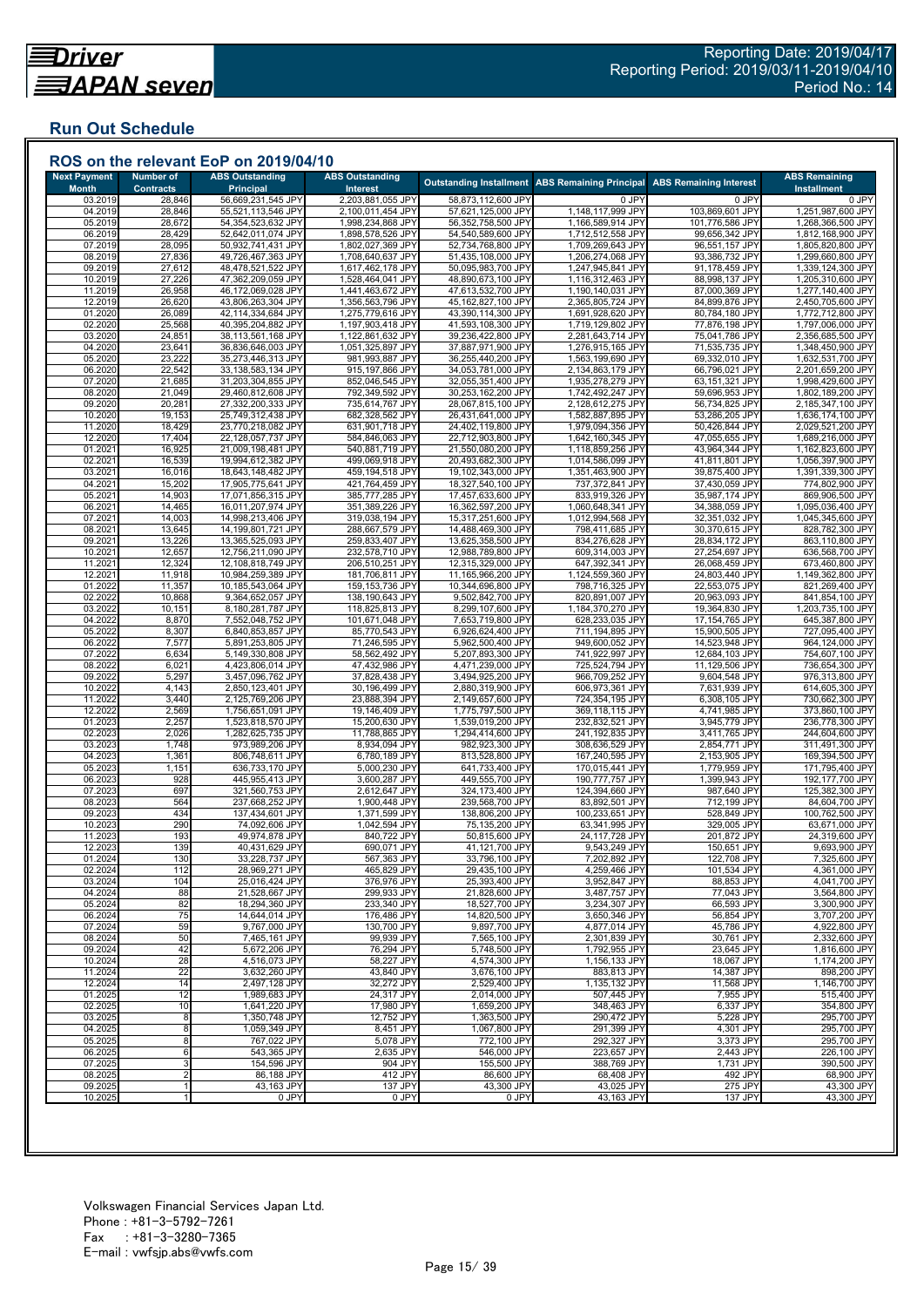

# **Expected Amortisation**

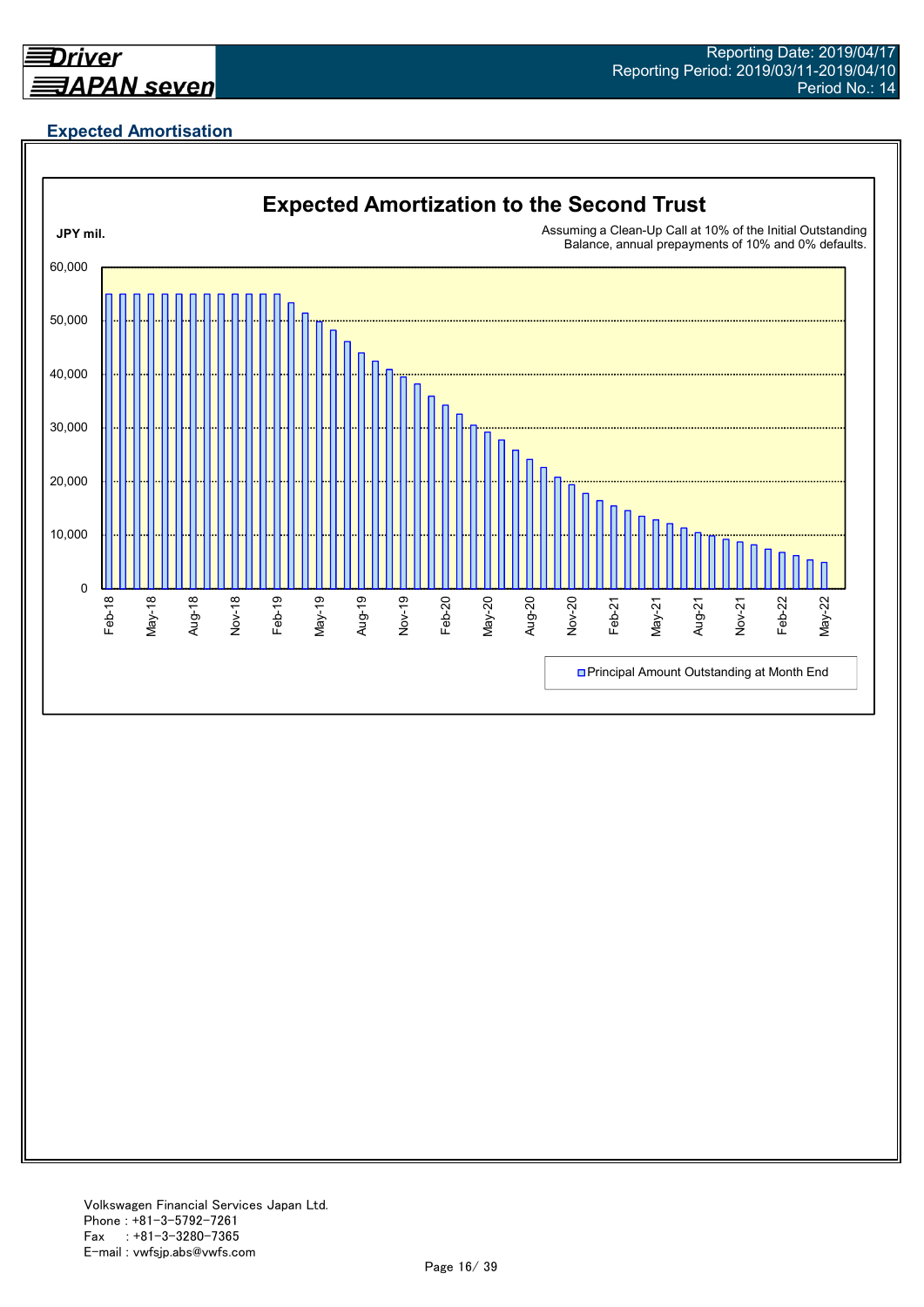# **Distribution by Sub-Servicer**

| <b>Sub-Servicer</b> | <b>Loans</b> | <b>Number of Percentage</b><br>of Loans | <b>Outstanding Principal</b><br><b>Balance</b> | Percentage<br>of Balance |
|---------------------|--------------|-----------------------------------------|------------------------------------------------|--------------------------|
| <b>Cedyna</b>       | 16.454       | 57.04 %                                 | 32,959,158,091 JPY                             | 58.16 %                  |
| Jaccs               | 12.3921      | 42.96 %                                 | 23.710.073.454 JPYI                            | 41.84 %                  |
| <b>Total</b>        | 28,846       | 100.00 %                                | 56,669,231,545 JPY                             | $100.00 \%$              |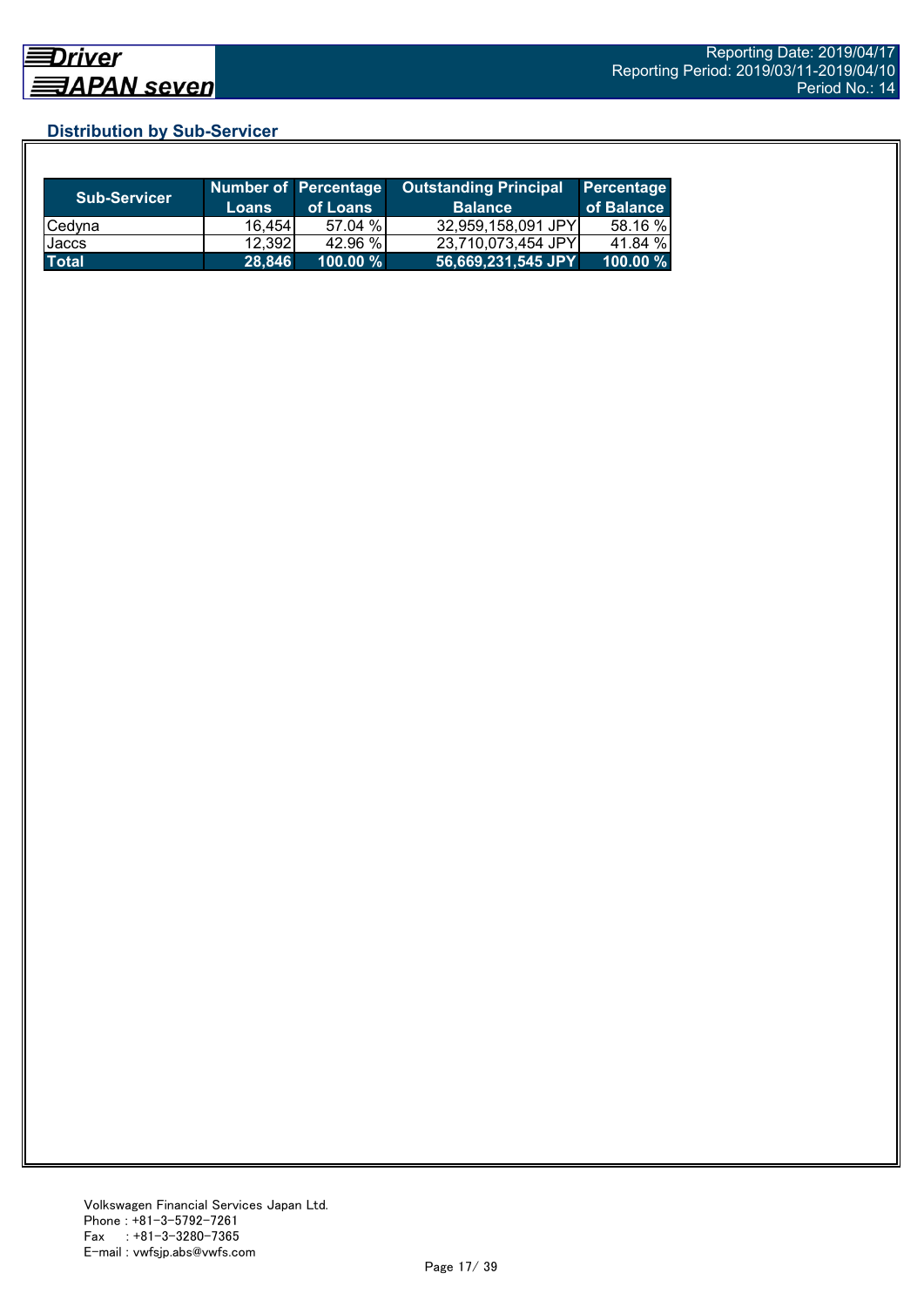# **Distribution by Brand**

| <b>Make</b>  |                 |          | Number of Percentage Outstanding Discounted Percentage |            |
|--------------|-----------------|----------|--------------------------------------------------------|------------|
|              | <b>Loans</b>    | of Loans | <b>Principal Balance</b>                               | of Balance |
| <b>VW</b>    | 17,999          | 62.40 %  | 30,379,737,892 JPY                                     | 53.61 %    |
| Audi         | 10,814          | 37.49 %  | 26,156,349,482 JPY                                     | 46.16 %    |
| Bentley      | 13 <sub>l</sub> | 0.05%    | 81,963,925 JPY                                         | 0.14%      |
| Lamborghini  |                 | 0.02%    | 34,970,857 JPY                                         | 0.06%      |
| Other        | 14              | 0.05%    | 16,209,389 JPY                                         | 0.03%      |
| <b>Total</b> | 28,846          | 100.00 % | 56,669,231,545 JPY                                     | 100.00 %   |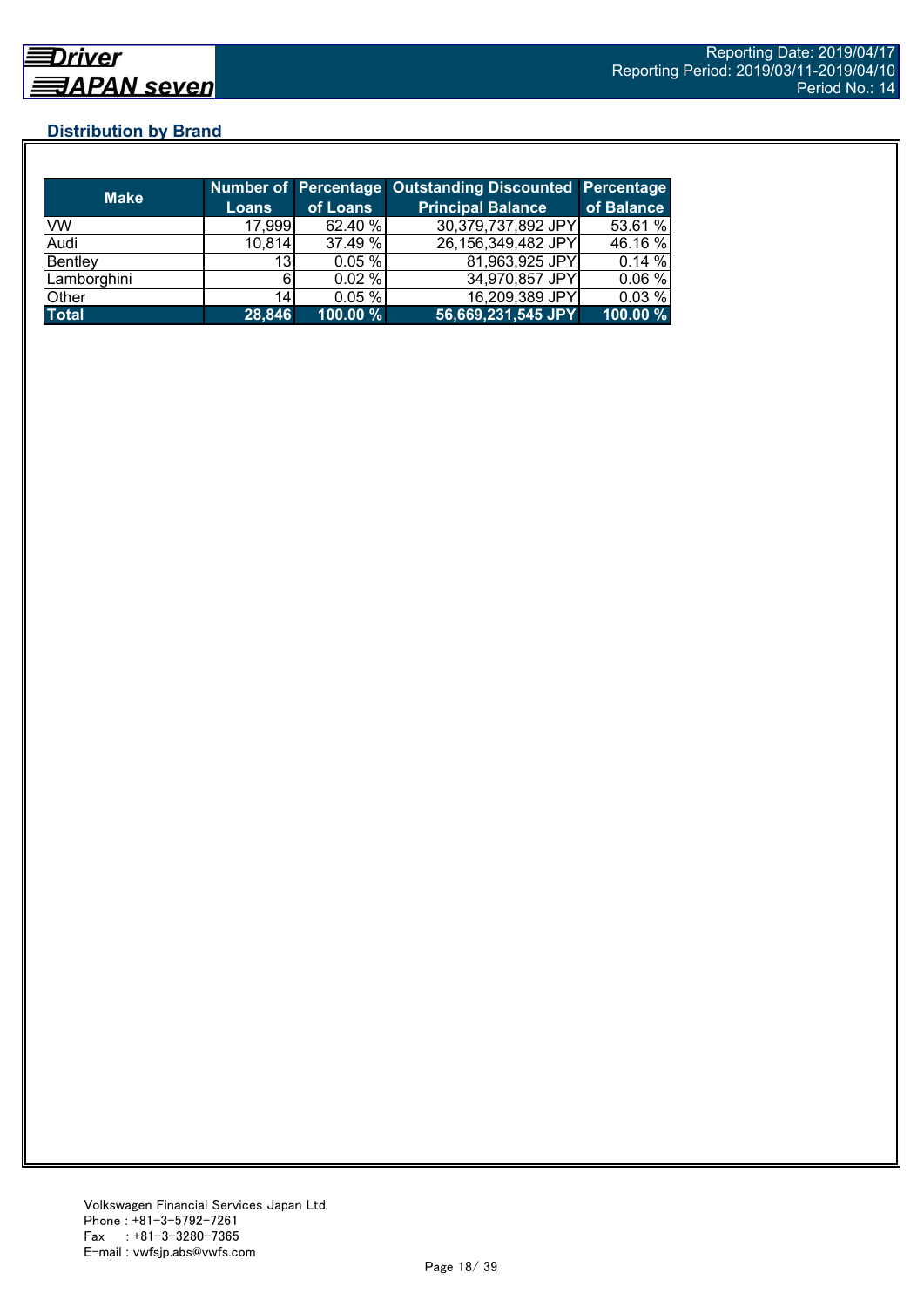# **Distribution by New and Used**

| <b>Distribution by New and Used</b> |              |          |                                                        |            |  |  |
|-------------------------------------|--------------|----------|--------------------------------------------------------|------------|--|--|
|                                     |              |          | Number of Percentage Outstanding Discounted Percentage |            |  |  |
| <b>New or Used</b>                  | <b>Loans</b> | of Loans | <b>Principal Balance</b>                               | of Balance |  |  |
| <b>New</b>                          | 18.929       | 65.62 %  | 44,099,769,658 JPY                                     | 77.82 %    |  |  |
| Used                                | 7.843        | 27.19 %  | 11,270,173,414 JPY                                     | 19.89 %    |  |  |
| Used (Prolonged)                    | 2.074        | 7.19%    | 1,299,288,473 JPY                                      | 2.29 %     |  |  |
| <b>Total</b>                        | 28,846       | 100.00 % | 56,669,231,545 JPY                                     | 100.00 %   |  |  |

## **Distribution by Brand New and Used**

| <b>New or Used</b>         |                 |          | Number of Percentage Outstanding Discounted Percentage |            |
|----------------------------|-----------------|----------|--------------------------------------------------------|------------|
|                            | <b>Loans</b>    | of Loans | <b>Principal Balance</b>                               | of Balance |
| <b>VW New</b>              | 12,521          | 43.41 %  | 24,985,344,774 JPY                                     | 44.09 %    |
| <b>VW Used</b>             | 4,215           | 14.61 %  | 4,849,324,762 JPY                                      | 8.56%      |
| <b>VW Used (Prolonged)</b> | 1,263           | 4.38 %   | 545,068,356 JPY                                        | 0.96 %     |
| Audi New                   | 6,398           | 22.18 %  | 19,055,703,870 JPY                                     | 33.63 %    |
| <b>Audi Used</b>           | 3,606           | 12.50 %  | 6,350,113,963 JPY                                      | 11.21 %    |
| Audi Used (Prolonged)      | 810             | 2.81%    | 750,531,649 JPY                                        | 1.32 %     |
| Other                      | 33 <sub>1</sub> | 0.11%    | 133,144,171 JPY                                        | 0.23%      |
| <b>Total</b>               | 28,846          | 100.00 % | 56,669,231,545 JPY                                     | 100.00 %   |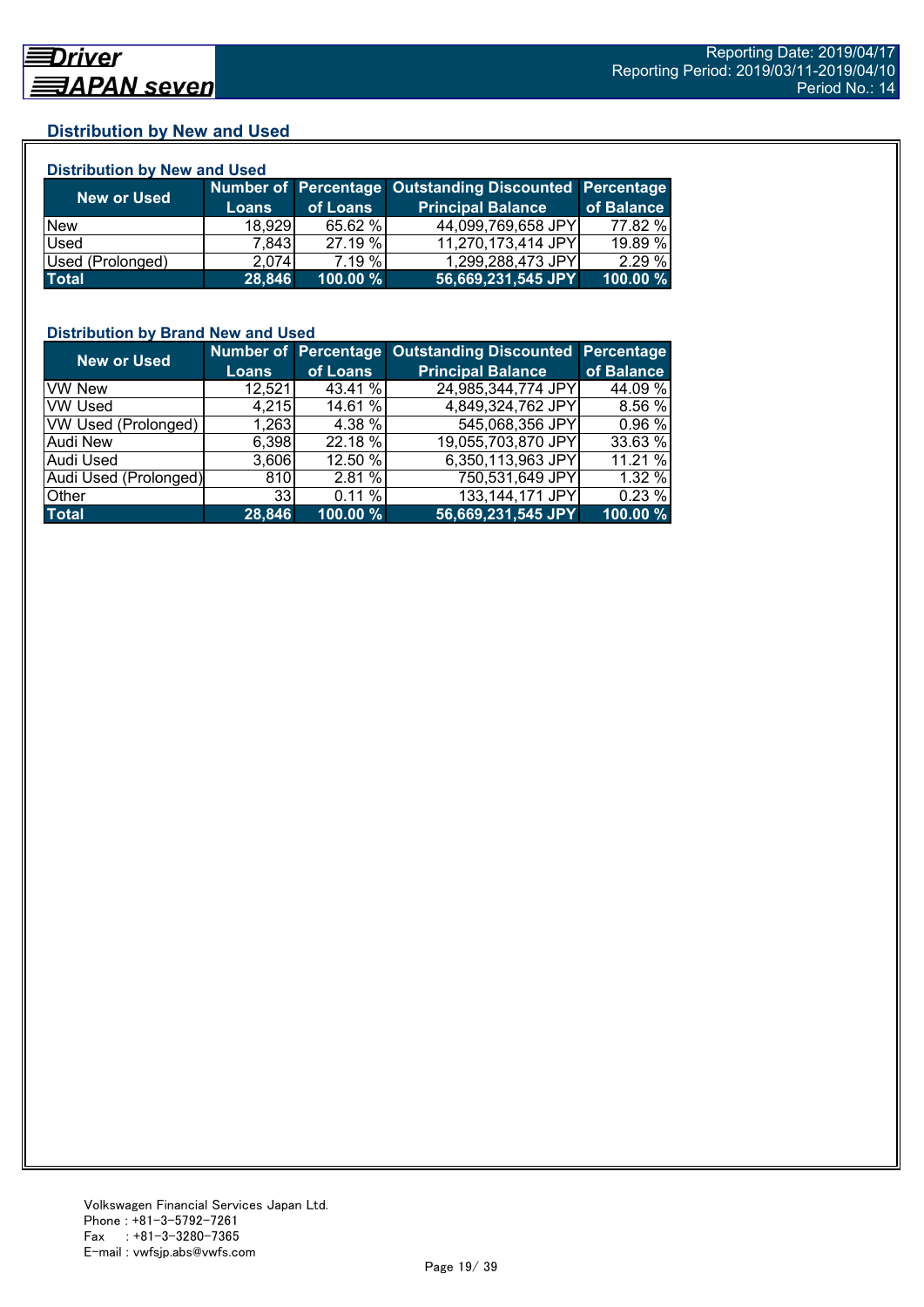# **Distribution by Product Type**

| <b>Loan Type List</b> |                                                           |
|-----------------------|-----------------------------------------------------------|
| <b>Loan Type</b>      | <b>Description</b>                                        |
| 100                   | Volkswagen Owner's Plan                                   |
| 100                   | Audi Owner's Plan                                         |
| 100                   | Lamborghini Auto Loan                                     |
| 100                   | <b>Bentley Auto Loan</b>                                  |
| 101                   | Twin Loan                                                 |
| 105                   | Refinanced Volkswagen Solutions                           |
| 106                   | Refinanced Volkswagen Das Welt Auto with refinance option |
| 106                   | Refinanced Audi S-Loan/ S-Loan Plus                       |
| 106                   | Refinanced Lamborghini Hyper Premium Plan                 |
| 106                   | Refinanced Bentley My Flying B                            |
| 140                   | <b>Volkswagen Solutions</b>                               |
| 140                   | Audi Future Drive*                                        |
| 150                   | Volkswagen Das Welt Auto with refinance option            |
| 150                   | Audi S-Loan                                               |
| 150                   | Lamborghini Hyper Premium Plan                            |
| 150                   | Bentley My Flying B                                       |
| 151                   | Audi S-Loan Plus                                          |

(\*)Audi Future Drive is scheduled to be introduced from March 2018.

#### **Product Type**

| <b>Loan Type</b> |              |          | <b>Number of Percentage Outstanding Discounted</b> | Percentage |
|------------------|--------------|----------|----------------------------------------------------|------------|
|                  | <b>Loans</b> | of Loans | <b>Principal Balance</b>                           | of Balance |
| 100              | 3,137        | 10.87 %  | 3,788,876,555 JPY                                  | 6.69%      |
| 101              |              | 0.00%    | 0 JPY                                              | 0.00%      |
| 105              | 1,189        | 4.12 %   | 534,711,135 JPY                                    | 0.94%      |
| 106              | 885          | 3.07%    | 764,577,338 JPY                                    | 1.35 %     |
| 140-VFJ          | 1,595        | 5.53 %   | 3,203,731,098 JPY                                  | 5.65 %     |
| 140-Dealer       | 10,315       | 35.76 %  | 21,196,950,834 JPY                                 | 37.40 %    |
| 150              | 11,268       | 39.06 %  | 25,898,773,365 JPY                                 | 45.70 %    |
| 151              | 457          | 1.58 %   | 1,281,611,220 JPY                                  | 2.26 %     |
| <b>Total</b>     | 28,846       | 100.00 % | 56,669,231,545 JPY                                 | 100.00 %   |

# **Credit Type**

| <b>Credit Type</b>         |        |             | Number of Percentage Outstanding Discounted Percentage |            |
|----------------------------|--------|-------------|--------------------------------------------------------|------------|
|                            | Loans  | of Loans    | <b>Principal Balance</b>                               | of Balance |
| Balloon Type Loan          | 23,635 | 81.94 %     | 51,581,066,517 JPY                                     | 91.02%     |
| Equal Instalment Type Loan | 5.211  | 18.06 %     | 5,088,165,028 JPY                                      | 8.98 %     |
| <b>Total</b>               | 28.846 | $100.00 \%$ | $ $ 56,669,231,545 JPY $ $                             | 100.00 %   |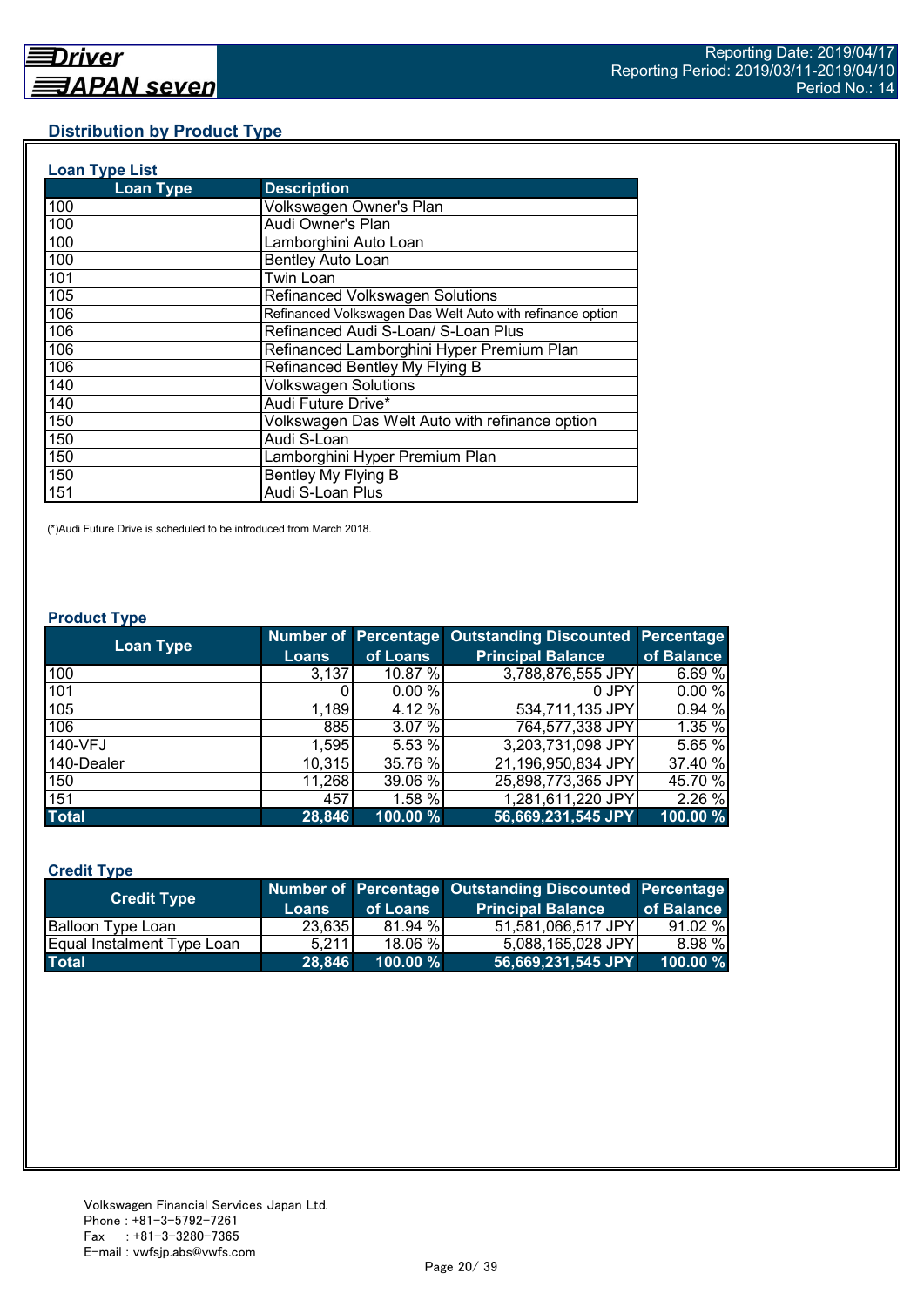# **Distribution by RV**

| <b>Loan Type</b>              | <b>Number of</b><br><b>Loans</b> | <b>Percentage</b><br>of Balance | <b>Outstanding Discounted</b><br><b>Principal Balance</b> |
|-------------------------------|----------------------------------|---------------------------------|-----------------------------------------------------------|
| 100/101/105/106               | 5,211                            | 8.98 %                          | 5,088,165,028 JPY                                         |
| 140-VFJ<br>(excl. balloon)    |                                  | 2.98 %                          | 1,689,301,928 JPY                                         |
| 140-VFJ<br>(balloon)          |                                  | 2.67%                           | 1,514,429,170 JPY                                         |
| 140-VFJ                       | 1,595                            | 5.65 %                          | 3,203,731,098 JPY                                         |
| 140-Dealer<br>(excl. balloon) |                                  | 19.90 %                         | 11,275,196,803 JPY                                        |
| 140-Dealer<br>(balloon)       |                                  | 17.51 %                         | 9,921,754,031 JPY                                         |
| 140-Dealer                    | 10,315                           | 37.40 %                         | 21,196,950,834 JPY                                        |
| 150<br>(excl. balloon)        |                                  | 21.99 %                         | 12,460,152,735 JPY                                        |
| 150<br>(balloon)              |                                  | 23.71 %                         | 13,438,620,630 JPY                                        |
| 150                           | 11,268                           | 45.70 %                         | 25,898,773,365 JPY                                        |
| 151<br>(excl. balloon)        |                                  | 0.67%                           | 377,026,466 JPY                                           |
| 151<br>(balloon)              |                                  | 1.60 %                          | 904,584,754 JPY                                           |
| 151                           | 457                              | 2.26 %                          | 1,281,611,220 JPY                                         |
| <b>Total</b>                  | 28,846                           | 100.00 %                        | 56,669,231,545 JPY                                        |

| <b>Type of Payment Portion</b>     | of Balance | <b>Percentage Outstanding Discounted</b><br><b>Principal Balance</b> |
|------------------------------------|------------|----------------------------------------------------------------------|
| <b>Monthly Installment Portion</b> | 54.51 %    | 30,889,842,960 JPY                                                   |
| <b>Balloon Portion</b>             | 45.49 %    | 25.779.388.585 JPY                                                   |
| <b>Total</b>                       | 100.00 %   | 56,669,231,545 JPY                                                   |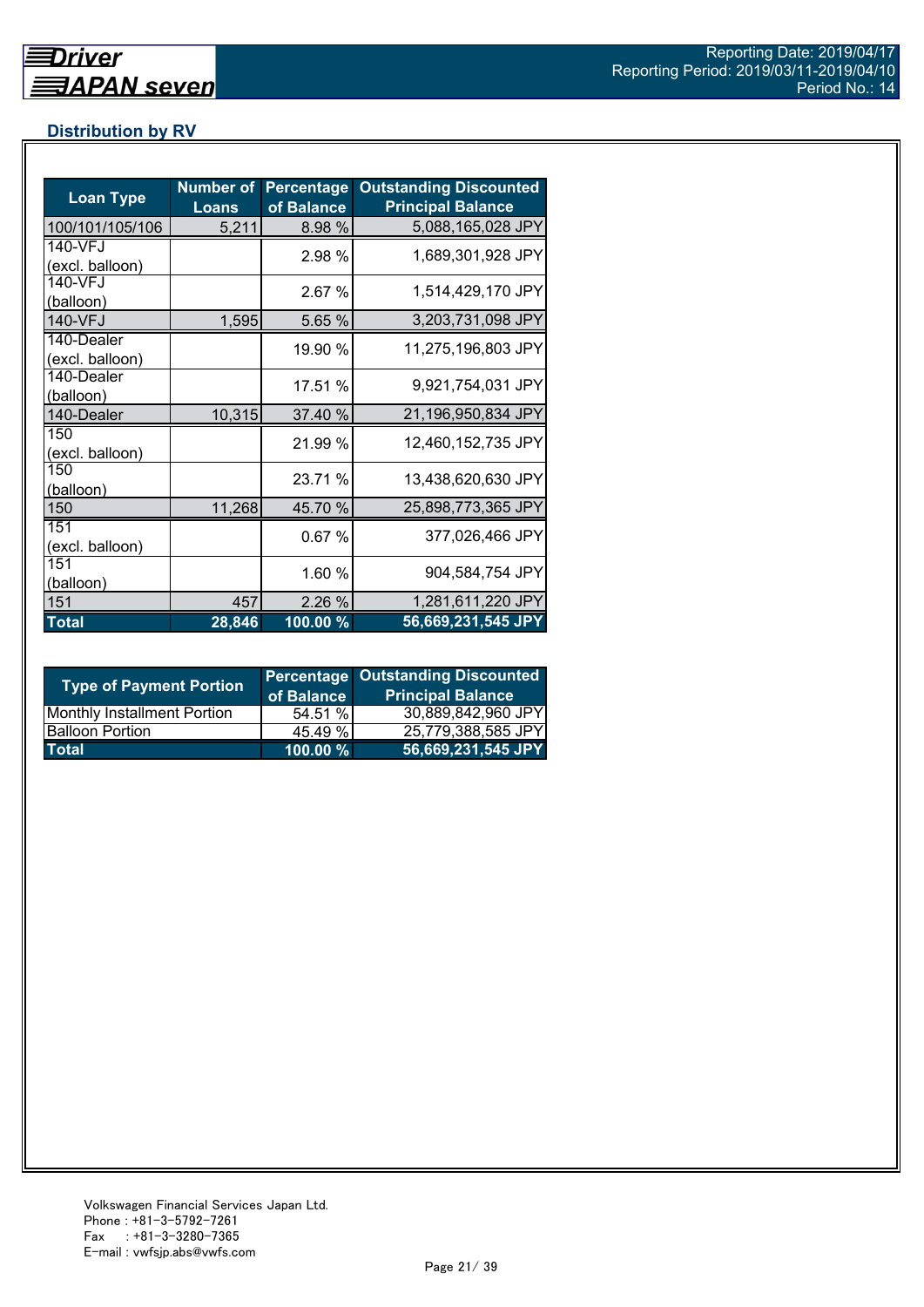# **Distribution by Brand New and Used**

| Audi               |        |          |                                                        |             |
|--------------------|--------|----------|--------------------------------------------------------|-------------|
| <b>New or Used</b> |        |          | Number of Percentage Outstanding Discounted Percentage |             |
|                    | Loans  | of Loans | <b>Principal Balance</b>                               | of Balance  |
| <b>New</b>         | 6.398  | 59.16 %  | 19,055,703,870 JPY                                     | 72.85 %     |
| Used               | 4.416  | 40.84 %  | 7,100,645,612 JPY                                      | 27.15 %     |
| <b>Total</b>       | 10,814 | 100.00 % | 26,156,349,482 JPY                                     | $100.00 \%$ |

#### **Bentley**

| <b>New or Used</b> | <b>Loans</b>    | of Loans | Number of Percentage Outstanding Discounted Percentage<br><b>Principal Balance</b> | of Balance |
|--------------------|-----------------|----------|------------------------------------------------------------------------------------|------------|
| <b>New</b>         |                 | 53.85 %  | 39,828,421 JPY                                                                     | 48.59 %    |
| Used               | 61              | 46.15 %  | 42,135,504 JPY                                                                     | 51.41 %    |
| <b>Total</b>       | 13 <sup>1</sup> | 100.00 % | 81,963,925 JPY                                                                     | 100.00 %   |

#### **Lamborghini**

| New or Used  | <b>Loans</b> | of Loans | Number of Percentage Outstanding Discounted Percentage<br><b>Principal Balance</b> | of Balance |
|--------------|--------------|----------|------------------------------------------------------------------------------------|------------|
| <b>New</b>   |              | 50.00 %  | 18,892,593 JPY                                                                     | 54.02 %    |
| Used         | 31           | 50.00 %  | 16,078,264 JPY                                                                     | 45.98 %    |
| <b>Total</b> | 6            | 100.00 % | 34,970,857 JPY                                                                     | 100.00 %   |

#### **VW**

| <b>New or Used</b> |              |          | Number of Percentage Outstanding Discounted Percentage |            |
|--------------------|--------------|----------|--------------------------------------------------------|------------|
|                    | <b>Loans</b> | of Loans | <b>Principal Balance</b>                               | of Balance |
| <b>New</b>         | 12,521       | 69.56 %  | 24,985,344,774 JPY                                     | 82.24 %    |
| <b>Used</b>        | 5.478        | 30.44 %  | 5,394,393,118 JPY                                      | 17.76 %    |
| <b>Total</b>       | 17,999       | 100.00 % | 30,379,737,892 JPY                                     | 100.00 %   |

#### **OTHER**

| <b>New or Used</b> |                 |          | Number of Percentage Outstanding Discounted Percentage |            |
|--------------------|-----------------|----------|--------------------------------------------------------|------------|
|                    | <b>Loans</b>    | of Loans | <b>Principal Balance</b>                               | of Balance |
| <b>New</b>         |                 | $0.00\%$ | 0 JPY                                                  | $0.00 \%$  |
| Used               | 141             | 100.00 % | 16,209,389 JPY                                         | 100.00 %   |
| <b>Total</b>       | 14 <sup>1</sup> | 100.00 % | 16,209,389 JPY                                         | 100.00 $%$ |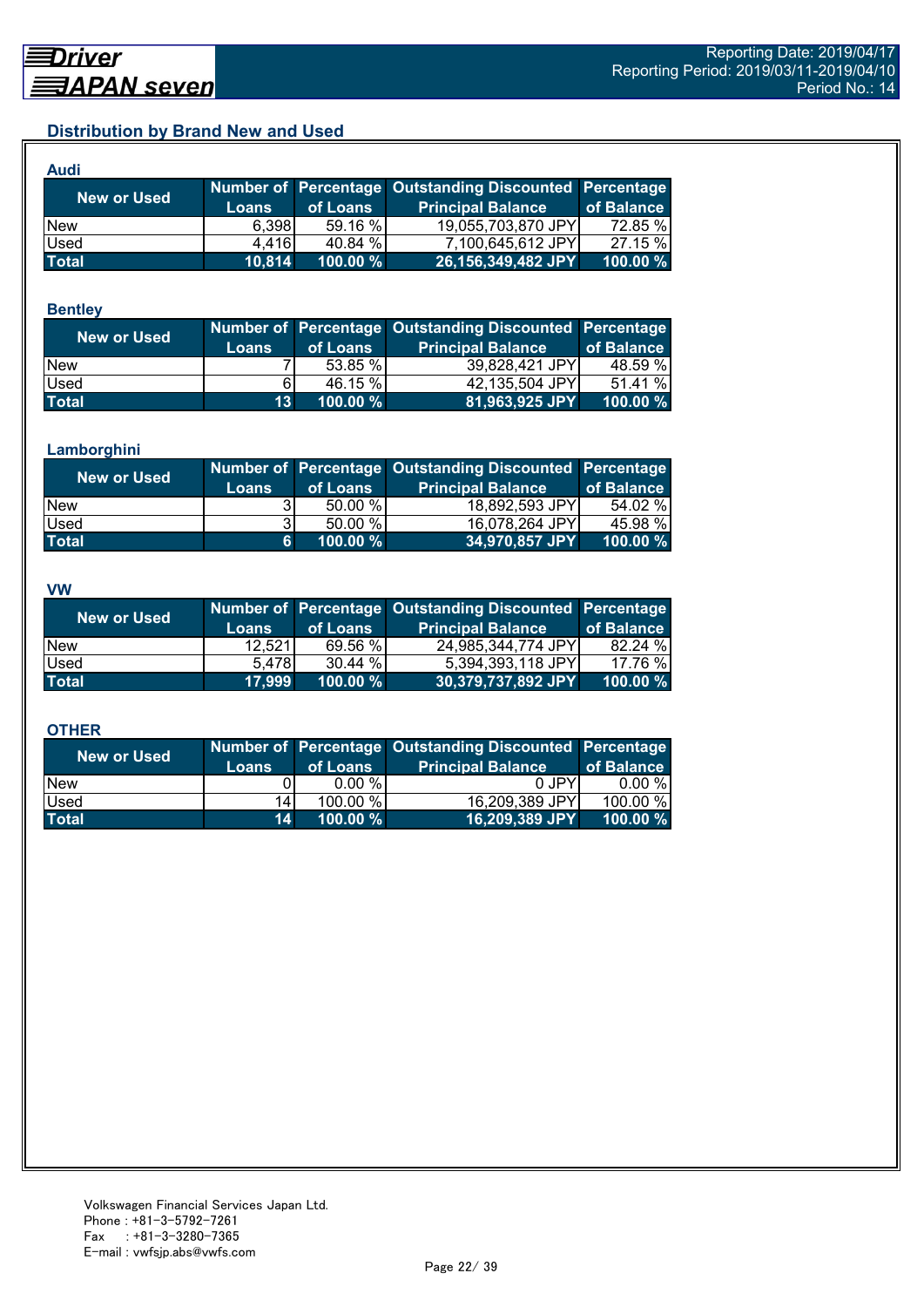# **Distribution by Customer Type**

| <b>Customer Type</b> |              |          |                                                        |            |
|----------------------|--------------|----------|--------------------------------------------------------|------------|
| <b>Customer Type</b> |              |          | Number of Percentage Outstanding Discounted Percentage |            |
|                      | <b>Loans</b> | of Loans | <b>Principal Balance</b>                               | of Balance |
| <b>Retail</b>        | 25,893       | 89.76 %  | 48,438,071,138 JPY                                     | 85.48 %    |
| Corporate            | 2,953        | 10.24 %  | 8,231,160,407 JPY                                      | 14.52 %    |
| <b>Total</b>         | 28,846       | 100.00 % | 56,669,231,545 JPY                                     | 100.00 %   |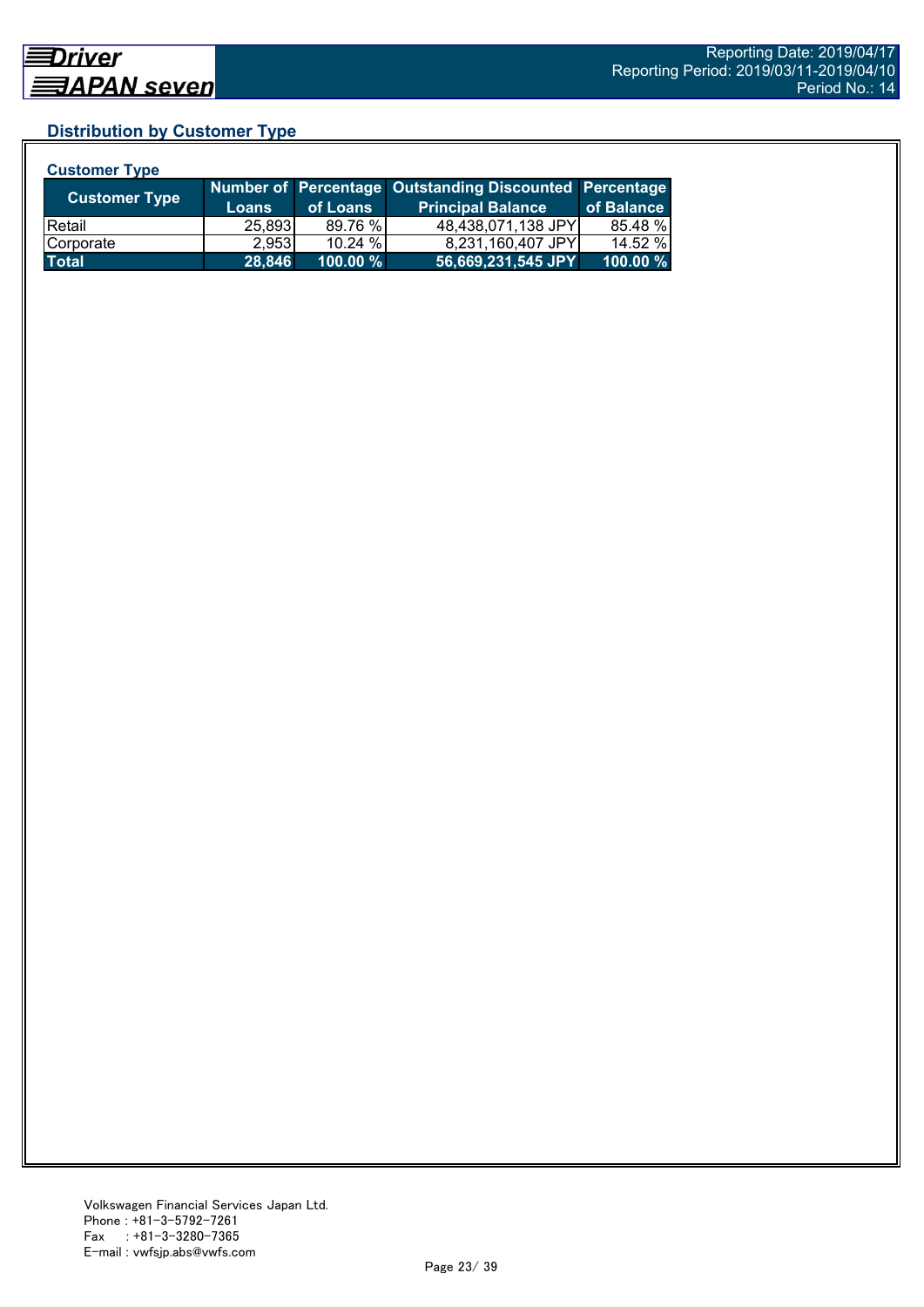# **Distribution by Outstanding Discounted Principal Balance**

| <b>Outstanding Discounted</b>    |              |                     | <b>Number of Percentage Outstanding Discounted</b> | <b>Percentage of</b> |
|----------------------------------|--------------|---------------------|----------------------------------------------------|----------------------|
| <b>Principal Balance</b>         | <b>Loans</b> | of Loans            | <b>Principal Balance</b>                           | <b>Balance</b>       |
| 500,000 JPY<br><=                | 2,166        | 7.51 %              | 607,302,156 JPY                                    | 1.07%                |
| 1,000,000 JPY<br>500,001 JPY     | 3,814        | 13.22 %             | 2,927,898,776 JPY                                  | 5.17 %               |
| 1,500,000 JPY<br>1.000.001 JPY - | 5,287        | 18.33 %             | 6,666,735,555 JPY                                  | 11.76 %              |
| 2,000,000 JPY<br>1.500.001 JPY - | 5,601        | 19.42 %             | 9,774,064,474 JPY                                  | 17.25 %              |
| 2,500,000 JPY<br>2.000.001 JPY - | 4,422        | 15.33 %             | 9,893,161,057 JPY                                  | 17.46 %              |
| 3,000,000 JPY<br>2,500,001 JPY - | 3,032        | 10.51 %             | 8,277,961,242 JPY                                  | 14.61 %              |
| 3,000,001 JPY -<br>3,500,000 JPY | 1,735        | 6.01%               | 5,598,964,234 JPY                                  | 9.88 %               |
| 3.500,001 JPY -<br>4,000,000 JPY | 1,007        | 3.49 %              | 3,752,441,901 JPY                                  | 6.62 %               |
| 4,500,000 JPY<br>4,000,001 JPY - | 604          | 2.09 %              | 2,555,936,825 JPY                                  | 4.51 %               |
| 5,000,000 JPY<br>4,500,001 JPY - | 416          | 1.44 %              | 1,972,468,179 JPY                                  | 3.48 %               |
| 5,000,001 JPY -<br>6,000,000 JPY | 423          | 1.47 %              | 2,295,240,934 JPY                                  | 4.05 %               |
| 6,000,001 JPY -<br>7,000,000 JPY | 216          | 0.75%               | 1,389,424,297 JPY                                  | 2.45 %               |
| 8,000,000 JPY<br>7.000.001 JPY - | 88           | %<br>0.31           | 656,395,013 JPY                                    | 1.16 %               |
| 9,000,000 JPY<br>8.000.001 JPY   | 27           | 0.09%               | 226,847,403 JPY                                    | 0.40 %               |
| 9,000,001 JPY - 10,000,000 JPY   | 8            | 0.03%               | 74,389,499 JPY                                     | 0.13 %               |
| >= 10,000,001 JPY                |              | 0.00%               | 0 JPY                                              | 0.00%                |
| <b>Total</b>                     | 28,846       | $100.00\frac{9}{6}$ | 56,669,231,545 JPY                                 | 100.00%              |

| <b>Statistics</b>                                       |               |
|---------------------------------------------------------|---------------|
| <b>Minimum</b> Outstanding Discounted Principal Balance | 12,861 JPY    |
| <b>Maximum</b> Outstanding Discounted Principal Balance | 9,589,872 JPY |
| <b>Average</b> Outstanding Discounted Principal Balance | 1,964,544 JPY |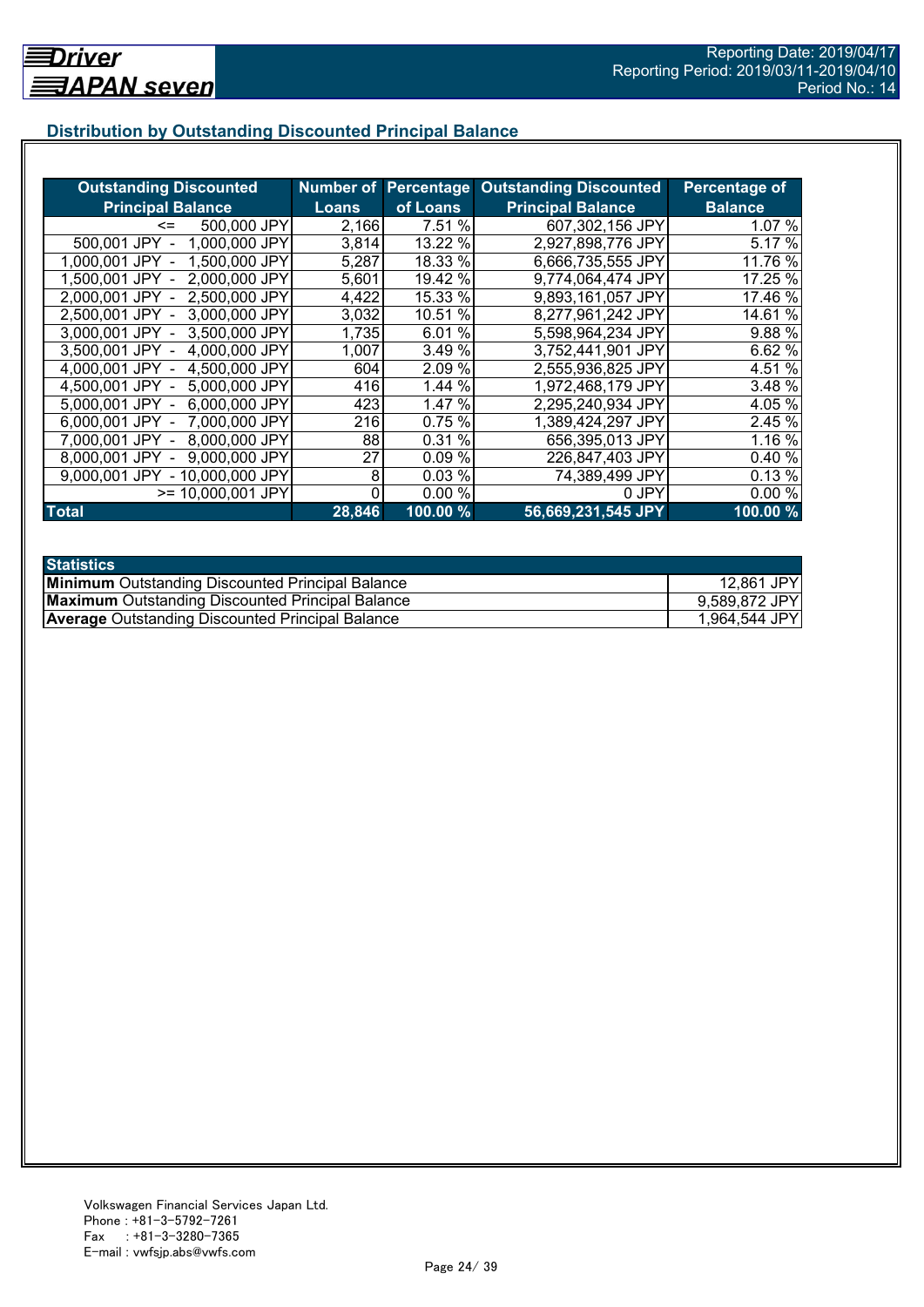# **Distribution by Original Principal Amount**

|                                   |              |           | <b>Number of Percentage Outstanding Discounted</b> | <b>Percentage of</b> |
|-----------------------------------|--------------|-----------|----------------------------------------------------|----------------------|
| <b>Original Principal Balance</b> | <b>Loans</b> | of Loans  | <b>Principal Balance</b>                           | <b>Balance</b>       |
| 500,000 JPY<br><=                 | 339          | 1.18 %    | 60,333,425 JPY                                     | 0.11%                |
| 500,001 JPY<br>1.000.000 JPY      | 1,845        | 6.40 %    | 839,774,844 JPY                                    | 1.48 %               |
| 1,500,000 JPY<br>1.000.001 JPY    | 3,285        | 11.39 %   | 2,665,385,138 JPY                                  | 4.70 %               |
| 2,000,000 JPY<br>1.500.001 JPY    | 4,391        | 15.22 %   | 5,361,411,380 JPY                                  | 9.46 %               |
| 2,500,000 JPY<br>2.000.001 JPY    | 4,367        | 15.14 %   | 6,932,192,830 JPY                                  | 12.23 %              |
| 2,500,001 JPY<br>3.000.000 JPY    | 4,314        | 14.96 %   | 8,411,035,089 JPY                                  | 14.84 %              |
| 3.000.001 JPY<br>3.500,000 JPY    | 3,273        | 11.35 %   | 7,615,321,549 JPY                                  | 13.44 %              |
| 3,500,001 JPY<br>4,000,000 JPY    | 2,345        | 8.13 %    | 6,319,320,005 JPY                                  | 11.15 %              |
| 4,500,000 JPY<br>4.000.001 JPY    | 1,417        | %<br>4.91 | 4,342,906,153 JPY                                  | 7.66 %               |
| 5,000,000 JPY<br>4.500.001 JPY -  | 1,022        | 3.54 %    | 3,520,311,176 JPY                                  | 6.21 %               |
| 6,000,000 JPY<br>5,000,001 JPY -  | 1,008        | 3.49 %    | 3,979,131,568 JPY                                  | 7.02 %               |
| 6,000,001 JPY -<br>7,000,000 JPY  | 573          | 1.99 %    | 2,650,449,818 JPY                                  | 4.68 %               |
| 8,000,000 JPY<br>7.000.001 JPY -  | 311          | 1.08 %    | 1,665,124,872 JPY                                  | 2.94 %               |
| 9,000,000 JPY<br>8.000.001 JPY    | 145          | 0.50%     | 862,744,241 JPY                                    | 1.52 %               |
| 9.000.001 JPY<br>- 10,000,000 JPY | 110          | 0.38 %    | 743,012,771 JPY                                    | 1.31 %               |
| >= 10,000,001 JPY                 | 101          | 0.35%     | 700,776,686 JPY                                    | 1.24 %               |
| <b>Total</b>                      | 28,846       | 100.00 %  | 56,669,231,545 JPY                                 | 100.00%              |

| <b>Statistics</b>                         |                |
|-------------------------------------------|----------------|
| <b>Minimum</b> Original Principal Balance | 100,000 JPY    |
| <b>Maximum</b> Original Principal Balance | 20,620,000 JPY |
| <b>Average Original Principal Balance</b> | 2,811,463 JPY  |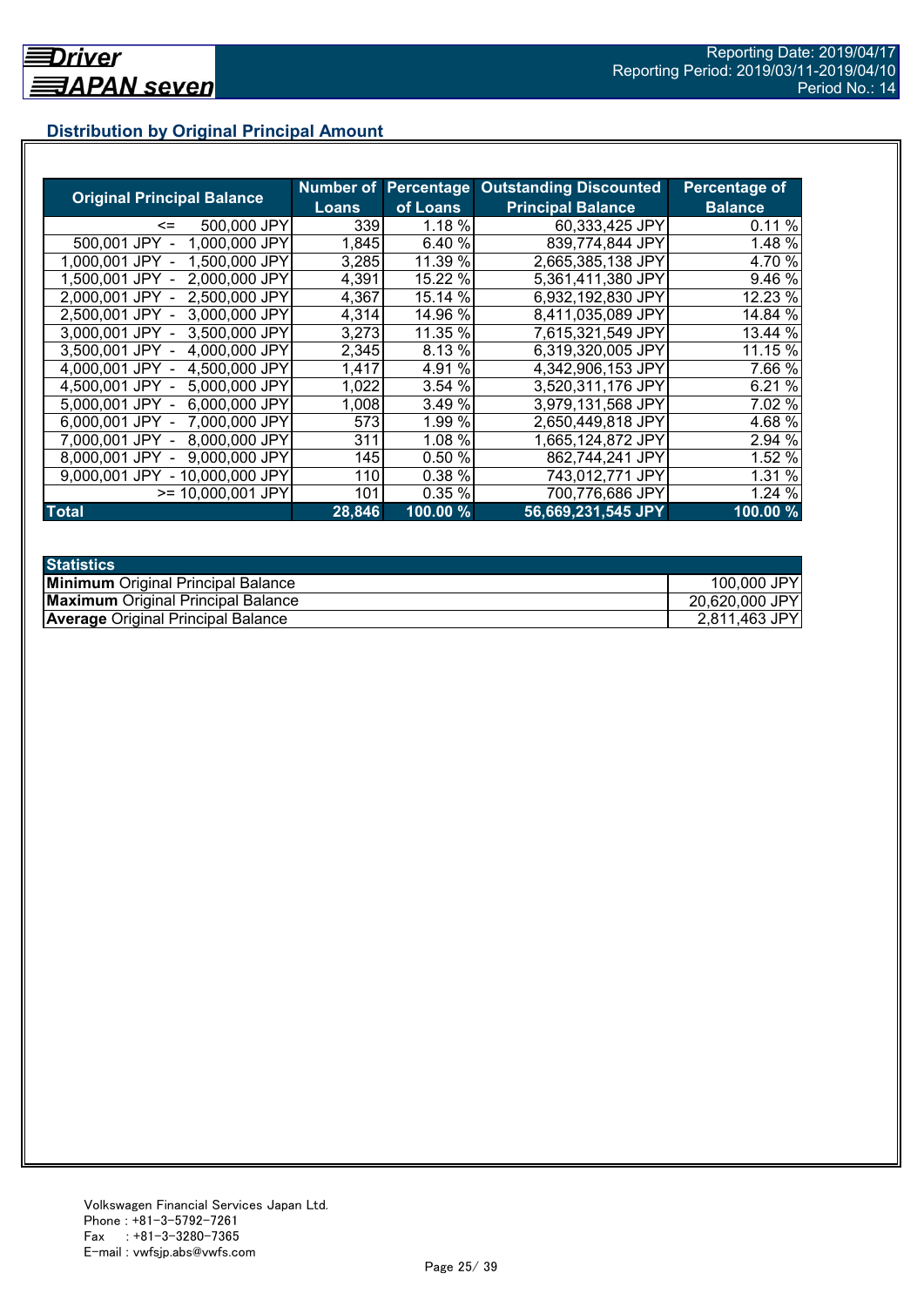# **Distribution by Interest Rate paid by the Obligor**

|                       |            |           | Interest Rate paid by the Number of Percentage Outstanding Discounted | <b>Percentage</b> |
|-----------------------|------------|-----------|-----------------------------------------------------------------------|-------------------|
| <b>Obligor</b>        | Loans      | of Loans  | <b>Principal Balance</b>                                              | of Balance        |
| < 0.900 %             | 370        | $1.28 \%$ | 891,947,875 JPY                                                       | 1.57%             |
| $0.900\% < 1.500\%$   | 5,106      | 17.70 %   | 11,574,480,800 JPY                                                    | 20.42 %           |
| 1.500 % < 2.000 %     | 9,340      | 32.38 %   | 20,541,467,711 JPY                                                    | 36.25 %           |
| $2.000 \% < 2.500 \%$ | <b>185</b> | 0.64%     | 674,038,929 JPY                                                       | 1.19 %            |
| $2.500 \% < 3.000 \%$ | 9,133      | 31.66 %   | 17,953,238,845 JPY                                                    | 31.68 %           |
| $3.000 \% < 3.500 \%$ | 1,135      | 3.93 %    | 946,602,355 JPY                                                       | 1.67%             |
| $3.500 \% < 4.000 \%$ | 3,569      | 12.37 %   | 4,077,982,988 JPY                                                     | 7.20 %            |
| 4.000 % < 4.500 %     |            | 0.03 %    | 9,472,042 JPY                                                         | 0.02%             |
| 4.500 % < 5.000 %     |            | 0.00%     | 0 JPY                                                                 | 0.00%             |
| 5.000 % or more       |            | 0.00%     | 0 JPY                                                                 | 0.00%             |
| <b>Total</b>          | 28,846     | 100.00%   | 56,669,231,545 JPY                                                    | 100.00 %          |

| <b>Statistics</b>                     |           |
|---------------------------------------|-----------|
| <b>Minimum</b> Interest Rate          | $0.10 \%$ |
| <b>Maximum</b> Interest Rate          | 4.09%     |
| <b>Weighted Average Interest Rate</b> | 2.17%     |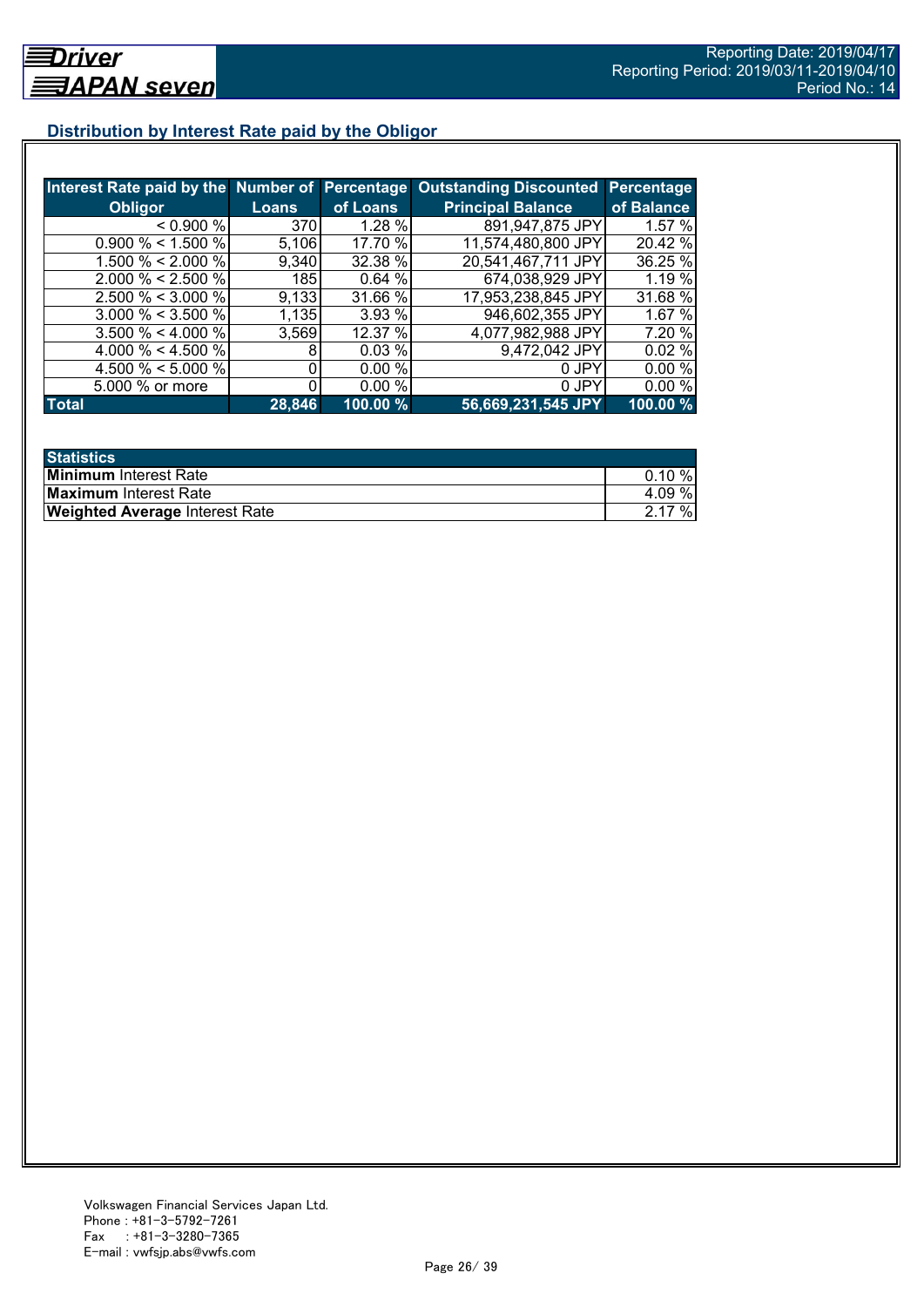# **Distribution by Original Term**

| Length of Original Term Number of Percentage |              |          | <b>Outstanding Discounted Percentage</b> |            |
|----------------------------------------------|--------------|----------|------------------------------------------|------------|
| (months)                                     | <b>Loans</b> | of Loans | <b>Principal Balance</b>                 | of Balance |
| $6 - 12$                                     | 70           | 0.24%    | 19,193,701 JPY                           | 0.03%      |
| $13 - 18$                                    | 51           | 0.18%    | 9,758,908 JPY                            | 0.02%      |
| 19 - 24                                      | 1,244        | 4.31 %   | 574,133,198 JPY                          | 1.01%      |
| $25 - 30$                                    | 111          | 0.38 %   | 65,205,966 JPY                           | 0.12%      |
| $31 - 36$                                    | 11,339       | 39.31 %  | 23,497,457,867 JPY                       | 41.46 %    |
| $37 - 42$                                    | 83           | 0.29%    | 76,495,206 JPY                           | 0.13%      |
| $43 - 48$                                    | 1,649        | 5.72 %   | 2,232,482,330 JPY                        | 3.94 %     |
| $49 - 54$                                    | 17           | 0.06%    | 20,919,324 JPY                           | 0.04%      |
| $55 - 60$                                    | 13,701       | 47.50 %  | 29,034,642,003 JPY                       | 51.24 %    |
| $61 - 66$                                    | 17           | 0.06%    | 33,174,352 JPY                           | 0.06%      |
| $67 - 72$                                    | 439          | 1.52 %   | 767,467,175 JPY                          | 1.35 %     |
| $73 - 84$                                    | 125          | 0.43%    | 338,301,515 JPY                          | 0.60%      |
| <b>Total</b>                                 | 28,846       | 100.00 % | 56,669,231,545 JPY                       | 100.00 %   |

| <b>Statistics</b>                               |       |
|-------------------------------------------------|-------|
| <b>Minimum</b> Original Term in months          |       |
| <b>Maximum</b> Original Term in months          | 84    |
| <b>Weighted Average Original Term in months</b> | 49.43 |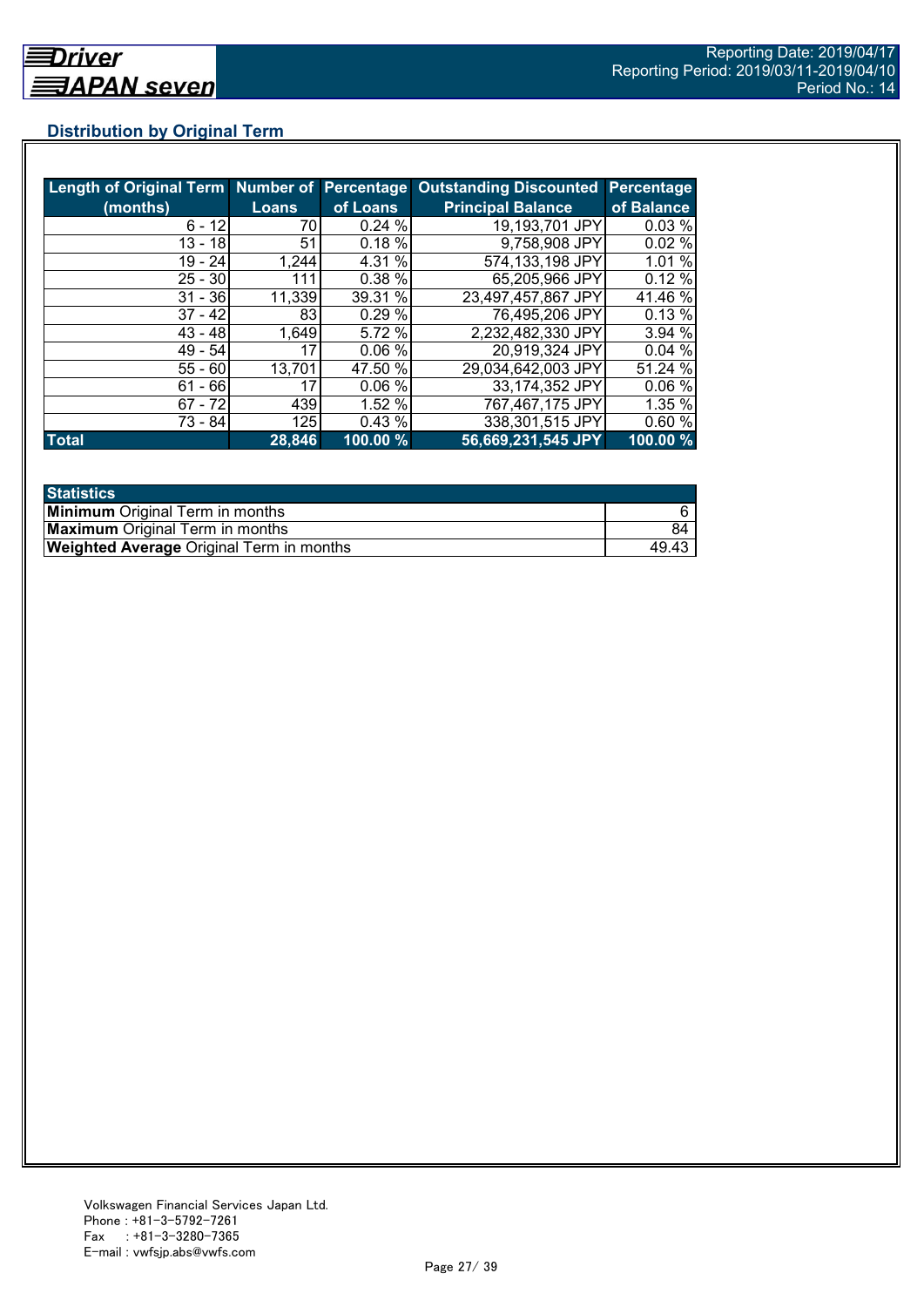# **Distribution by Remaining Term**

| <b>Length of Remaining</b> |              |          | Number of Percentage Outstanding Discounted | Percentage |
|----------------------------|--------------|----------|---------------------------------------------|------------|
| <b>Term (months)</b>       | <b>Loans</b> | of Loans | <b>Principal Balance</b>                    | of Balance |
| $= 12$                     | 5,205        | 18.04 %  | 7.067,496,963 JPY                           | 12.47 %    |
| $13 - 18$                  | 4,488        | 15.56 %  | 8,633,094,245 JPY                           | 15.23 %    |
| $19 - 24$                  | 3,951        | 13.70 %  | 8,224,908,504 JPY                           | 14.51 %    |
| $25 - 30$                  | 2,545        | 8.82 %   | 4,714,991,908 JPY                           | 8.32 %     |
| $31 - 36$                  | 3,787        | 13.13 %  | 7,326,335,626 JPY                           | 12.93 %    |
| $37 - 42$                  | 4,727        | 16.39 %  | 10,349,681,186 JPY                          | 18.26 %    |
| $43 - 48$                  | 2,782        | 9.64 %   | 6,784,166,200 JPY                           | 11.97 %    |
| $49 - 54$                  | 1,071        | 3.71 %   | 2,785,036,585 JPY                           | 4.91 %     |
| $55 - 60$                  | 202          | 0.70%    | 525,988,718 JPY                             | 0.93 %     |
| - 66<br>61                 | 60           | 0.21%    | 167,516,883 JPY                             | 0.30 %     |
| $67 - 72$                  | 20           | 0.07%    | 65,660,224 JPY                              | 0.12%      |
| 73 - 84                    | 8            | 0.03%    | 24,354,503 JPY                              | 0.04%      |
| <b>Total</b>               | 28,846       | 100.00 % | 56,669,231,545 JPY                          | 100.00 %   |

| <b>Statistics</b>                                |       |
|--------------------------------------------------|-------|
| <b>Minimum</b> Remaining Term in months          |       |
| <b>Maximum</b> Remaining Term in months          |       |
| <b>Weighted Average Remaining Term in months</b> | 29.40 |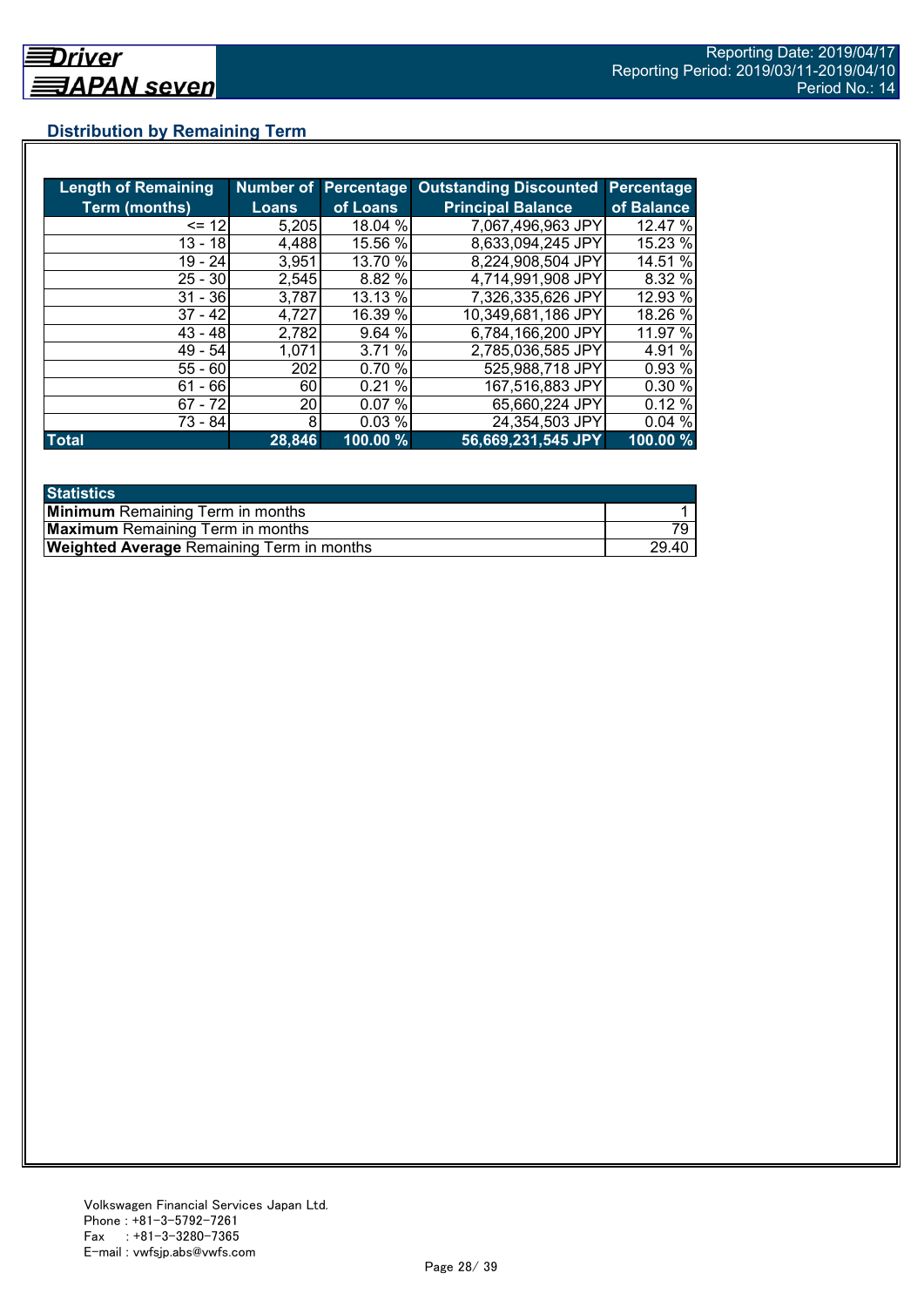# **Distribution by Seasoning**

|                           | <b>Number of</b> | <b>Percentage</b> | <b>Outstanding Discounted</b> | <b>Percentage</b> |
|---------------------------|------------------|-------------------|-------------------------------|-------------------|
| <b>Seasoning (months)</b> | <b>Loans</b>     | of Loans          | <b>Principal Balance</b>      | of Balance        |
| $= 12$                    | 3,383            | 11.73 %           | 7,754,497,889 JPY             | 13.68 %           |
| $13 - 18$                 | 8,213            | 28.47 %           | 17,700,118,383 JPY            | 31.23 %           |
| $19 - 24$                 | 9,784            | 33.92 %           | 18,869,684,946 JPY            | 33.30 %           |
| $25 - 30$                 | 4,623            | 16.03 %           | 8,417,837,890 JPY             | 14.85 %           |
| $31 - 36$                 | 1,803            | 6.25%             | 2,788,808,478 JPY             | 4.92 %            |
| $37 - 42$                 | 530              | 1.84 %            | 707,567,793 JPY               | 1.25 %            |
| $43 - 48$                 | 235              | 0.81%             | 223,431,168 JPY               | 0.39 %            |
| $49 - 54$                 | 172              | 0.60%             | 145,500,050 JPY               | 0.26%             |
| $55 - 60$                 | 84               | 0.29%             | 51,068,992 JPY                | 0.09%             |
| $61 - 66$                 | 13               | 0.05%             | 8,760,305 JPY                 | 0.02%             |
| $67 - 72$                 | 5                | 0.02%             | 1,457,286 JPY                 | 0.00%             |
| 73 - 84                   |                  | 0.00%             | 498,365 JPY                   | 0.00%             |
| <b>Total</b>              | 28,846           | 100.00 %          | 56,669,231,545 JPY            | 100.00 %          |

| <b>Statistics</b>                           |       |
|---------------------------------------------|-------|
| <b>Minimum</b> Seasoning in months          |       |
| <b>Maximum</b> Seasoning in months          |       |
| <b>Weighted Average</b> Seasoning in months | 20.04 |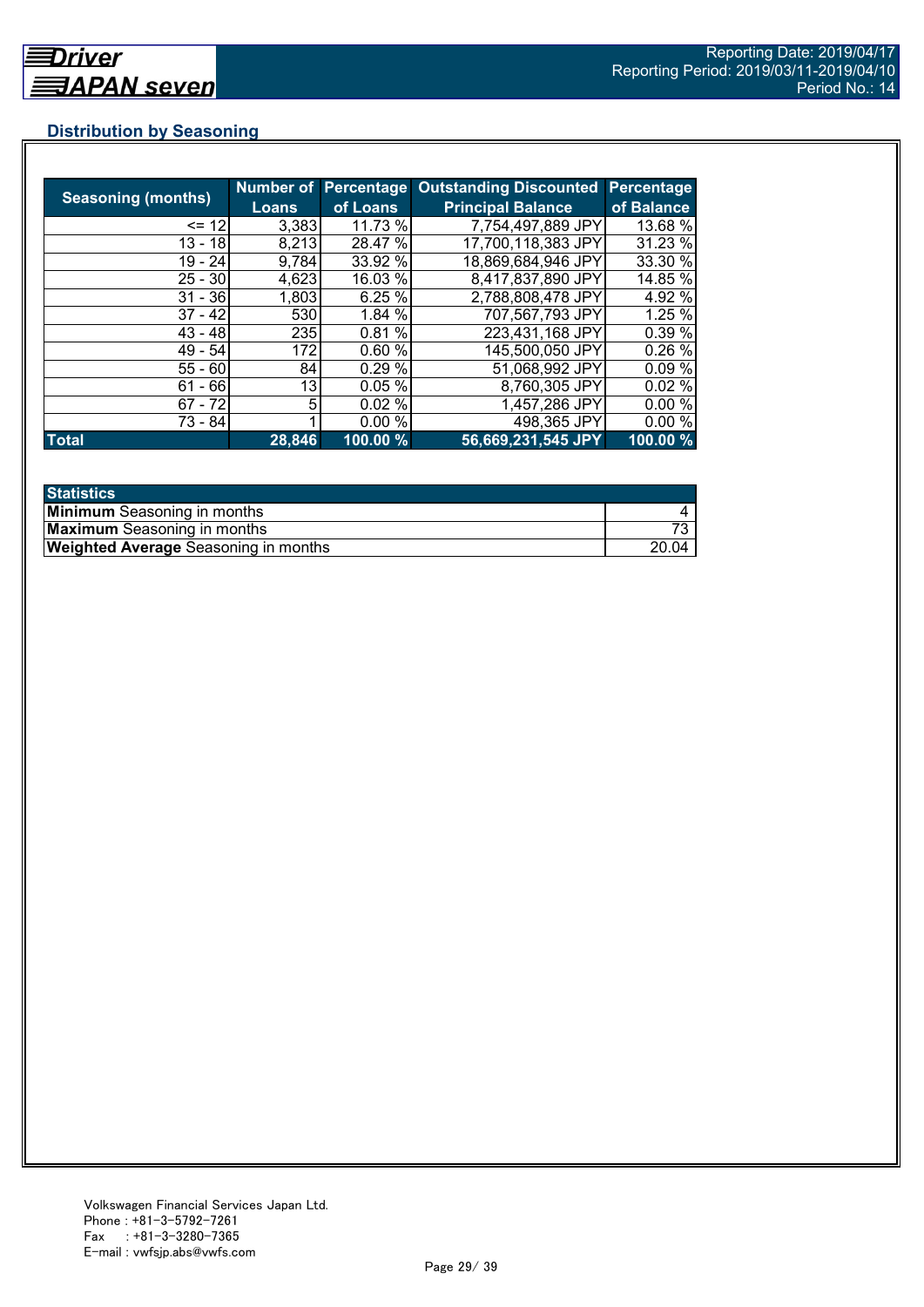# **Distribution by Type of Car**

| <b>Type of Car</b> |              |                                                        |                          |            |  |
|--------------------|--------------|--------------------------------------------------------|--------------------------|------------|--|
| <b>Type of Car</b> |              | Number of Percentage Outstanding Discounted Percentage |                          |            |  |
|                    | <b>Loans</b> | of Loans                                               | <b>Principal Balance</b> | of Balance |  |
| <b>New</b>         | 18.929       | 65.62 %                                                | 44,099,769,658 JPY       | 77.82 %    |  |
| Used               | 9.917        | 34.38 %                                                | 12,569,461,887 JPY       | 22.18 %    |  |
| <b>Total</b>       | 28,846       | $100.00 \%$                                            | 56,669,231,545 JPY       | 100.00 %   |  |

#### **Type of Car: Only Balloon Loans**

| <b>Type of Car</b> | <b>Loans</b> | of Loans    | Number of Percentage Outstanding Discounted Percentage<br><b>Principal Balance</b> | of Balance  |
|--------------------|--------------|-------------|------------------------------------------------------------------------------------|-------------|
| <b>New</b>         | 18.084       | 76.51 %     | 42,789,743,849 JPY                                                                 | 82.96 %     |
| <b>Used</b>        | 5.5511       | 23.49 %     | 8.791.322.668 JPYI                                                                 | 17.04 %     |
| <b>Total</b>       | 23,635       | $100.00 \%$ | 51,581,066,517 JPY                                                                 | $100.00 \%$ |

#### **Type of Car: Only Equal Instalment Loans**

| Type of Car  | <b>Loans</b> | of Loans    | Number of Percentage Outstanding Discounted Percentage<br><b>Principal Balance</b> | of Balance |
|--------------|--------------|-------------|------------------------------------------------------------------------------------|------------|
| <b>New</b>   | 845I         | $16.22\%$   | 1.310.025.809 JPYI                                                                 | 25.75 %    |
| <b>Used</b>  | 4,366        | 83.78 %     | 3.778.139.219 JPYI                                                                 | 74.25 %    |
| <b>Total</b> | 5.211        | $100.00 \%$ | $ $ 5,088,165,028 JPY $ $                                                          | 100.00 %   |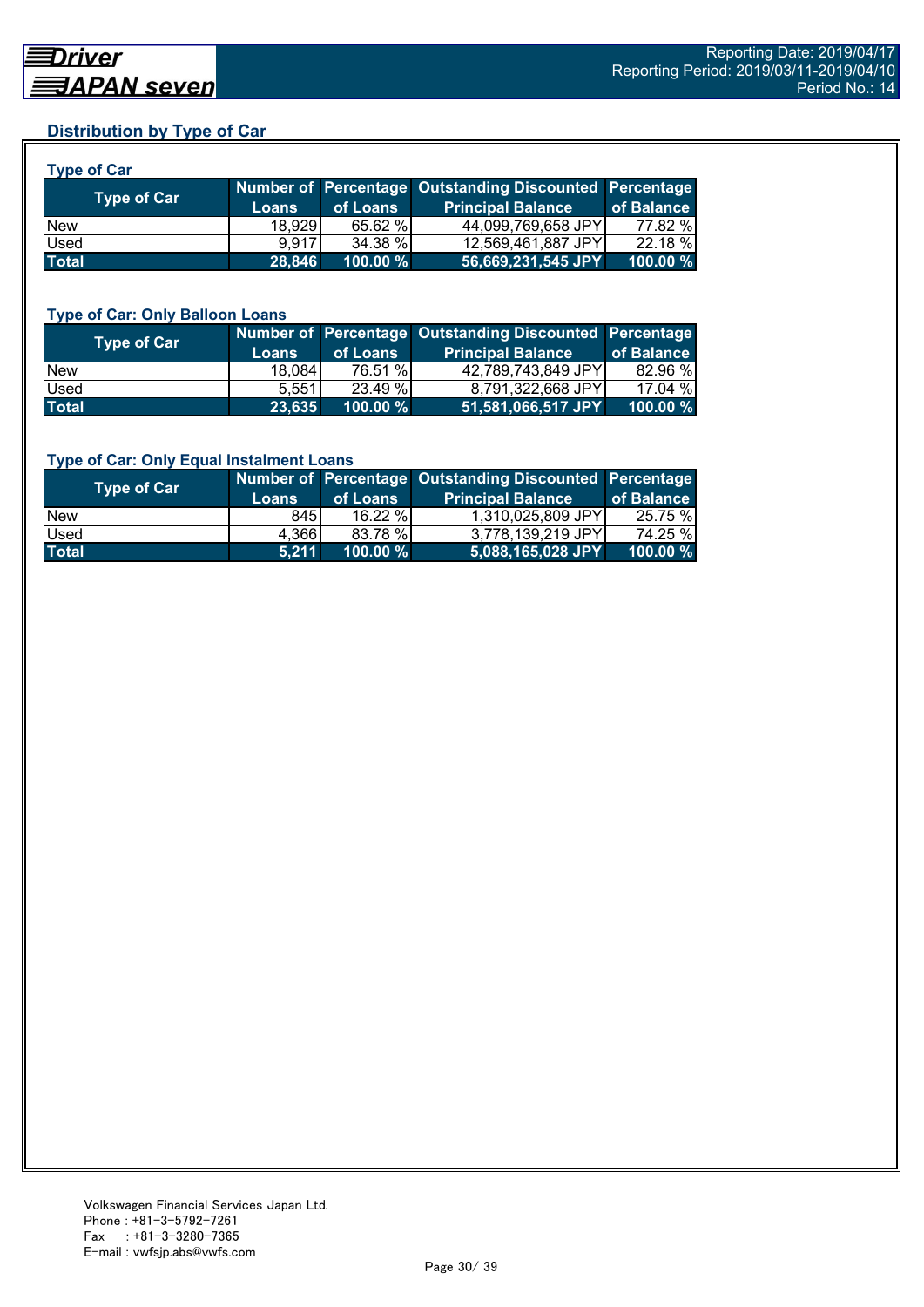# **Distribution by Brand and Model**

| <b>Make</b>                  | <b>Model</b>                                         |                  |                | Number of Percentage Outstanding Discounted Percentage |                 |
|------------------------------|------------------------------------------------------|------------------|----------------|--------------------------------------------------------|-----------------|
|                              |                                                      | Loans            | of Loans       | <b>Principal Balance</b>                               | of Balance      |
| Audi                         | Α1                                                   | 973              | 3.37%          | 1,299,460,523 JPY                                      | 2.29 %          |
|                              | A3                                                   | 2,502            | 8.67 %         | 4,297,335,312 JPY                                      | 7.58 %          |
|                              | A4                                                   | 2,083            | 7.22%          | 5,424,694,661 JPY                                      | 9.57 %          |
|                              | A <sub>5</sub>                                       | 644              | 2.23 %         | 1,899,405,417 JPY                                      | 3.35 %          |
|                              | A <sub>6</sub>                                       | 625              | 2.17 %         | 1,590,856,295 JPY                                      | 2.81%           |
|                              | $\overline{A7}$                                      | 217              | 0.75%          | 796,804,133 JPY                                        | 1.41 %          |
|                              | A <sub>8</sub>                                       | 74               | 0.26%          | 311,170,550 JPY                                        | 0.55 %          |
|                              | $\overline{\mathsf{S}1}$                             | 100              | 0.35%          | 183,003,156 JPY                                        | 0.32%           |
|                              | $\overline{\mathsf{S}3}$<br>$\overline{\mathsf{S}4}$ | 332<br>162       | 1.15%<br>0.56% | 845,772,797 JPY<br>644,507,594 JPY                     | 1.49 %<br>1.14% |
|                              | $\overline{\text{S5}}$                               | 110              | 0.38%          | 462,896,053 JPY                                        | 0.82 %          |
|                              | $\overline{\mathsf{S6}}$                             | 29               | 0.10%          | 104.484.752 JPY                                        | 0.18%           |
|                              | $\overline{\mathsf{S}7}$                             | $\overline{27}$  | 0.09%          | 112,327,837 JPY                                        | 0.20%           |
|                              | S <sub>8</sub>                                       | 17               | 0.06%          | 89,541,730 JPY                                         | 0.16%           |
|                              | SQ5                                                  | 34               | 0.12%          | 203,776,977 JPY                                        | 0.36 %          |
|                              | RS <sub>3</sub>                                      | $\overline{29}$  | 0.10%          | 127,162,151 JPY                                        | 0.22%           |
|                              | RS4                                                  | 8                | 0.03%          | 30,205,916 JPY                                         | 0.05%           |
|                              | $\overline{\text{RS5}}$                              | 8                | 0.03%          | 26,282,223 JPY                                         | 0.05 %          |
|                              | RS <sub>6</sub>                                      | $\overline{7}$   | 0.02%          | 28,213,323 JPY                                         | 0.05%           |
|                              | $\overline{\text{RS}7}$                              | 8                | 0.03%          | 44,778,723 JPY                                         | 0.08 %          |
|                              | Q2                                                   | 536              | 1.86 %         | 1,341,391,783 JPY                                      | 2.37 %          |
|                              | Q3                                                   | 789              | 2.74 %         | 1,593,423,213 JPY                                      | 2.81%           |
|                              | Q5                                                   | 557              | 1.93 %         | 1,693,622,741 JPY                                      | 2.99%           |
|                              | Q7                                                   | 216              | 0.75%          | 1,058,813,605 JPY                                      | 1.87 %          |
|                              | RSQ3                                                 | 14               | 0.05 %         | 54,370,567 JPY                                         | 0.10%           |
|                              | ТT                                                   | 702              | 2.43 %         | 1,826,350,125 JPY                                      | 3.22 %          |
|                              | R <sub>8</sub>                                       | 11               | 0.04 %         | 65,697,325 JPY                                         | 0.12%           |
|                              | <b>AUDI OTHERS</b>                                   | 0                | 0.00%          | 0 JPY                                                  | 0.00%           |
|                              | Subtotal                                             | 10,814           | 37.49 %        | 26,156,349,482 JPY                                     | 46.16 %         |
| <b>Bentley</b>               | <b>ARNAGE</b>                                        | 0                | 0.00%          | 0 JPY                                                  | 0.00%           |
|                              | <b>AZURE</b>                                         | 0                | 0.00%          | 0 JPY                                                  | 0.00%           |
|                              | <b>BENTAYGA</b>                                      | 0                | 0.00%          | 0 JPY                                                  | 0.00%           |
|                              | <b>CONTINENTAL</b>                                   | 10               | 0.03%          | 64,172,821 JPY                                         | 0.11%           |
|                              | <b>FLYING SPUR</b>                                   | 3                | 0.01%          | 17,791,104 JPY                                         | 0.03%           |
|                              | <b>MULSANNE</b>                                      | 0                | 0.00%          | 0 JPY                                                  | 0.00%           |
|                              | <b>BENTLEY</b>                                       | 0                | 0.00 %         | 0 JPY                                                  | 0.00%           |
|                              | <b>OTHERS</b>                                        |                  |                |                                                        |                 |
|                              | Subtotal                                             | 13               | 0.05%          | 81,963,925 JPY                                         | 0.14%           |
| Lamborghini                  | <b>AVENTADOR</b>                                     | 0                | 0.00%          | 0 JPY                                                  | 0.00%           |
|                              | <b>DIABLO</b>                                        | 0                | 0.00%          | 0 JPY                                                  | 0.00%           |
|                              | <b>GALLARDO</b>                                      | $\overline{2}$   | 0.01%<br>0.01% | 13,738,662 JPY                                         | 0.02%           |
|                              | <b>HURACÁN</b><br><b>MULCIELAGO</b>                  | 4<br>0           | 0.00%          | 21,232,195 JPY<br>0 JPY                                | 0.04%<br>0.00%  |
|                              | <b>LAMBORGHINI</b>                                   |                  |                |                                                        |                 |
|                              | <b>OTHERS</b>                                        | 0                | 0.00%          | 0 JPY                                                  | 0.00%           |
|                              | Subtotal                                             | $6 \overline{6}$ | 0.02%          | 34,970,857 JPY                                         | 0.06%           |
| <b>VW</b>                    | ARTEON                                               | 116              | 0.40%          | 457,625,377 JPY                                        | 0.81%           |
|                              | <b>BEETLE</b>                                        | 1,790            | 6.21 %         | 2,816,836,416 JPY                                      | 4.97 %          |
|                              | <b>BORA</b>                                          | 0                | 0.00%          | 0 JPY                                                  | 0.00 %          |
|                              | EOS                                                  | $\mathbf 0$      | 0.00%          | 0 JPY                                                  | 0.00%           |
|                              | <b>GOLF</b>                                          | 7,047            | 24.43 %        | 12,362,773,800 JPY                                     | 21.82 %         |
|                              | JETTA                                                | 3                | 0.01%          | 828,598 JPY                                            | 0.00%           |
|                              | LUPO                                                 | $\mathbf{1}$     | 0.00%          | 46,411 JPY                                             | 0.00%           |
|                              | <b>PASSAT</b>                                        | 1,412            | 4.89 %         | 2,917,290,584 JPY                                      | 5.15 %          |
|                              | <b>POLO</b>                                          | 3,174            | 11.00 %        | 3,900,162,495 JPY                                      | 6.88 %          |
|                              | SCIROCCO                                             | 16               | 0.06%          | 14,699,274 JPY                                         | 0.03%           |
|                              | <b>SHARAN</b>                                        | 502              | 1.74 %         | 950,750,288 JPY                                        | 1.68 %          |
|                              | <b>TIGUAN</b>                                        | 1,103            | 3.82 %         | 2,690,219,372 JPY                                      | 4.75 %          |
|                              | <b>TOUAREG</b>                                       | 68               | 0.24 %         | 181,424,193 JPY                                        | 0.32 %          |
|                              | <b>TOURAN</b>                                        | 1,534            | 5.32 %         | 2,989,771,416 JPY                                      | 5.28 %          |
|                              | UP                                                   | 1,233            | 4.27 %         | 1,097,309,668 JPY                                      | 1.94 %          |
|                              | <b>VENTO</b>                                         | 0                | 0.00 %         | 0 JPY                                                  | 0.00%           |
|                              | <b>VW OTHERS</b>                                     | $\mathbf 0$      | 0.00%          | 0 JPY                                                  | 0.00%           |
|                              | <b>Subtotal</b>                                      | 17,999           | 61.99 %        | 30,379,737,892 JPY                                     | 52.80 %         |
| <b>Non VW Group Vehicles</b> |                                                      | 14               | 0.05%          | 16,209,389 JPY                                         | 0.03%           |
|                              | Subtotal                                             | 14               | 0.05%          | 16,209,389 JPY                                         | 0.03%           |
|                              | <b>Total</b>                                         | 28,846           | $100.00\%$     | 56,669,231,545 JPY                                     | 100.00 %        |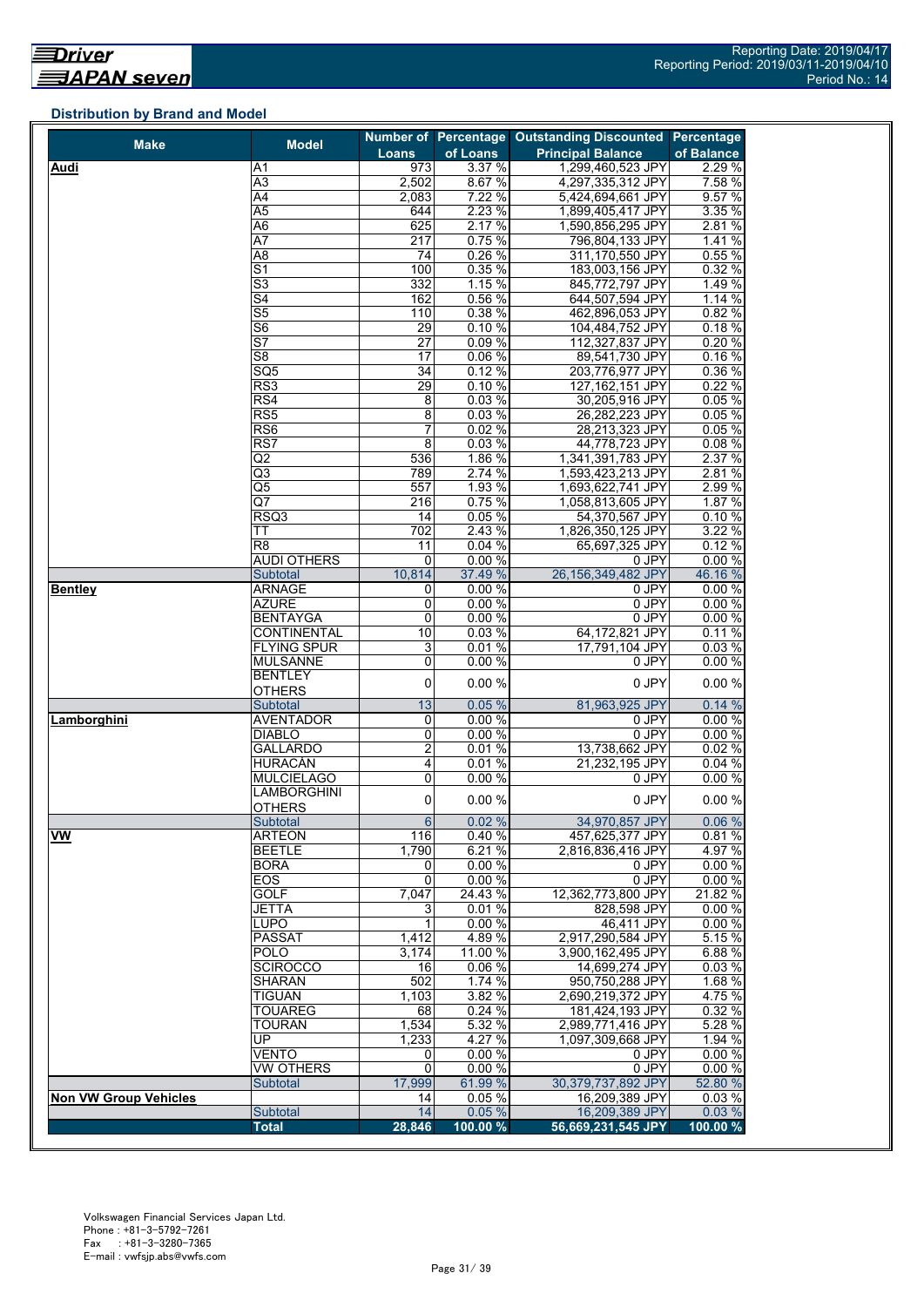# **Geographic Distribution by Prefecture**

|                   |                  |                    | Number of Percentage Outstanding Discounted | <b>Percentage</b> |
|-------------------|------------------|--------------------|---------------------------------------------|-------------------|
| <b>Prefecture</b> | <b>Loans</b>     | of Loans           | <b>Principal Balance</b>                    | of Balance        |
| Tokyo             | 4,469            | 15.49 %            | 9,918,120,571 JPY                           | 17.50 %           |
| Kanagawa          | 2,942            | $10.20\%$          | 5,943,700,733 JPY                           | 10.49 %           |
| Aichi             | 2,231            | 7.73 %             | 4,212,386,614 JPY                           | 7.43 %            |
| Saitama           | 1,919            | 6.65%              | 3,807,445,023 JPY                           | 6.72%             |
| Osaka             | 1,819            | 6.31 $\sqrt{2}$    | 3,795,817,574 JPY                           | 6.70%             |
| Fukuoka           | 1,371            | 4.75 $\%$          | 2,681,208,515 JPY                           | 4.73 $\%$         |
| Chiba             | 1,215            | 4.21 $\sqrt{2}$    | 2,306,438,224 JPY                           | 4.07 $\sqrt{6}$   |
| Hokkaido          | 1,015            | 3.52%              | 2,180,350,131 JPY                           | $3.85\%$          |
| Ibaraki           | 907              | $3.14\sqrt[6]{ }$  | 1,715,156,375 JPY                           | $3.03\%$          |
| Hyogo             | 917              | 3.18 $\sqrt{8}$    | 1,701,701,609 JPY                           | $3.00\,\sqrt{2}$  |
| Shizuoka          | 862              | 2.99%              | 1,660,429,620 JPY                           | $2.93\%$          |
| Tochigi           | 675              | 2.34 %             | 1,266,243,309 JPY                           | 2.23%             |
| Gunma             | 556              | 1.93 %             | 1,032,876,930 JPY                           | 1.82 %            |
| Miyagi            | 536              | 1.86 $\sqrt{2}$    | 990,605,520 JPY                             | 1.75 %            |
| Hiroshima         | 567              | 1.97 $\sqrt{8}$    | 960,363,671 JPY                             | 1.69 $\sqrt{2}$   |
| Kyoto             | 486              | 1.68 $\sqrt{8}$    | 916,627,432 JPY                             | 1.62 %            |
| Gifu              | 435              | 1.51 %             | 808,407,151 JPY                             | 1.43%             |
| Nagano            | 396              | 1.37 $\frac{6}{6}$ | 750,325,331 JPY                             | 1.32%             |
| Mie               | 363              | 1.26 $\sqrt{2}$    | 677,220,317 JPY                             | 1.20 %            |
| Fukushima         | 342              | 1.19 $\sqrt{2}$    | 615,550,322 JPY                             | $1.09\%$          |
| Oita              | 294              | $1.02\%$           | 571,808,503 JPY                             | 1.01 %            |
| Nara              | 272              | $0.94\%$           | 535,317,683 JPY                             | $0.94\%$          |
| Okayama           | 289              | $1.00\%$           | 502,465,243 JPY                             | $0.89\%$          |
| Niigata           | 308              | $1.07\%$           | 501,672,641 JPY                             | 0.89%             |
| Kagoshima         | 253              | $0.88\%$           | 494,066,774 JPY                             | 0.87%             |
| Shiga             | 260              | $0.90\%$           | 483,795,566 JPY                             | 0.85%             |
| Kumamoto          | 272              | $0.94\%$           | 473,246,952 JPY                             | 0.84%             |
| Yamanashi         | 215              | $0.75\%$           | 447,929,326 JPY                             | $0.79\%$          |
| Yamaguchi         | 265              | 0.92 %             | 444,057,451 JPY                             | 0.78%             |
| Ishikawa          | 208              | $0.72\sqrt[6]{6}$  | 399,374,380 JPY                             | 0.70%             |
| Wakayama          | 196              | $0.68\sqrt{26}$    | 378,440,382 JPY                             | 0.67%             |
| Yamagata          | 220              | $0.76\sqrt{26}$    | 363,379,271 JPY                             | $0.64\%$          |
| Toyama            | 212              | $0.73\sqrt{6}$     | 335,362,145 JPY                             | $0.59\%$          |
| Fukui             | 161              | $0.56\%$           | 321,749,211 JPY                             | $0.57\%$          |
| Nagasaki          | 166              | $0.58\%$           | 314,504,809 JPY                             | 0.55 %            |
| Iwate             | 166              | $0.58\%$           | 304,059,471 JPY                             | 0.54%             |
| Miyazaki          | $\overline{147}$ | 0.51%              | 280,855,382 JPY                             | 0.50%             |
| Ehime             | 151              | 0.52 %             | 266,201,746 JPY                             | 0.47%             |
| Kagawa            | 135              | 0.47%              | 230,363,467 JPY                             | 0.41%             |
| Saga              | 130              | $0.45\,\sqrt{6}$   | 221,004,966 JPY                             | 0.39 %            |
| Aomori            | 122              | 0.42%              | 208,177,485 JPY                             | 0.37 %            |
| Tokushima         | 94               | 0.33%              | 162,918,683 JPY                             | 0.29%             |
| Akita             | 96               | 0.33 %             | 162,440,849 JPY                             | 0.29%             |
| Okinawa           | 62               | 0.21%              | 97,312,574 JPY                              | 0.17%             |
| Shimane           | 43               | $0.15\%$           | 90,312,157 JPY                              | 0.16%             |
| Kouchi            | $\overline{50}$  | 0.17%              | 72,520,885 JPY                              | 0.13%             |
| Tottori           | 36               | $0.12\sqrt{2}$     | 64,918,571 JPY                              | $0.11\%$          |
| <b>Total</b>      | 28,846           | 100.00 %           | 56,669,231,545 JPY                          | 100.00 %          |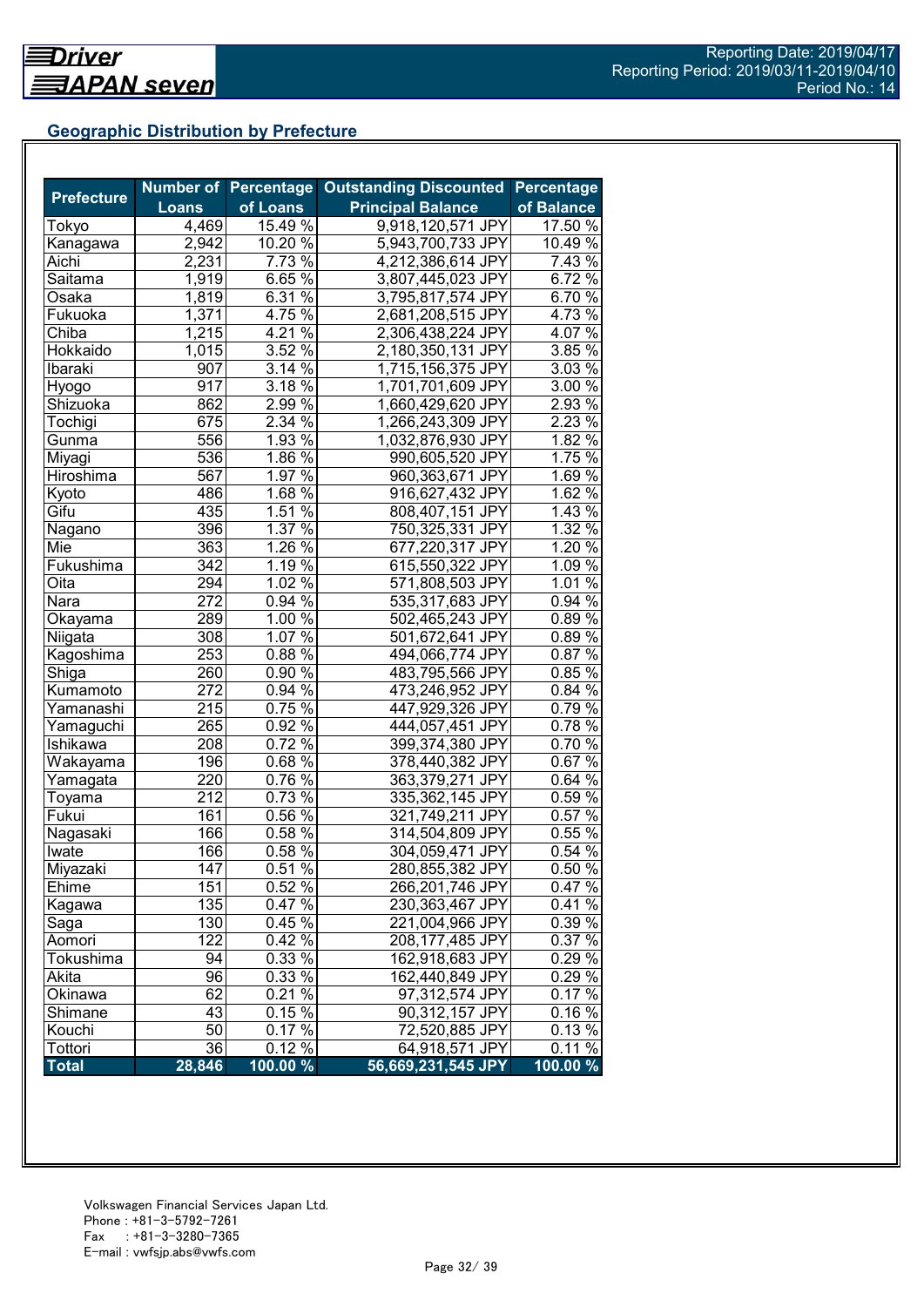# **Distribution by Obligor Concentration**

| Distribution of Loan Contracts and Vehicles per Obligor |                 |                  |        |          |                                                        |            |  |
|---------------------------------------------------------|-----------------|------------------|--------|----------|--------------------------------------------------------|------------|--|
| <b>Contract</b>                                         | Number of       | Percentage of    |        |          | Number of Percentage Outstanding Discounted Percentage |            |  |
| <b>Concentration Customers</b>                          |                 | <b>Customers</b> | Loans  | of Loans | <b>Principal Balance</b>                               | of Balance |  |
|                                                         | 27,748          | 96.68 %          | 27,748 | 96.19 %  | 54,100,960,837 JPY                                     | 95.47 %    |  |
|                                                         | 889             | 3.10%            | 1,017  | 3.53%    | 2,361,547,990 JPY                                      | 4.17 %     |  |
|                                                         | 58 <sub>l</sub> | 0.20%            | 74I    | 0.26%    | 192,451,909 JPY                                        | 0.34%      |  |
|                                                         |                 | $0.02 \%$        |        | 0.02%    | 14,270,809 JPY                                         | 0.03%      |  |
|                                                         |                 | 0.00 %           |        | 0.00 %   | 0 JPY                                                  | 0.00%      |  |
| $6 - 10$                                                |                 | 0.00 %           |        | 0.00%    | 0 JPY                                                  | 0.00%      |  |
| 11 or more                                              |                 | $0.00\%$         |        | 0.00 %   | 0 JPY                                                  | 0.00%      |  |
| <b>Total</b>                                            | 28,700          | 100.00 %         | 28,846 | 100.00 % | 56,669,231,545 JPY                                     | 100.00 %   |  |

#### **Top 20 Obligor**

| <b>Number</b>      |                  | Number of Outstanding Discounted Percentage |            |
|--------------------|------------------|---------------------------------------------|------------|
|                    | <b>Contracts</b> | <b>Principal Balance</b>                    | of Balance |
| 1                  | 2                | 13,417,460 JPY                              | 0.02%      |
| $\overline{2}$     | $\overline{2}$   | 13,210,474 JPY                              | 0.02%      |
| 3                  | $\bar{2}$        | 12,020,268 JPY                              | 0.02%      |
| 4                  | $\overline{2}$   | 11,535,960 JPY                              | 0.02%      |
| 5                  | $\overline{2}$   | 11,047,835 JPY                              | 0.02%      |
| 6                  | $\overline{2}$   | 10,292,453 JPY                              | 0.02%      |
| 7                  | $\overline{2}$   | 9,842,262 JPY                               | 0.02%      |
| 8                  | 1                | 9,589,872 JPY                               | 0.02%      |
| 9                  |                  | 9,521,353 JPY                               | 0.02%      |
| 10                 |                  | 9,419,594 JPY                               | 0.02%      |
| 11                 |                  | 9,361,453 JPY                               | $0.02\%$   |
| 12                 |                  | 9,163,980 JPY                               | $0.02\%$   |
| 13                 |                  | 9,162,583 JPY                               | 0.02%      |
| 14                 |                  | 9,133,214 JPY                               | 0.02%      |
| 15                 | 1                | 9,037,450 JPY                               | 0.02%      |
| 16                 | $\overline{2}$   | 8,984,851 JPY                               | 0.02%      |
| 17                 | $\overline{2}$   | 8,942,545 JPY                               | 0.02%      |
| 18                 | 1                | 8,930,851 JPY                               | 0.02%      |
| 19                 | 1                | 8,866,111 JPY                               | 0.02%      |
| 20                 | $\overline{2}$   | 8,847,390 JPY                               | 0.02%      |
| <b>Total 1 -20</b> | 30               | 200,327,959 JPY                             | 0.35%      |

Remarks:

Figures above are calculated based on each of the Sub-Servicers respectively and not across both of the Sub-Servicers.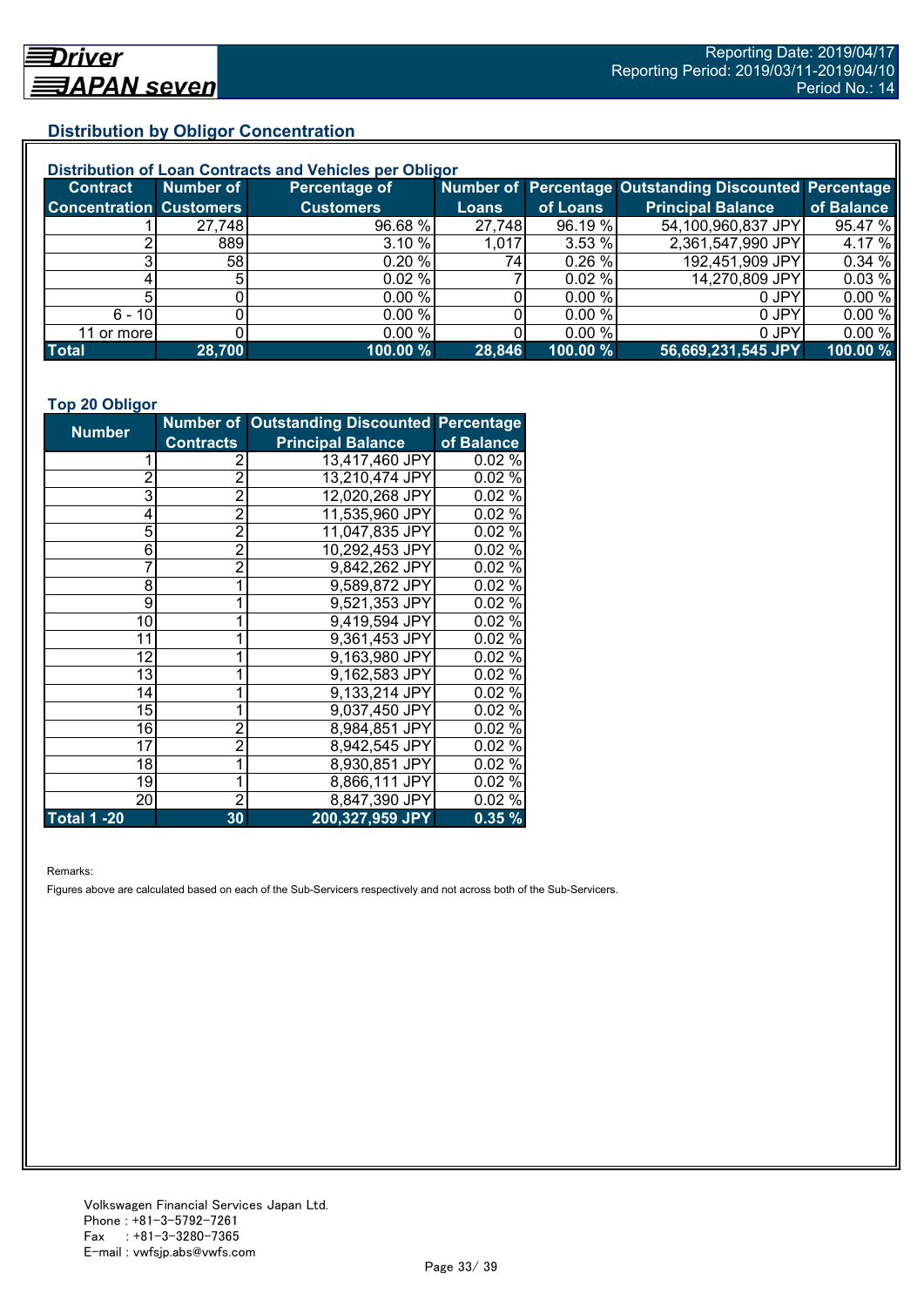# **Distribution by Contract Start Month**

| <b>Origination Month</b> | <b>Number of Loans</b>           | <b>Percentage of Loans</b> | <b>Outstanding Discounted Principal Balance</b> | <b>Percentage of Balance</b> |
|--------------------------|----------------------------------|----------------------------|-------------------------------------------------|------------------------------|
| 02.2013<br>03.2013       |                                  | 0.00%<br>0.00%             | 498,365 JPY<br>420,791 JPY                      | 0.00%<br>0.00%               |
| 04.2013                  | 0                                | 0.00%                      | 0 JPY                                           | 0.00%                        |
| 05.2013                  | 1                                | 0.00%                      | 65,160 JPY                                      | 0.00%                        |
| 06.2013                  | 0                                | 0.00%                      | 0 JPY                                           | 0.00%                        |
| 07.2013                  | 2                                | 0.01%                      | 339,433 JPY                                     | 0.00%                        |
| 08.2013                  | 1                                | 0.00%                      | 631,902 JPY                                     | 0.00%                        |
| 09.2013                  | $\overline{2}$                   | 0.01%                      | 648.457 JPY                                     | 0.00%                        |
| 10.2013<br>11.2013       | $\overline{2}$<br>$\overline{2}$ | 0.01%<br>0.01%             | 357,845 JPY<br>1,035,907 JPY                    | 0.00%<br>0.00%               |
| 12.2013                  | 3                                | 0.01%                      | 4,489,451 JPY                                   | 0.01%                        |
| 01.2014                  | $\overline{2}$                   | 0.01%                      | 666,623 JPY                                     | 0.00%                        |
| 02.2014                  | $\overline{2}$                   | 0.01%                      | 1,562,022 JPY                                   | 0.00%                        |
| 03.2014                  | $\overline{2}$                   | 0.01%                      | 1.989.328 JPY                                   | 0.00%                        |
| 04.2014                  | 16                               | 0.06%                      | 7,926,093 JPY                                   | 0.01%                        |
| 05.2014                  | 11                               | 0.04%                      | 5.650.226 JPY                                   | 0.01%                        |
| 06.2014                  | 32                               | 0.11%                      | 21,348,748 JPY                                  | 0.04%                        |
| 07.2014<br>08.2014       | 14<br>9                          | 0.05%<br>0.03%             | 7,567,067 JPY<br>6,587,530 JPY                  | 0.01%<br>0.01%               |
| 09.2014                  | 25                               | 0.09%                      | 15,112,072 JPY                                  | 0.03%                        |
| 10.2014                  | 25                               | 0.09%                      | 17,968,919 JPY                                  | 0.03%                        |
| 11.2014                  | 24                               | 0.08%                      | 23,521,007 JPY                                  | 0.04%                        |
| 12.2014                  | 35                               | 0.12%                      | 31,917,658 JPY                                  | 0.06%                        |
| 01.2015                  | 30                               | 0.10%                      | 24,961,327 JPY                                  | 0.04%                        |
| 02.2015                  | 33                               | 0.11%                      | 32,019,067 JPY                                  | 0.06%                        |
| 03.2015                  | 51                               | 0.18%                      | 53,395,720 JPY                                  | 0.09%                        |
| 04.2015<br>05.2015       | 24<br>34                         | 0.08%<br>0.12%             | 25,185,238 JPY                                  | 0.04%<br>0.05%               |
| 06.2015                  | 33                               | 0.11%                      | 29,453,030 JPY<br>35,481,472 JPY                | 0.06%                        |
| 07.2015                  | 45                               | 0.16%                      | 35,018,381 JPY                                  | 0.06%                        |
| 08.2015                  | 48                               | 0.17%                      | 44,897,327 JPY                                  | 0.08%                        |
| 09.2015                  | 68                               | 0.24%                      | 79,316,818 JPY                                  | 0.14%                        |
| 10.2015                  | 48                               | 0.17%                      | 56,242,104 JPY                                  | 0.10%                        |
| 11.2015                  | 45                               | 0.16%                      | 57,773,070 JPY                                  | 0.10%                        |
| 12.2015                  | 79                               | 0.27%                      | 104.792.961 JPY                                 | 0.18%                        |
| 01.2016                  | 114                              | 0.40%                      | 162,327,710 JPY<br>247.115.130 JPY              | 0.29 %                       |
| 02.2016<br>03.2016       | 176<br>278                       | 0.61%<br>0.96%             | 389,939,224 JPY                                 | 0.44%<br>0.69%               |
| 04.2016                  | 201                              | 0.70%                      | 309,484,595 JPY                                 | 0.55%                        |
| 05.2016                  | 301                              | 1.04 %                     | 435,258,935 JPY                                 | 0.77%                        |
| 06.2016                  | 332                              | 1.15 %                     | 563,543,641 JPY                                 | 0.99%                        |
| 07.2016                  | 325                              | 1.13 %                     | 507,561,359 JPY                                 | 0.90 %                       |
| 08.2016                  | 366                              | 1.27 %                     | 583,020,724 JPY                                 | 1.03 %                       |
| 09.2016                  | 538                              | 1.87 %                     | 915,073,246 JPY                                 | 1.61%                        |
| 10.2016<br>11.2016       | 318<br>445                       | 1.10 %<br>1.54 %           | 556,546,434 JPY<br>808,426,340 JPY              | 0.98%<br>1.43 %              |
| 12.2016                  | 1,003                            | 3.48 %                     | 1,779,259,604 JPY                               | 3.14%                        |
| 01.2017                  | 933                              | 3.23 %                     | 1,743,687,321 JPY                               | 3.08 %                       |
| 02.2017                  | 1,386                            | 4.80 %                     | 2,614,844,945 JPY                               | 4.61%                        |
| 03.2017                  | 2,401                            | 8.32 %                     | 4,593,976,186 JPY                               | 8.11%                        |
| 04.2017                  | 1,011                            | 3.50 %                     | 1,867,576,136 JPY                               | 3.30 %                       |
| 05.2017                  | 1,478                            | 5.12 %                     | 2,775,575,985 JPY                               | 4.90%                        |
| 06.2017                  | 1,940                            | 6.73 %                     | 3,671,581,444 JPY                               | 6.48%                        |
| 07.2017<br>08.2017       | 1,346<br>1,608                   | 4.67 %<br>5.57 %           | 2,634,666,915 JPY<br>3,326,308,280 JPY          | 4.65%<br>5.87 %              |
| 09.2017                  | 2,485                            | 8.61%                      | 5,288,806,754 JPY                               | 9.33 %                       |
| 10.2017                  | 1,605                            | 5.56 %                     | 3.427.895.030 JPY                               | 6.05%                        |
| 11.2017                  | 2,141                            | 7.42 %                     | 4,700,933,234 JPY                               | 8.30 %                       |
| 12.2017                  | 769                              | 2.67%                      | 1,689,205,056 JPY                               | 2.98 %                       |
| 01.2018                  | 567                              | 1.97 %                     | 1,210,501,777 JPY                               | 2.14 %                       |
| 02.2018                  | 646                              | 2.24 %                     | 1,382,776,532 JPY                               | 2.44 %                       |
| 03.2018                  | 987                              | 3.42 %                     | 2,221,606,316 JPY                               | 3.92 %                       |
| 04.2018                  | 416<br>476                       | 1.44 %                     | 932,221,660 JPY                                 | 1.65%                        |
| 05.2018<br>06.2018       | 510                              | 1.65 %<br>1.77 %           | 1,026,758,672 JPY<br>1,150,363,389 JPY          | 1.81 %<br>2.03%              |
| 07.2018                  | 272                              | 0.94%                      | 635.134.856 JPY                                 | 1.12 %                       |
| 08.2018                  | 244                              | 0.85%                      | 572,898,743 JPY                                 | 1.01%                        |
| 09.2018                  | 269                              | 0.93 %                     | 697,763,030 JPY                                 | 1.23 %                       |
| 10.2018                  | 140                              | 0.49%                      | 366,316,789 JPY                                 | 0.65%                        |
| 11.2018                  | 69                               | 0.24 %                     | 151,434,434 JPY                                 | 0.27 %                       |
| 12.2018                  | O                                | 0.00%                      | 0 JPY                                           | 0.00%                        |
|                          |                                  |                            | 0 JPY                                           | 0.00%                        |
| 01.2019                  | $\overline{0}$                   | 0.00%                      |                                                 |                              |
| 02.2019<br>03.2019       | $\overline{0}$<br>$\overline{0}$ | 0.00%<br>0.00%             | 0 JPY<br>0 JPY                                  | 0.00%<br>0.00%               |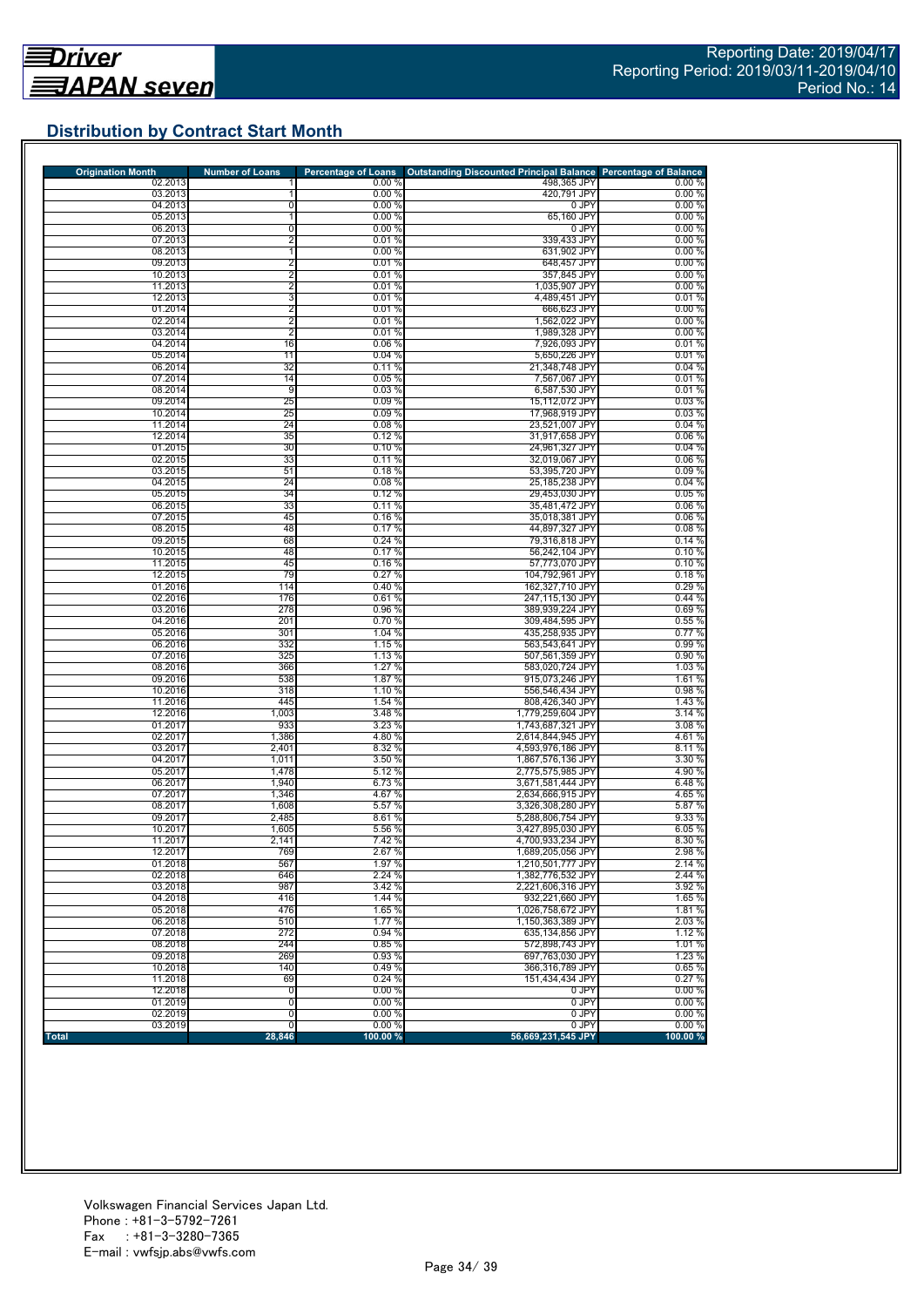# **Distribution by Contract End Month**

| <b>Maturity Month</b> | <b>Number of Loans</b>                    | <b>Percentage of Loans</b> | <b>Outstanding Discounted Principal Balance Percentage of Balance</b> |                  |
|-----------------------|-------------------------------------------|----------------------------|-----------------------------------------------------------------------|------------------|
| 04.2019<br>05.2019    | 174<br>243                                | 0.60%<br>0.84%             | 169,342,534 JPY<br>206,127,978 JPY                                    | 0.30%            |
| 06.2019               | 334                                       | 1.16 %                     | 318,908,514 JPY                                                       | 0.36%<br>0.56 %  |
| 07.2019               | 259                                       | 0.90 %                     | 239.108.326 JPY                                                       | 0.42%            |
| 08.2019               | 224                                       | 0.78%                      | 184,437,060 JPY                                                       | 0.33 %           |
| 09.2019               | 386                                       | 1.34 %                     | 409,137,092 JPY                                                       | 0.72%            |
| 10.2019<br>11.2019    | 268<br>338                                | 0.93%<br>1.17 %            | 271.380.677 JPY                                                       | 0.48%            |
| 12.2019               | 531                                       | 1.84 %                     | 391, 162, 718 JPY<br>816,599,448 JPY                                  | 0.69%<br>1.44 %  |
| 01.2020               | 521                                       | 1.81 %                     | 817,268,222 JPY                                                       | 1.44 %           |
| 02.2020               | 717                                       | 2.49 %                     | 1,195,424,227 JPY                                                     | 2.11 %           |
| 03.2020               | 1,210                                     | 4.19%                      | 2,048,600,167 JPY                                                     | 3.62 %           |
| 04.2020               | 419                                       | 1.45 %                     | 715,847,628 JPY                                                       | 1.26 %           |
| 05.2020<br>06.2020    | 680<br>857                                | 2.36 %<br>2.97 %           | 1,194,793,722 JPY<br>1,587,232,251 JPY                                | 2.11%<br>2.80 %  |
| 07.2020               | 636                                       | 2.20 %                     | 1,212,760,834 JPY                                                     | 2.14 %           |
| 08.2020               | 768                                       | 2.66 %                     | 1,548,934,536 JPY                                                     | 2.73 %           |
| 09.2020               | 1,128                                     | 3.91 %                     | 2.373.525.274 JPY                                                     | 4.19%            |
| 10.2020               | 724                                       | 2.51%                      | 1,604,247,830 JPY                                                     | 2.83%            |
| 11.2020               | 1,025<br>479                              | 3.55%<br>1.66 %            | 2,305,704,359 JPY                                                     | 4.07%            |
| 12.2020<br>01.2021    | 386                                       | 1.34 %                     | 966,536,425 JPY<br>787,636,154 JPY                                    | 1.71%<br>1.39 %  |
| 02.2021               | 523                                       | 1.81 %                     | 951,642,878 JPY                                                       | 1.68%            |
| 03.2021               | 814                                       | 2.82 %                     | 1,609,140,858 JPY                                                     | 2.84 %           |
| 04.2021               | 299                                       | 1.04 %                     | 561,854,111 JPY                                                       | 0.99%            |
| 05.2021               | 438                                       | 1.52 %                     | 805,472,730 JPY                                                       | 1.42 %           |
| 06.2021               | 462                                       | 1.60 %                     | 891,134,473 JPY                                                       | 1.57 %           |
| 07.2021<br>08.2021    | 358<br>419                                | 1.24%<br>1.45 %            | 638.820.869 JPY<br>754.682.097 JPY                                    | 1.13 %<br>1.33 % |
| 09.2021               | 569                                       | 1.97 %                     | 1,063,027,628 JPY                                                     | 1.88 %           |
| 10.2021               | 333                                       | 1.15 %                     | 578.570.539 JPY                                                       | 1.02 %           |
| 11.2021               | 406                                       | 1.41%                      | 750,336,300 JPY                                                       | 1.32 %           |
| 12.2021               | 561                                       | 1.94 %                     | 1,020,187,957 JPY                                                     | 1.80 %           |
| 01.2022               | 489                                       | 1.70 %                     | 957,429,766 JPY                                                       | 1.69%            |
| 02.2022<br>03.2022    | 717<br>1,281                              | 2.49 %<br>4.44 %           | 1,430,043,633 JPY<br>2,589,767,431 JPY                                | 2.52 %<br>4.57 % |
| 04.2022               | 563                                       | 1.95 %                     | 1.136.912.817 JPY                                                     | 2.01%            |
| 05.2022               | 730                                       | 2.53 %                     | 1,509,917,921 JPY                                                     | 2.66 %           |
| 06.2022               | 943                                       | 3.27%                      | 1,971,963,935 JPY                                                     | 3.48%            |
| 07.2022               | 613                                       | 2.13 %                     | 1,341,048,606 JPY                                                     | 2.37 %           |
| 08.2022               | 724                                       | 2.51 %                     | 1,680,676,423 JPY                                                     | 2.97 %           |
| 09.2022<br>10.2022    | 1,154<br>703                              | 4.00 %<br>2.44 %           | 2,709,161,484 JPY<br>1,675,324,057 JPY                                | 4.78%<br>2.96 %  |
| 11.2022               | 871                                       | 3.02 %                     | 2,128,071,491 JPY                                                     | 3.76 %           |
| 12.2022               | 312                                       | 1.08 %                     | 787,390,283 JPY                                                       | 1.39 %           |
| 01.2023               | 231                                       | 0.80%                      | 535,444,103 JPY                                                       | 0.94%            |
| 02.2023               | 278                                       | 0.96%                      | 683,532,325 JPY                                                       | 1.21%            |
| 03.2023               | 387                                       | 1.34 %                     | 974,403,941 JPY                                                       | 1.72 %           |
| 04.2023<br>05.2023    | 210<br>223                                | 0.73 %<br>0.77 %           | 537,849,074 JPY<br>537,858,686 JPY                                    | 0.95 %<br>0.95 % |
| 06.2023               | 231                                       | 0.80%                      | 613,330,463 JPY                                                       | 1.08 %           |
| 07.2023               | 133                                       | 0.46%                      | 357,863,058 JPY                                                       | 0.63%            |
| 08.2023               | 130                                       | 0.45%                      | 329,974,639 JPY                                                       | 0.58%            |
| 09.2023               | 144                                       | 0.50%                      | 408,160,665 JPY                                                       | 0.72%            |
| 10.2023               | 97                                        | 0.34%                      | 275,545,060 JPY                                                       | 0.49%            |
| 11.2023<br>12.2023    | 54<br>9                                   | 0.19%<br>0.03%             | 130,983,036 JPY<br>25.536.182 JPY                                     | 0.23%<br>0.05%   |
| 01.2024               | 18                                        | 0.06%                      | 42,790,007 JPY                                                        | 0.08%            |
| 02.2024               | $\overline{8}$                            | 0.03%                      | 20,535,602 JPY                                                        | 0.04%            |
| 03.2024               | 16                                        | $0.06\%$                   | 30,598,831 JPY                                                        | 0.05%            |
| 04.2024               | 6                                         | 0.02%                      | 16,229,084 JPY                                                        | 0.03%            |
| 05.2024               | 7                                         | 0.02%<br>0.06%             | 17.918.677 JPY                                                        | 0.03%<br>0.07%   |
| 06.2024<br>07.2024    | 16<br>9                                   | 0.03%                      | 39,940,519 JPY<br>25,550,343 JPY                                      | 0.05%            |
| 08.2024               | 8                                         | 0.03%                      | 25,054,322 JPY                                                        | 0.04%            |
| 09.2024               | 14                                        | 0.05%                      | 42,823,938 JPY                                                        | 0.08%            |
| 10.2024               | 6                                         | 0.02%                      | 18,908,255 JPY                                                        | 0.03%            |
| 11.2024               | 8                                         | 0.03%                      | 29,661,015 JPY                                                        | 0.05%            |
| 12.2024               | $\overline{2}$                            | 0.01%                      | 5,956,708 JPY                                                         | 0.01%            |
| 01.2025<br>02.2025    | $\overline{\mathbf{c}}$<br>$\overline{2}$ | 0.01%<br>0.01%             | 4,867,753 JPY<br>6,266,493 JPY                                        | 0.01%<br>0.01%   |
| 03.2025               | 0                                         | 0.00%                      | 0 JPY                                                                 | 0.00%            |
| 04.2025               | 0                                         | 0.00%                      | 0 JPY                                                                 | 0.00%            |
| 05.2025               | $\overline{\mathbf{c}}$                   | 0.01%                      | 6,309,375 JPY                                                         | 0.01%            |
| 06.2025               | 3                                         | 0.01%                      | 7,816,427 JPY                                                         | 0.01%            |
| 07.2025               | 1                                         | 0.00%                      | 3,853,999 JPY                                                         | 0.01%            |
| 08.2025               |                                           | 0.00%                      | 3,124,811 JPY                                                         | 0.01%            |
|                       |                                           |                            |                                                                       |                  |
| 09.2025<br>10.2025    | 0                                         | 0.00%<br>0.00%             | 0 JPY<br>3,249,891 JPY                                                | 0.00%<br>0.01%   |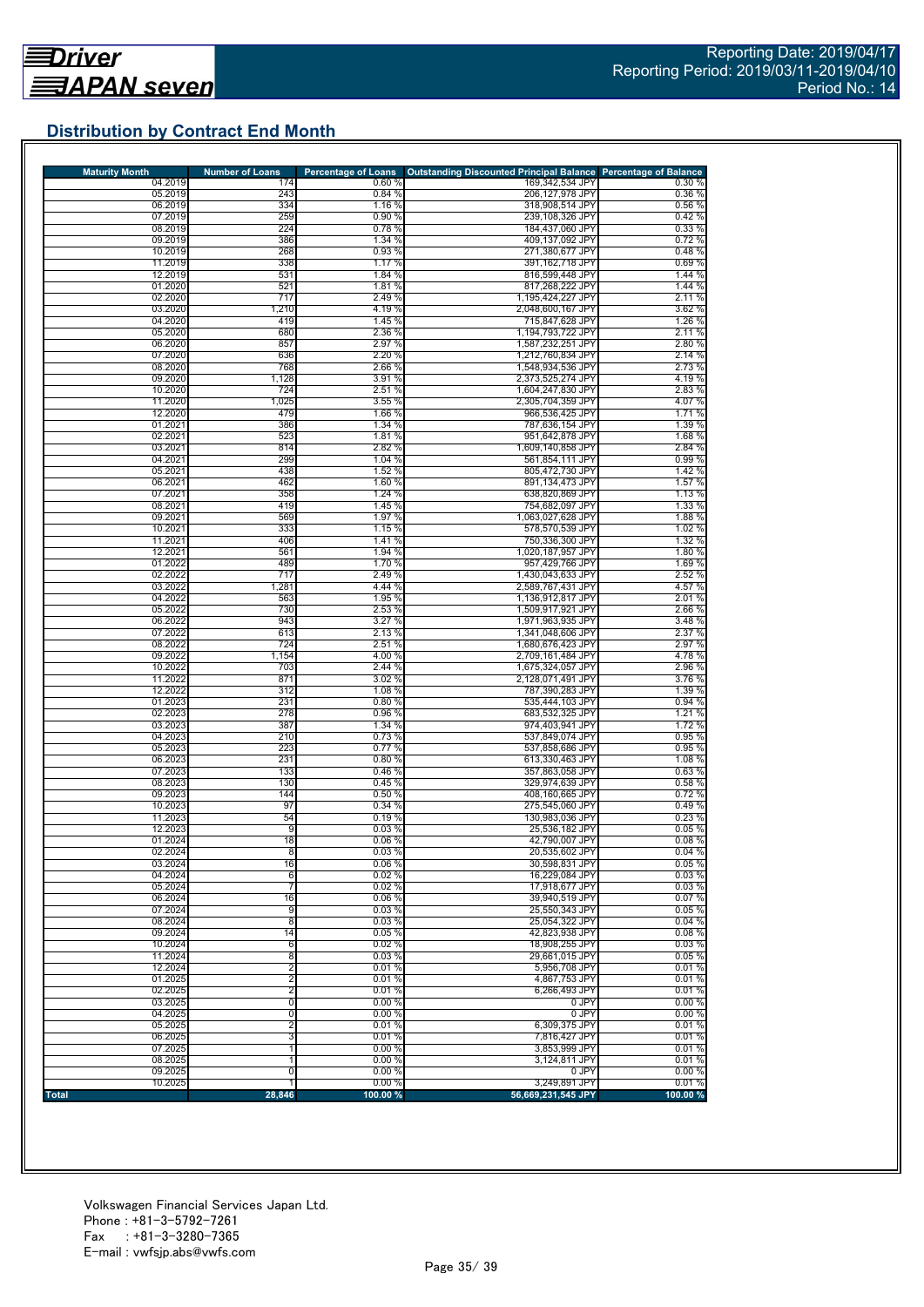# **Distribution by Monthly Payment**

|                            | Number of    | <b>Percentage</b> | <b>Outstanding Discounted</b> | <b>Percentage</b> |
|----------------------------|--------------|-------------------|-------------------------------|-------------------|
| <b>Monthly Payment</b>     | <b>Loans</b> | of Loans          | <b>Principal Balance</b>      | of Balance        |
| 10,000 JPY<br><=           | 1,478        | 5.12 %            | 1,785,908,076 JPY             | 3.15 %            |
| 20,000 JPY<br>10.001 JPY   | 5,162        | 17.90 %           | 6,762,113,816 JPY             | 11.93 %           |
| 30,000 JPY<br>20.001 JPY   | 7,269        | 25.20 %           | 11,367,829,755 JPY            | 20.06 %           |
| 40,000 JPY<br>30,001 JPY   | 5,757        | 19.96 %           | 10,870,040,395 JPY            | 19.18 %           |
| 50,000 JPY<br>40.001 JPY   | 3,409        | 11.82 %           | 7,613,856,798 JPY             | 13.44 %           |
| 60,000 JPY<br>50,001 JPY   | 2,024        | 7.02 %            | 5,103,391,733 JPY             | 9.01 %            |
| 70.000 JPY<br>60.001 JPY   | 1,167        | 4.05 %            | 3,314,771,648 JPY             | 5.85 %            |
| 80,000 JPY<br>70.001 JPY   | 688          | 2.39 %            | 2,134,690,622 JPY             | 3.77 %            |
| 90,000 JPY<br>80,001 JPY   | 483          | 1.67 %            | 1,585,448,442 JPY             | 2.80 %            |
| 100,000 JPY<br>90.001 JPY  | 428          | 1.48 %            | 1,605,136,408 JPY             | 2.83 %            |
| 110,000 JPY<br>100,001 JPY | 243          | 0.84 %            | 909,445,811 JPY               | 1.60 %            |
| 120,000 JPY<br>110,001 JPY | 163          | 0.57%             | 754,442,696 JPY               | 1.33 %            |
| 130,000 JPY<br>120.001 JPY | 144          | 0.50 %            | 659,849,483 JPY               | 1.16 %            |
| 140,000 JPY<br>130.001 JPY | 117          | %<br>0.41         | 556,365,830 JPY               | 0.98 %            |
| 150,000 JPY<br>140.001 JPY | 86           | 0.30 %            | 441,429,612 JPY               | 0.78 %            |
| 150,001 JPY<br>$>=$        | 228          | 0.79%             | 1,204,510,420 JPY             | 2.13 %            |
| <b>Total</b>               | 28,846       | 100.00 %          | 56,669,231,545 JPY            | $100.00\%$        |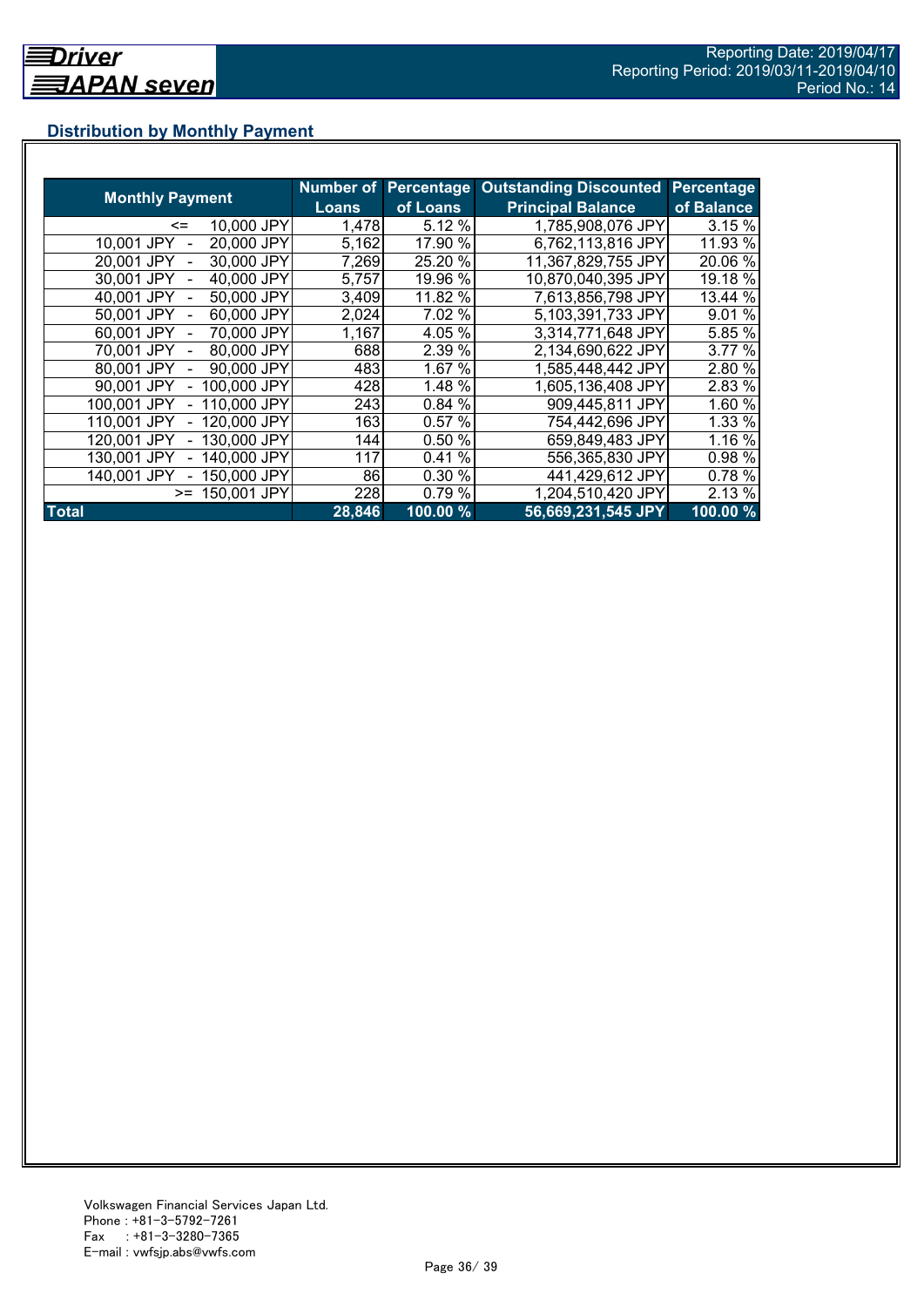# **Distribution by Bonus Payment**

|                            |              |          | Number of Percentage Outstanding Discounted | Percentage |
|----------------------------|--------------|----------|---------------------------------------------|------------|
| <b>Bonus Payment</b>       | <b>Loans</b> | of Loans | <b>Principal Balance</b>                    | of Balance |
| No Bonus Payment           | 17,640       | 61.15 %  | 34,028,585,057 JPY                          | 60.05 %    |
| 25,000 JPY<br>1 JPY -      | 230          | 0.80%    | 353,851,301 JPY                             | 0.62%      |
| 25,001 JPY -<br>50,000 JPY | 2,719        | 9.43 %   | 4,360,497,103 JPY                           | 7.69 %     |
| 50,001 JPY - 75,000 JPY    | 908          | 3.15 %   | 1,589,740,576 JPY                           | 2.81 %     |
| 75,001 JPY - 100,000 JPY   | 3,823        | 13.25 %  | 7,479,991,118 JPY                           | 13.20 %    |
| 100,001 JPY - 125,000 JPY  | 520          | 1.80 %   | 1,091,481,723 JPY                           | 1.93 %     |
| 125,001 JPY - 150,000 JPY  | 1,529        | 5.30 %   | 3,632,988,643 JPY                           | 6.41 %     |
| 150,001 JPY - 175,000 JPY  | 167          | 0.58 %   | 394,896,861 JPY                             | 0.70 %     |
| 175,001 JPY - 200,000 JPY  | 815          | 2.83 %   | 2,155,565,816 JPY                           | 3.80 %     |
| 200,001 JPY - 225,000 JPY  | 50           | 0.17%    | 133,836,423 JPY                             | 0.24%      |
| 225,001 JPY - 250,000 JPY  | 195          | 0.68%    | 610,363,943 JPY                             | 1.08 %     |
| 250,001 JPY - 275,000 JPY  | 13           | 0.05%    | 35,659,213 JPY                              | 0.06 %     |
| 275,001 JPY - 300,000 JPY  | 147          | 0.51%    | 475,904,801 JPY                             | 0.84 %     |
| 300,001 JPY - 325,000 JPY  |              | 0.02 %   | 22,131,532 JPY                              | 0.04%      |
| 325,001 JPY - 350,000 JPY  | 41           | 0.14%    | 149,462,936 JPY                             | 0.26 %     |
| 350,001 JPY - 375,000 JPY  | 2            | 0.01%    | 4,787,356 JPY                               | 0.01%      |
| 375,001 JPY - 400,000 JPY  | 17           | 0.06%    | 66,494,628 JPY                              | 0.12%      |
| 400,001 JPY - 425,000 JPY  |              | 0.00%    | 5,826,366 JPY                               | 0.01%      |
| 425,001 JPY - 450,000 JPY  | 5            | 0.02%    | 15,290,883 JPY                              | 0.03%      |
| 450,001 JPY - 475,000 JPY  | 0            | 0.00 %   | 0 JPY                                       | 0.00%      |
| 475,001 JPY - 500,000 JPY  | 13           | 0.05%    | 53,843,346 JPY                              | 0.10%      |
| 500,001 JPY or more        | 4            | $0.01\%$ | 8,031,920 JPY                               | 0.01%      |
| <b>Total</b>               | 28,846       | 100.00 % | 56,669,231,545 JPY                          | 100.00 %   |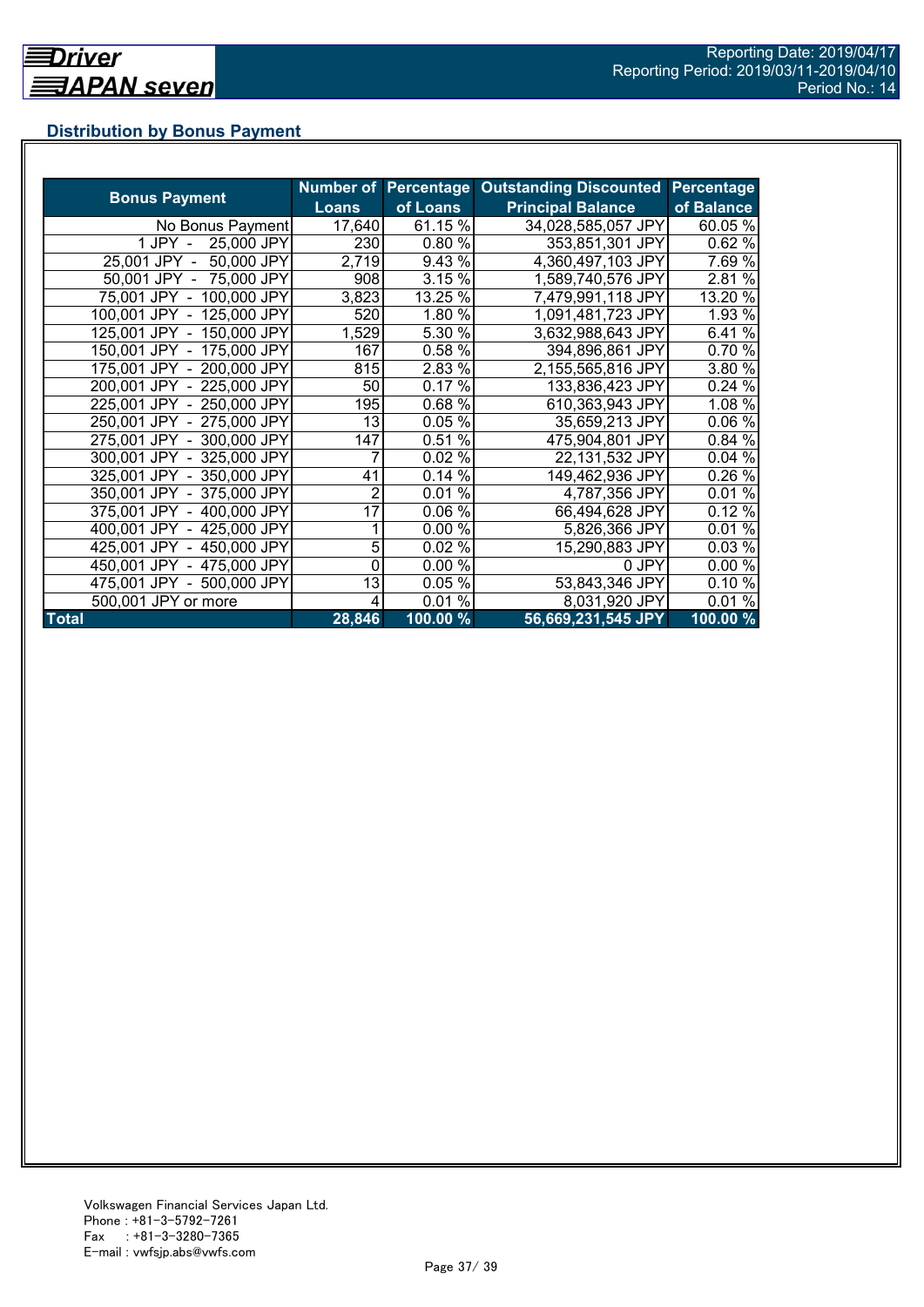# **Distribution by Motor Type**

| <b>Motor Type</b> | <b>Loans</b> | of Loans    | Number of Percentage Outstanding Discounted Percentage<br><b>Principal Balance</b> | of Balance  |
|-------------------|--------------|-------------|------------------------------------------------------------------------------------|-------------|
| <b>EA 189</b>     |              | $0.00 \%$   | 0 JPY                                                                              | 0.00 %      |
| Other             | 28,846       | 100.00 %    | 56,669,231,545 JPY                                                                 | 100.00 %    |
| <b>Total</b>      | 28.846       | $100.00 \%$ | 56,669,231,545 JPY                                                                 | $100.00 \%$ |